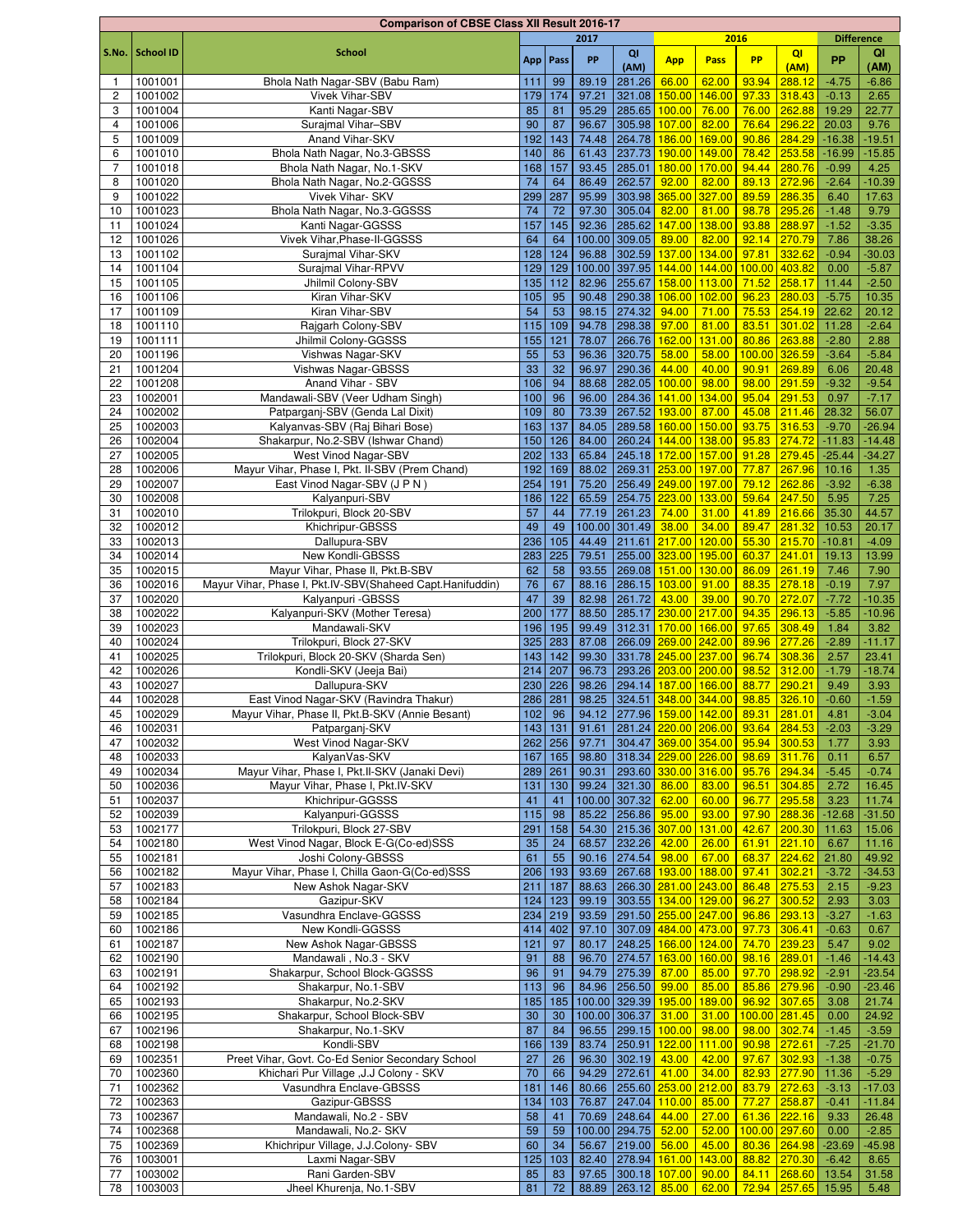|            |                    | <b>Comparison of CBSE Class XII Result 2016-17</b>         |          |                |                |                                       |                      |                                         |                                           |                  |                      |                      |
|------------|--------------------|------------------------------------------------------------|----------|----------------|----------------|---------------------------------------|----------------------|-----------------------------------------|-------------------------------------------|------------------|----------------------|----------------------|
|            |                    |                                                            |          |                | 2017           |                                       |                      |                                         | 2016                                      |                  | <b>Difference</b>    |                      |
| S.No.      | <b>School ID</b>   | <b>School</b>                                              |          | App   Pass     | PP             | QI                                    | <b>App</b>           | Pass                                    | <b>PP</b>                                 | QI               | PP                   | QI                   |
|            |                    |                                                            |          |                |                | (AM)<br>237.84                        | 39.00                |                                         |                                           | (AM)<br>253.69   | $-16.33$             | (AM)<br>$-15.85$     |
| 79         | 1003004            | Kailash Nagar-SBV                                          | 38       | 24             | 63.16          | 263.76                                | 89.00                | 31.00<br>79.00                          | 79.49<br>88.76                            |                  |                      |                      |
| 80<br>81   | 1003007<br>1003009 | <b>Chander Nagar-GBSSS</b><br>Geeta Colony, Block 13-GBSSS | 98<br>90 | 77<br>68       | 78.57<br>75.56 | 236.94                                | 97.00                | 91.00                                   | 93.81                                     | 265.74<br>275.64 | $-10.19$<br>$-18.26$ | $-1.99$<br>$-38.70$  |
| 82         | 1003012            | Gandhi Nagar-SBV                                           | 74       | 68             | 91.89          | 274.61                                | 90.00                | 82.00                                   | 91.11                                     | 293.43           | 0.78                 | $-18.83$             |
| 83         | 1003013            | Krishna Nagar-SBV                                          | 116      | 111            | 95.69          | 292.62                                | 143.00               | 140.00                                  | 97.90                                     | 293.08           | $-2.21$              | $-0.46$              |
| 84         | 1003024            | Geeta Colony, Block 13-SKV                                 | 155      | 142            | 91.61          | 291.08                                | 130.00               | 122.00                                  | 93.85                                     | 295.59           | $-2.23$              | $-4.51$              |
| 85         | 1003025            | Chander Nagar-SKV                                          | 157      | 150            | 95.54          | 290.98                                | 157.00               | 153.00                                  |                                           | 97.45 298.25     | $-1.91$              | $-7.27$              |
| 86         | 1003026            | Shankar Nagar-SKV                                          | 92       | 92             | 100.00         | 321.44                                | 77.00                | 76.00                                   | 98.70                                     | 318.40           | 1.30                 | 3.03                 |
| 87         | 1003027            | Gandhi Nagar, No.1-SKV                                     | 209      | 205            | 98.09          | 322.44                                | 242.00               | 242.00                                  | 100.00                                    | 334.96           | $-1.91$              | $-12.52$             |
| 88         | 1003028            | Laxmi Nagar-SKV                                            | 259      | 256            | 98.84          | 310.94                                | 229.00               | 224.00                                  | 97.82                                     | 303.79           | 1.03                 | 7.15                 |
| 89         | 1003030            | Rani Garden-GGSSS                                          | 108      | 100            | 92.59          | 304.58                                | 100.00               | 98.00                                   |                                           | $98.00$ 300.12   | $-5.41$              | 4.46                 |
| 90         | 1003033            | Kailash Nagar-GGSSS                                        | 74       | 74             |                | 100.00 286.49                         | 71.00                | 68.00                                   |                                           | 95.78 299.13     | 4.22                 | $-12.64$             |
| 91         | 1003034            | Gandhi Nagar, No.2-GGSSS                                   | 56       | 55             | 98.21          | 336.18                                | 77.00                | 77.00                                   | 100.00 356.05                             |                  | $-1.79$              | $-19.87$             |
| 92         | 1003035            | Gandhi Nagar, No.3-GGSSS                                   | 86       | 77             | 89.54          | 293.08                                | 85.00                | 77.00                                   |                                           | 90.59 297.02     | $-1.05$              | $-3.94$              |
| 93         | 1003036            | Krishna Nagar-SKV                                          | 183      | 177            | 96.72          | 299.49                                | 181.00               | 176.00                                  | 97.24                                     | 316.98           | $-0.52$              | $-17.50$             |
| 94         | 1003152            | Radhey Shyam Park-SBV                                      | 58       | 55             | 94.83          | 287.79                                | 63.00                | 62.00                                   | 98.41                                     | 299.33           | $-3.58$              | $-11.54$             |
| 95         | 1003153            | Radhey Shyam Park- SKV                                     | 229      | 211            | 92.14          | 283.64                                | 223.00               | 207.00                                  | 92.83                                     | 299.28           | $-0.69$              | $-15.64$             |
| 96         | 1003204            | Old Seelampur-SKV                                          | 15       | 15             |                | 100.00 282.13                         | 27.00                | 26.00                                   | 96.30                                     | 312.26           | 3.70                 | $-30.13$             |
| 97         | 1003205            | Shivpuri-G(Co-ed)SSS                                       | 80       | 52             | 65.00          | 222.51                                | 35.00                | 31.00                                   | 88.57                                     | 261.29           | $-23.57$             | $-38.77$             |
| 98         | 1003260            | Lalita Park-GGSSS                                          | 55       | 55             |                | 100.00 287.78                         | 65.00                | 59.00                                   | 90.77                                     | 291.86           | 9.23                 | $-4.08$              |
| 99         | 1003261            | Gandhi Nagar-RPVV                                          | 120      | 120            |                | 100.00 359.68                         | 160.00               | 160.00                                  | 100.00                                    | 387.68           | 0.00                 | $-28.01$             |
| 100        | 1003264            | Lalita Park-GBSSS                                          | 71       | 59             | 83.10          | 250.85                                | 82.00                | 68.00                                   | 82.93                                     | 256.10           | 0.17                 | $-5.25$              |
| 101        | 1003265            | Old Seelampur -SBV                                         | 25       | 18             | 72.00          | 248.80                                | 23.00                | 22.00                                   | 95.65                                     | 260.52           | $-23.65$             | $-11.72$             |
| 102        | 1104001            | Yamuna Vihar, Block B, No.1-SBV                            | 250      | 234            | 93.60          | 285.40 353.00                         |                      | 344.00                                  | 97.45                                     | 292.90           | $-3.85$              | $-7.50$              |
| 103        | 1104002            | Khajoori Khas-SBV                                          | 262      | 210            | 80.15          | 267.67                                | 255.00 246.00        |                                         | 96.47                                     | 292.29           | $-16.32$             | $-24.62$             |
| 104        | 1104003            | Yamuna Vihar, Block B, No.2-SBV                            | 392      | 302            | 77.04          | 251.54                                | 373.00 330.00        |                                         | 88.47                                     | 267.07           | $-11.43$             | $-15.53$             |
| 105        | 1104004            | Gokalpur Village-GBSSS                                     | 432      | 352            | 81.48          | 258.62                                | 293.00               | 276.00                                  | 94.20                                     | 296.18           | $-12.72$             | $-37.55$             |
| 106        | 1104005            | Gokalpuri-GBSSS                                            | 284      | 219            | 77.11          |                                       | 259.10 315.00 256.00 |                                         | 81.27                                     | 253.51           | $-4.16$              | 5.59                 |
| 107        | 1104006            | Ghonda, No.1-GBSSS                                         | 126      | 110            | 87.30          | 285.94                                | 183.00               | 173.00                                  | 94.54                                     | 285.23           | $-7.23$              | 0.71                 |
| 108        | 1104007            | Ghonda, No.2-GBSSS                                         | 65       | 48             | 73.85          | 244.65                                | 112.00               | 75.00                                   | 66.96                                     | 234.75           | 6.88                 | 9.90                 |
| 109        | 1104008            | Yamuna Vihar, Block C, No.2-GBSSS                          | 237      | 194            | 81.86          | 267.84                                | 296.00               | 274.00                                  | 92.57                                     | 291.02           | $-10.71$             | $-23.18$             |
| 110        | 1104009            | Yamuna Vihar, Block C, No.1-GBSSS                          | 347      | 311            | 89.63          | 277.40                                | 389.00               | 372.00                                  | 95.63                                     | 300.46           | $-6.01$              | $-23.07$             |
| 111        | 1104010            | Dayalpur-GBSSS                                             | 153      | 150            | 98.04          | 289.53                                | 221.00 221.00        |                                         | 100.00                                    | 299.93           | $-1.96$              | $-10.40$             |
| 112        | 1104011            | Sabhapur-GGSSS                                             | 103      | 94             | 91.26          | 295.21                                | 160.00               | 106.00                                  | 66.25                                     | 250.98           | 25.01                | 44.23                |
| 113        | 1104012            | Bhajanpura-G(Co-ed)SSS (RDJK)                              | 178      | 156            | 87.64          | 278.82                                | 144.00               | 144.00                                  | 100.00 305.69                             |                  | $-12.36$             | $-26.88$             |
| 114        | 1104015            | Khajoori Khas-GBSSS                                        | 234      | 192            | 82.05          | 257.16 208.00                         |                      | 196.00                                  | 94.23                                     | 273.99           | $-12.18$             | $-16.83$             |
| 115        | 1104018            | Yamuna Vihar, Block C, No.1-SKV                            | 613      | 547            | 89.23          | 296.27                                | 539.00 516.00        |                                         |                                           | 95.73 311.97     | $-6.50$              | $-15.70$             |
| 116        | 1104019            | Ghonda, No.2-SKV                                           | 124      | 124            | 100.00         | 316.61                                | 98.00                | 96.00                                   |                                           | 97.96 325.40     | 2.04                 | $-8.79$              |
| 117        | 1104020            | Gokalpuri-SKV                                              | 391      | 328            | 83.89          | 273.54                                | 559.00               | 456.00                                  | 81.57                                     | 272.77           | 2.31                 | 0.77                 |
| 118        | 1104021            | Gokalpur Village-SKV                                       | 374      | 342            | 91.44          | 286.76                                | 634.00               | 541.00                                  | 85.33                                     | 292.77           | 6.11                 | $-6.01$              |
| 119        | 1104022            | Khajoori Khas-SKV                                          | 400      | 347            | 86.75          |                                       | 282.62 297.00        | 287.00                                  | 96.63                                     | 315.50           | $-9.88$              | $-32.88$             |
| 120        | 1104023            | Yamuna Vihar, Block B, No.1-GGSSS                          | 403      | 389            | 96.53          | 300.11                                | 474.00               | 468.00                                  |                                           | 98.73 316.85     | $-2.21$              | $-16.74$             |
| 121        | 1104024            | Yamuna Vihar, Block C, No.2-SKV                            | 434      | 415            | 95.62          | 287.77                                | 338.00               | 319.00                                  | 94.38                                     | 282.96           | 1.24                 | 4.81                 |
| 122        | 1104025            | Ghonda, No.1-GGSSS                                         | 228      | 202            | 88.60          | 285.43                                | 194.00 190.00        |                                         | 97.94 303.22                              |                  | $-9.34$              | $-17.79$             |
|            | 123 1104026        | Dayalpur-GGSSS                                             |          | 483 407        |                | 84.27 263.08 571.00 483.00            |                      |                                         |                                           | 84.59 275.18     | $-0.32$              | $-12.11$             |
| 124        | 1104027            | Yamuna Vihar, Block B, No.2-GGSSS                          |          | 295 295        |                |                                       |                      |                                         | 100.00 354.67 301.00 301.00 100.00 338.69 |                  | 0.00                 | 15.98                |
| 125        | 1104029            | Vijay Park-GGSSS                                           | 154      | 147            |                | 95.46 290.34 224.00 218.00            |                      |                                         |                                           | 97.32 305.25     | $-1.87$              | $-14.91$             |
| 126        | 1104142            | Karawal Nagar-GGSSS                                        |          | $328$ 318      |                | 96.95 303.14 741.00 638.00            |                      |                                         |                                           | 86.10 279.08     | 10.85                | 24.06                |
|            | 127 1104143        | Karawal Nagar-GBSSS                                        |          | 496 375        | 75.61          | 254.84 547.00 460.00                  |                      |                                         | 84.10 269.84                              |                  | $-8.49$              | $-15.00$             |
| 128        | 1104149            | Yamuna Vihar, Block B-RPVV                                 | 187      | 187            |                | 100.00 398.91                         | 186.00               | 186.00                                  | 100.00 417.27                             |                  | 0.00                 | $-18.36$             |
|            | 129 1104150        | Bhajanpura-GBSSS (RDJK)                                    | 80       | 65             |                | 81.25 238.29                          | 75.00                | 65.00                                   | 94.12 277.50                              | 86.67 249.09     | $-5.42$              | $-10.81$             |
|            | 130 1104151        | Vijay Park-GBSSS<br>Khajoori Khas-GGSSS                    | 91       | 82             | 90.11<br>84.96 | 278.52 119.00 112.00                  |                      | 294.00                                  |                                           | 92.45 291.06     | $-4.01$              | 1.01                 |
| 131<br>132 | 1104153<br>1104261 | Tukhmirpur-GBSSS                                           | 254      | 379 322<br>191 | 75.20          | 273.34 318.00<br>249.90 307.00 255.00 |                      |                                         | 83.06 267.57                              |                  | $-7.49$<br>$-7.86$   | $-17.71$<br>$-17.67$ |
| 133        | 1104262            | Tukhmirpur-GGSSS                                           |          | 282 236        | 83.69          | 265.37 249.00 211.00                  |                      |                                         |                                           | 84.74 267.05     | $-1.05$              | $-1.68$              |
| 134        | 1104335            | Sonia Vihar-GGSSS                                          |          | 494 380        | 76.92          | 259.18 493.00 408.00                  |                      |                                         |                                           | 82.76 271.38     | $-5.84$              | $-12.20$             |
|            | 135 1104336        | Sonia Vihar-GBSSS                                          | 245      | 178            | 72.65          | $246.33$ $255.00$                     |                      | 187.00                                  | 73.33                                     | 252.86           | $-0.68$              | $-6.54$              |
| 136        | 1104400            | LONI ROAD, EAST GOKULPUR, GGSSS                            | 208      | 191            | 91.83          | 285.30 218.00                         |                      | 208.00                                  | 95.41                                     | 290.89           | $-3.59$              | $-5.60$              |
| 137        | 1104406            | Loni Road, East Gokul Pur, Govt. Boys Sr. Sec. School      |          | 406 222        | 54.68          | 217.88 265.00 235.00                  |                      |                                         | 88.68                                     | 264.17           | $-34.00$             | $-46.29$             |
| 138        | 1104417            | SABHAPUR-GOVT. BOYS S.SEC. SCHOOL                          | 100      | 96             | 96.00          | 301.31                                | 146.00 137.00        |                                         | 93.84                                     | 268.27           | 2.16                 | 33.04                |
| 139        | 1104419            | Tukhmirpur, No.2 - GGSSS                                   |          | 592 484        | 81.76          | 271.73 545.00 429.00                  |                      |                                         |                                           | 78.72 259.33     | 3.04                 | 12.40                |
|            | 140 1104420        | Tukhmirpur, No.2- GBSSS                                    | 375      | 199            | 53.07          | 222.76 380.00 257.00                  |                      |                                         | 67.63 243.62                              |                  | $-14.57$             | $-20.87$             |
|            | 141 1105001        | Shahadara, G.T. Road-SBV (Gandhi Memorial)                 | 158      | 154            | 97.47          | 308.25 152.00 152.00                  |                      |                                         | 100.00 331.40                             |                  | $-2.53$              | $-23.15$             |
|            | 142 1105002        | Gautam Puri-SBV                                            | 131      | 112            | 85.50          | 268.81 172.00 162.00                  |                      |                                         |                                           | 94.19 271.90     | $-8.69$              | $-3.09$              |
| 143        | 1105003            | Brahmpuri-SBV                                              | 166      | 61             | 36.75          | 198.91                                | 178.00 147.00        |                                         |                                           | 82.58 279.73     | $-45.84$             | $-80.82$             |
| 144        | 1105004            | New Seelampur, No.1-SBV                                    | 108      | 63             |                | 58.33 224.50 118.00                   |                      | 66.00                                   |                                           | 55.93 209.92     | 2.40                 | 14.58                |
|            | 145 1105005        | Shahadara, Shivaji Park-GBSSS                              | 107      | 98             | 91.59          | 260.83 123.00 115.00                  |                      |                                         |                                           | 93.50 289.30     | $-1.91$              | $-28.47$             |
|            | 146 1105006        | Shahadara, G.T. Road-GBSSS                                 | 153      | $114$          | 74.51          | 249.75 168.00 165.00                  |                      |                                         |                                           | 98.21 288.92     | $-23.70$             | $-39.17$             |
| 147        | 1105007            | Babarpur-GBSSS                                             | 169      | 142            | 84.02          | 264.18 165.00                         |                      | 153.00                                  |                                           | 92.73 274.96     | $-8.70$              | $-10.78$             |
| 148        | 1105008            | Jafrabad- SBV                                              | 237      | 119            | 50.21          | 219.49 206.00                         |                      | 179.00                                  | 86.89 282.87                              |                  | $-36.68$             | $-63.38$             |
| 149        | 1105009            | New Seelampur, No.2-GBSSS                                  | 57       | 56             | 98.25          | 287.09                                | 45.00                | 42.00                                   | 93.33 299.51                              |                  | 4.91                 | $-12.42$             |
| 150        | 1105011            | Shastri Park-GBSSS                                         | 89       | 88             | 98.88          | 302.71                                | 150.00               | 147.00                                  |                                           | 98.00 293.63     | 0.88                 | 9.08                 |
| 151        | 1105017            | Jafrabad Extn.-GBSSS                                       | 49       | 42             | 85.71          | 266.94                                | 20.00                | 19.00                                   | 95.00 261.50                              |                  | $-9.29$              | 5.44                 |
| 152        | 1105018            | Jafrabad, Zeenat Mahal(U M)-SKV                            | 555      | 481            | 86.67          | 289.82 441.00 428.00                  |                      |                                         | 97.05 323.92                              |                  | $-10.39$             | $-34.10$             |
|            | 153 1105019        | Babarpur-SKV                                               | 237      | 195            | 82.28          | 258.15 217.00 202.00                  |                      |                                         | 93.09 277.87                              |                  | $-10.81$             | $-19.72$             |
|            | 154 1105020        | New Seelampur, No.1-SKV (C.R.Dass)                         | 157      | 152            | 96.82          | 299.55 120.00 120.00                  |                      |                                         | 100.00 323.49                             |                  | $-3.19$              | $-23.94$             |
|            | 155 1105021        | Shastri Park-SKV                                           | 154      | 144            | 93.51          | 290.59 178.00 149.00                  |                      |                                         | 83.71 276.65                              |                  | 9.80                 | 13.95                |
|            | 156 1105022        | Shahadara, Shivaji Park-GGSSS                              | 191      | 184            |                |                                       |                      | 96.34 293.06 182.00 150.00 82.42 272.76 |                                           |                  | 13.92                | 20.31                |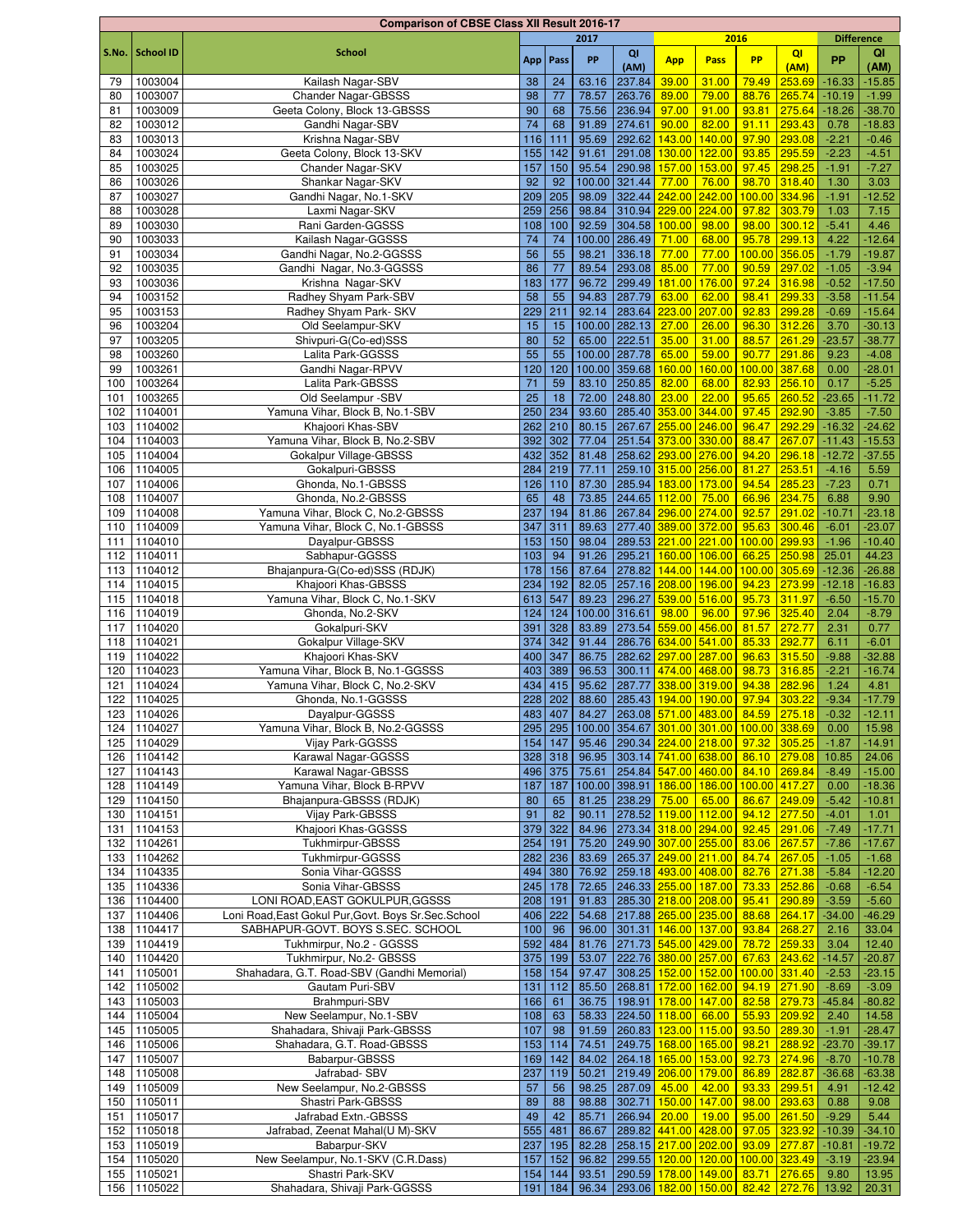|       |                  | <b>Comparison of CBSE Class XII Result 2016-17</b>           |     |            |       |                            |                                         |                                           |                |                  |                   |          |
|-------|------------------|--------------------------------------------------------------|-----|------------|-------|----------------------------|-----------------------------------------|-------------------------------------------|----------------|------------------|-------------------|----------|
|       |                  |                                                              |     |            | 2017  |                            |                                         | 2016                                      |                |                  | <b>Difference</b> |          |
| S.No. | <b>School ID</b> | <b>School</b>                                                |     | App   Pass | PP    | QI                         | <b>App</b>                              | Pass                                      | <b>PP</b>      | QI               | <b>PP</b>         | QI       |
|       |                  |                                                              |     |            |       | (AM)                       |                                         |                                           |                | (AM)             |                   | (AM)     |
| 157   | 1105023          | Gautam Puri-GGSSS                                            | 125 | 112        | 89.60 | 289.91                     | 126.00                                  | 114.00                                    | 90.48          | 282.44           | $-0.88$           | 7.47     |
| 158   | 1105024          | Shahadara, G.T.Road-SKV                                      | 169 | 166        | 98.23 | 300.52                     | 205.00 200.00                           |                                           | 97.56          | 286.01           | 0.66              | 14.51    |
| 159   | 1105025          | New Seelampur, No.2-GGSSS                                    | 108 | 100        | 92.59 |                            | 292.72 218.00                           | 196.00                                    | 89.91          | 287.62           | 2.69              | 5.10     |
| 160   | 1105026          | Brahampuri-GGSSS                                             | 275 | 245        | 89.09 | 303.62                     | 351.00 337.00                           |                                           | 96.01          | 304.45           | $-6.92$           | $-0.83$  |
| 161   | 1105107          | New Usmanpur(Gautam Puri)-GBSSS                              | 93  | 79         | 84.95 | 255.20 106.00              |                                         | 90.00                                     | 84.91          | 258.41           | 0.04              | $-3.20$  |
| 162   | 1105109          | West Jyoti Nagar-GBSSS                                       | 71  | 68         | 95.78 | 274.49                     | 72.00                                   | 72.00                                     | 100.00         | 296.94           | $-4.22$           | $-22.45$ |
| 163   | 1105110          | Shahadara, G.T. Road-SKV (Mani Ben Patel Bharti Mahila)      | 294 | 289        | 98.30 | 309.20                     | 321.00 320.00                           |                                           | 99.69          | 334.25           | $-1.39$           | $-25.05$ |
| 164   | 1105111          | West Jyoti Nagar-GGSSS                                       | 102 | 80         | 78.43 | 274.23                     | 151.00                                  | 141.00                                    | 93.38          | 311.66           | $-14.95$          | $-37.43$ |
| 165   | 1105113          | Brahmpuri-GBSSS                                              | 81  | 68         | 83.95 | 263.62                     | 78.00                                   | 78.00                                     | 100.00 296.81  |                  | $-16.05$          | $-33.19$ |
| 166   | 1105114          | Jafrabad Extn.-GGSSS                                         | 100 | 75         | 75.00 | 235.05                     | 84.00                                   | 76.00                                     | 90.48          | 266.64           | $-15.48$          | $-31.59$ |
| 167   | 1105116          | Brahmpuri-GGSSS                                              | 86  | 85         | 98.84 | 297.94                     | 84.00                                   | 84.00                                     | 100.00 339.99  |                  | $-1.16$           | $-42.05$ |
| 168   | 1105117          | New Usmanpur (Gautam Puri)-GGSSS                             | 160 | 146        | 91.25 | 279.14                     | 186.00                                  | 151.00                                    | 81.18 265.46   |                  | 10.07             | 13.68    |
| 169   | 1105229          | Brahmpuri, GGSSS Block-X                                     | 63  | 52         | 82.54 | 263.25                     | 153.00                                  | 115.00                                    | 75.16 257.76   |                  | 7.38              | 5.50     |
| 170   | 1105236          | Shastri Park, Buland Masjid, SKV                             | 15  | 11         | 73.33 | 282.47                     | 17.00                                   | 13.00                                     | 76.47          | 270.47           | $-3.14$           | 12.00    |
| 171   | 1105239          | New Jafrabad- GGSSS                                          | 11  | 10         | 90.91 | 323.00                     | 43.00                                   | 39.00                                     | 90.70          | 279.12           | 0.21              | 43.88    |
| 172   | 1105241          | Brahmpuri, GBSSS, X- BLOCK                                   | 24  | 22         | 91.67 | 263.08                     | 42.00                                   | 38.00                                     | 90.48          | 264.10           | 1.19              | $-1.01$  |
| 173   | 1105242          | Shastri Park, Buland Masjid, SBV                             | 35  | 18         | 51.43 | 247.17                     | 18.00                                   | 11.00                                     | 61.11          | 235.72           | $-9.68$           | 11.45    |
| 174   | 1105247          | New Jafrabad- GBSSS                                          | 19  | 18         | 94.74 | 276.37                     |                                         |                                           |                |                  | 94.74             | 276.37   |
| 175   | 1106001          | Nand Nagri, Block B-SBV (B.P)                                | 263 | 212        | 80.61 | 253.12 288.00              |                                         | 256.00                                    | 88.89          | 278.14           | $-8.28$           | $-25.02$ |
| 176   | 1106002          | Dilshad Garden, Block C-SBV                                  | 195 | 169        | 86.67 | 283.01                     | 287.00 276.00                           |                                           | 96.17          | 294.60           | $-9.50$           | $-11.59$ |
| 177   | 1106003          | Nand Nagri, Block E-SBV                                      | 258 | 226        | 87.60 | 277.81                     | 288.00 282.00                           |                                           | 97.92          | 295.92           | $-10.32$          | $-18.11$ |
| 178   | 1106004          | Nand Nagri, Janta Flats-GBSSS                                | 167 | 127        | 76.05 | 243.15 207.00              |                                         | 177.00                                    | 85.51          | 274.07           | $-9.46$           | $-30.92$ |
| 179   | 1106005          | Mandoli-GBSSS                                                | 313 | 194        | 61.98 | 236.61 409.00              |                                         | 309.00                                    | 75.55          | 251.92           | $-13.57$          | $-15.31$ |
| 180   | 1106006          | Shahdara, Mansarovar Park, No.1-GBSSS                        | 160 | 129        | 80.63 | 263.23                     | 198.00                                  | 147.00                                    | 74.24          | 273.29           | 6.38              | $-10.06$ |
| 181   | 1106007          | Shahdara, Mansarovar Park, No.2-GBSSS                        | 160 | 142        | 88.75 | 273.80 120.00              |                                         | 70.00                                     | 58.33          | 240.71           | 30.42             | 33.09    |
| 182   | 1106009          | Seemapuri-GBSSS                                              | 198 | 161        | 81.31 | 259.46 311.00              |                                         | 198.00                                    | 63.67          | 229.61           | 17.65             | 29.85    |
| 183   | 1106011          | New Seemapuri-GBSSS                                          | 121 | 103        | 85.12 | 297.07                     | 132.00                                  | 108.00                                    | 81.82          | 280.52           | 3.31              | 16.56    |
| 184   | 1106012          | Dilshad Garden, Block J&K-GBSSS                              | 177 | 160        | 90.40 | 286.50                     | 185.00 179.00                           |                                           | 96.76          | 309.81           | $-6.36$           | $-23.31$ |
| 185   | 1106018          | New Seemapuri-SKV                                            | 236 | 185        | 78.39 | 256.81                     | 164.00                                  | 156.00                                    | 95.12          | 292.20           | $-16.73$          | $-35.39$ |
| 186   | 1106019          | Mandoli-SKV                                                  | 340 | 257        | 75.59 | 258.84                     | 333.00 292.00                           |                                           | 87.69          | 276.84           | $-12.10$          | $-18.00$ |
| 187   | 1106020          | Shahdara, Mansarovar Park, No.1-SKV                          | 170 | 130        | 76.47 | 261.26                     | 159.00 148.00                           |                                           | 93.08          | 289.16           | $-16.61$          | $-27.90$ |
|       | 1106021          |                                                              |     |            | 70.95 | 259.47                     |                                         | 282.00                                    |                |                  | $-12.73$          | $-36.16$ |
| 188   |                  | Seemapuri-SKV (Vishwamitra)                                  | 444 | 315        |       |                            | 337.00                                  |                                           | 83.68          | 295.63           |                   |          |
| 189   | 1106022          | Nand Nagri, Block B-SKV (Raja Ravi Verma)                    | 151 | 118        | 78.15 | 283.77                     | 265.00 230.00                           |                                           | 86.79          | 280.20           | $-8.65$           | 3.56     |
| 190   | 1106023          | Dilshad Garden, Block J&K-SKV (St. Eknath)                   | 448 | 422        | 94.20 | 279.86 439.00 405.00       |                                         |                                           | 92.26          | 282.42           | 1.94              | $-2.56$  |
| 191   | 1106024          | East of Loni Road, DDA Flats-SKV                             | 574 | 539        | 93.90 | 284.13 564.00 559.00       |                                         |                                           | 99.11          | 316.69           | $-5.21$           | $-32.56$ |
| 192   | 1106025          | Dilshad Garden, Block C-GGSSS                                | 364 | 297        | 81.59 | 274.43 345.00 328.00       |                                         |                                           | 95.07          | 304.69           | $-13.48$          | $-30.26$ |
| 193   | 1106113          | Nand Nagri, Block E-SKV                                      | 278 | 273        | 98.20 | 336.71                     | 442.00 409.00                           |                                           | 92.53          | 303.37           | 5.67              | 33.35    |
| 194   | 1106114          | Shahdara, Mansarover Park, No.2-SKV                          | 134 | 123        | 91.79 | 294.31                     | 189.00                                  | 164.00                                    | 86.77          | 290.64           | 5.02              | 3.67     |
| 195   | 1106115          | Nand Nagri, Janta Flats-GGSSS                                | 236 | 225        | 95.34 | 298.22                     | 356.00                                  | 338.00                                    | 94.94          | 289.92           | 0.39              | 8.30     |
| 196   | 1106116          | Nand Nagri, Block A-GGSSS                                    | 480 | 378        | 78.75 | 253.85 224.00              |                                         | 158.00                                    | 70.54          | 249.35           | 8.21              | 4.51     |
| 197   | 1106117          | Saboli- GGSSS                                                | 50  | 34         | 68.00 | 249.84                     | 38.00                                   | 37.00                                     | 97.37          | 282.95           | $-29.37$          | $-33.11$ |
| 198   | 1106118          | East of Loni Road, DDA Flats-GBSSS                           | 315 | 298        | 94.60 | 282.87 270.00 264.00       |                                         |                                           | 97.78          | 303.77           | $-3.18$           | $-20.90$ |
| 199   | 1106119          | Nand Nagri, Block A-GBSSS                                    | 163 | 145        | 88.96 | 290.19                     | 138.00                                  | 129.00                                    | 93.48          | 288.30           | $-4.52$           | 1.89     |
| 200   | 1106120          | Saboli- GBSSS                                                | 38  | 15         | 39.47 | 202.79                     | 49.00                                   | 40.00                                     | 81.63 256.63   |                  | $-42.16$          | $-53.84$ |
|       | 201 1106252      | Nand Nagri, Block D-RPVV                                     | 89  | 89         |       |                            |                                         | 100.00 392.35 130.00 130.00 100.00 402.81 |                |                  | 0.00              | $-10.46$ |
| 202   | 1106259          | Mandoli Extension-GGSSS                                      |     | 298 258    |       | 86.58 268.66 452.00 391.00 |                                         |                                           | 86.50 266.36   |                  | 0.07              | 2.30     |
| 203   | 1106264          | Sunder Nagri- GGSSS                                          | 112 | 76         | 67.86 | 237.33 186.00 127.00       |                                         |                                           | 68.28 245.47   |                  | $-0.42$           | $-8.14$  |
| 204   | 1106265          | Mandoli Extension-GBSSS                                      |     | 293 183    |       | 62.46 238.00 285.00 184.00 |                                         |                                           | 64.56 232.30   |                  | $-2.10$           | 5.71     |
|       | 205 1106279      | Sunder Nagari- GBSSS                                         | 203 | 117        |       | 57.64 217.32               |                                         |                                           |                |                  | 57.64             | 217.32   |
| 206   | 1207004          | Nehru Vihar-SKV                                              |     | 268 253    | 94.40 | 287.67 188.00 166.00       |                                         |                                           | 88.30 258.71   |                  | 6.11              | 28.96    |
| 207   | 1207008          | Shankaracharya Marg, Shahed Bhai Bal Mukand-SV               | 170 | 147        | 86.47 | 297.72 135.00              |                                         | 124.00                                    | 91.85 319.24   |                  | $-5.38$           | $-21.51$ |
| 208   | 1207009          | Burari-SBV                                                   | 291 | 267        | 91.75 | 290.92 224.00 162.00       |                                         |                                           | 72.32          | 265.71           | 19.43             | 25.22    |
| 209   | 1207011          | Shakti Nagar, No.3-S(Co-ed)SSS                               | 77  | 71         | 92.21 | 272.26                     | 89.00                                   | 82.00                                     | 92.14 253.83   |                  | 0.07              | 18.43    |
| 210   | 1207012          | Timar Pur-SBV                                                | 159 | 94         | 59.12 | 234.47 170.00              |                                         | 134.00                                    | 78.82          | 247.77           | $-19.71$          | $-13.30$ |
| 211   | 1207013          | Roop Nagar, RSV NO-4                                         | 78  | 76         | 97.44 | 297.12 107.00              |                                         | 106.00                                    | 99.07          | 320.45           | $-1.63$           | $-23.33$ |
| 212   | 1207014          | Gokhle Marg-SBV                                              | 72  | 59         |       | 81.94 256.36               | 63.00                                   | 58.00                                     | 92.06          | 288.87           | $-10.12$          | $-32.51$ |
| 213   | 1207015          | Roshanara Road-SBV                                           | 41  | 40         | 97.56 | 284.83                     | 54.00                                   | 51.00                                     | 94.44          | 262.19           | 3.12              | 22.64    |
|       | 1207016          | Roop Nagar, No.2-GBSSS                                       | 126 |            | 94.44 |                            |                                         |                                           |                |                  |                   |          |
| 214   | 1207017          | Roop Nagar, No.1-GBSSS                                       |     | 119        | 76.87 | 300.32 141.00              |                                         | 130.00                                    | 92.20          | 295.80<br>269.38 | 2.25              | 4.52     |
| 215   |                  |                                                              | 134 | 103        |       | 265.73 112.00 75.00        |                                         |                                           | 66.96          |                  | 9.90              | $-3.64$  |
| 216   | 1207019          | Shakti Nagar, No.1-GBSSS                                     | 166 | 158        | 95.18 | 298.98 181.00 161.00       |                                         |                                           | 88.95          | 301.39           | 6.23              | $-2.42$  |
| 217   | 1207022          | Mori Gate, No.1-SBV                                          | 124 | $113$      | 91.13 | 301.95 136.00              |                                         | 113.00                                    | 83.09          | 291.13           | 8.04              | 10.83    |
| 218   | 1207032          | Lancer Road-SV                                               | 203 | 198        | 97.54 | 293.35 118.00              |                                         | 114.00                                    | 96.61          | 304.98           | 0.93              | $-11.63$ |
| 219   | 1207033          | Sabzi Mandi, Kedar Building, Amar Shaheed Matadeen Lodha-SKV | 73  | 70         | 95.89 | 282.18                     | 70.00                                   | 69.00                                     | 98.57          | 291.86           | $-2.68$           | $-9.68$  |
|       |                  |                                                              |     |            |       |                            |                                         |                                           |                |                  |                   |          |
| 220   | 1207034          | Timar Pur-SKV                                                | 151 | 142        | 94.04 | 303.50 190.00              |                                         | 176.00                                    | 92.63 292.33   |                  | 1.41              | 11.17    |
| 221   | 1207035          | Malka Ganj-SKV                                               | 109 | 103        | 94.50 | 287.82                     | 54.00                                   | 54.00                                     | 100.00 298.80  |                  | $-5.51$           | $-10.98$ |
| 222   | 1207036          | Burari-SKV                                                   | 423 | 411        | 97.16 | 301.06 562.00 523.00       |                                         |                                           | $93.06$ 297.10 |                  | 4.10              | 3.96     |
| 223   | 1207037          | Shakti Nagar, No.1-SKV                                       |     | $233$ 225  | 96.57 | 328.55 237.00 228.00       |                                         |                                           | 96.20 325.29   |                  | 0.36              | 3.26     |
| 224   | 1207038          | Shakti Nagar, No.2-GGSSS                                     | 52  | 52         |       | 100.00 333.96              | 63.00                                   | 63.00                                     | 100.00 338.68  |                  | 0.00              | $-4.72$  |
| 225   | 1207039          | Roop Nagar, No.1-GGSSS                                       | 257 | 235        |       | 91.44 318.63 208.00        |                                         | 194.00                                    | 93.27          | 332.61           | $-1.83$           | $-13.98$ |
| 226   | 1207041          | Roop Nagar, No.3-GGSSS                                       | 107 | 100        | 93.46 | 296.46                     | 96.00                                   | 94.00                                     | 97.92 316.60   |                  | $-4.46$           | $-20.15$ |
| 227   | 1207042          | Chabi Ganj, Kashmiri Gate-GGSSS                              | 58  | 55         | 94.83 | 306.02                     | 64.00                                   | 64.00                                     | 100.00 323.98  |                  | $-5.17$           | $-17.97$ |
| 228   | 1207043          | Nicholson Road-GGSSS                                         | 25  | 24         | 96.00 | 278.20                     | 53.00                                   | 49.00                                     | 92.45          | 284.74           | 3.55              | $-6.54$  |
| 229   | 1207107          | Sham Nath Marg, Sd Amir Chand-SV                             | 132 | $121$      | 91.67 | 301.12 112.00              |                                         | 110.00                                    | 98.21          | 311.80           | $-6.55$           | $-10.68$ |
| 230   | 1207108          | Raj Niwas Marg, RPVV                                         | 137 | 134        | 97.81 | 355.50 136.00              |                                         | 136.00                                    | 100.00 391.47  |                  | $-2.19$           | $-35.97$ |
| 231   | 1207109          | Magazine Road-GBSSS                                          | 41  | 41         |       | 100.00 296.02 32.00        |                                         | 32.00                                     | 100.00 321.28  |                  | 0.00              | $-25.26$ |
|       | 232 1207110      | Nathupura-GBSSS                                              | 137 | 115        |       | 83.94 263.96 98.00         |                                         | 90.00                                     | $91.84$ 290.63 |                  | $-7.90$           | $-26.67$ |
| 233   | 1207111          | Nathupura-GGSSS                                              |     | $255$ 248  |       |                            | 97.26 297.40 230.00 227.00 98.70 320.45 |                                           |                |                  | $-1.44$           | $-23.05$ |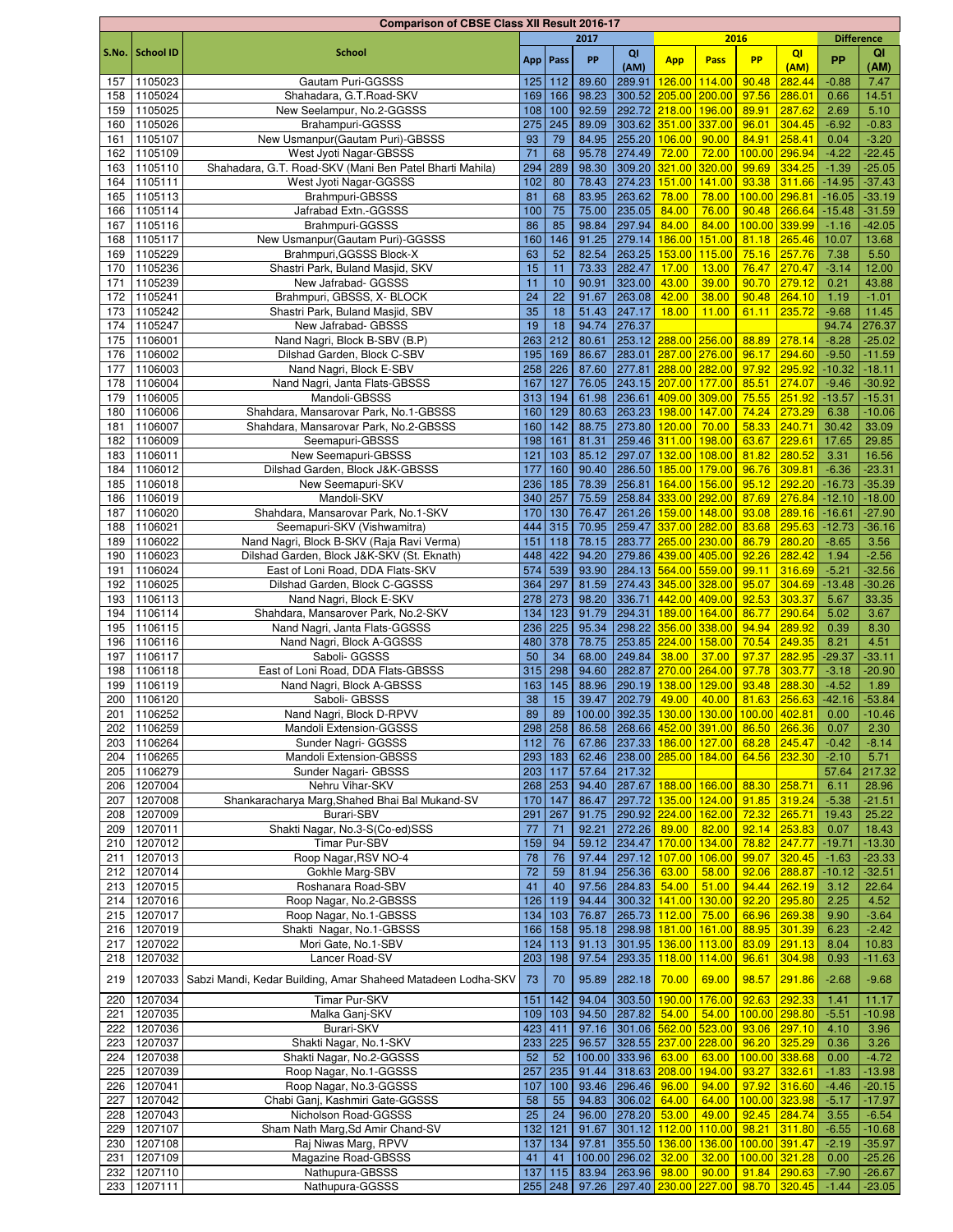|            |                    | <b>Comparison of CBSE Class XII Result 2016-17</b>  |            |            |                |                |                                                 |        |                |                  |                   |                      |
|------------|--------------------|-----------------------------------------------------|------------|------------|----------------|----------------|-------------------------------------------------|--------|----------------|------------------|-------------------|----------------------|
|            |                    |                                                     |            |            | 2017           |                |                                                 | 2016   |                |                  | <b>Difference</b> |                      |
| S.No.      | <b>School ID</b>   | <b>School</b>                                       |            | App   Pass | PP             | QI             | <b>App</b>                                      | Pass   | <b>PP</b>      | QI               | <b>PP</b>         | QI                   |
|            |                    |                                                     |            |            |                | (AM)           |                                                 |        |                | (AM)             |                   | (AM)                 |
| 234        | 1207112            | Magazine Road-SKV                                   | 93         | 87         | 93.55          | 282.01         | 78.00                                           | 71.00  | 91.03          | 270.86           | 2.52              | 11.15                |
| 235        | 1207113            | Civil Lines, RPVV                                   | 133        | 133        |                | 100.00 378.47  | 181.00                                          | 179.00 | 98.90          | 397.64           | 1.11              | $-19.16$             |
| 236        | 1207114            | Lancer Road-GBSSS                                   | 68         | 43         | 63.24          | 228.65         | 64.00                                           | 57.00  | 89.06          | 266.63           | $-25.83$          | $-37.98$             |
| 237        | 1208001            | Gulabi Bagh-SBV                                     | 45         | 37         | 82.22          | 272.64         | 68.00                                           | 54.00  | 79.41          | 280.65           | 2.81              | $-8.00$              |
| 238        | 1208002            | Qutab Road-SBV                                      | 62         | 55         | 88.71          | 250.16         | 45.00                                           | 31.00  | 68.89          | 235.89           | 19.82             | 14.27                |
| 239        | 1208004            | Sarai Rohilla-GBSSS                                 | 85         | 53         | 62.35          | 248.77         | 91.00                                           | 72.00  | 79.12          | 259.88           | $-16.77$          | $-11.11$             |
| 240        | 1208006            | Padam Nagar-GBSSS                                   | 76         | 55         | 72.37          | 231.97         | 68.00                                           | 48.00  | 70.59          | 248.66           | 1.78              | $-16.69$             |
| 241        | 1208013            | Gulabi Bagh-SKV                                     | 76         | 67         | 88.16          | 267.24         | 59.00                                           | 56.00  | 94.92          | 282.70           | $-6.76$           | $-15.46$             |
| 242        | 1208014            | Partap Nagar- SKV                                   | 34         | 27         | 79.41          | 267.91         | 40.00                                           | 30.00  | 75.00          | 264.35           | 4.41              | 3.56                 |
| 243        | 1208015            | Sarai Rohilla-SKV                                   | 97         | 92         | 94.85          | 310.94         | 132.00                                          | 127.00 | 96.21          | 285.02           | $-1.37$           | 25.92                |
| 244        | 1208016            | Idgah Road-SKV                                      | 82         | 79         | 96.34          | 289.32         | 68.00                                           | 67.00  | 98.53          | 289.59           | $-2.19$           | $-0.27$              |
| 245        | 1208018            | Padam Nagar-SKV                                     | 62         | 62         | 100.00         | 340.52         | 56.00                                           | 55.00  | 98.21          | 324.13           | 1.79              | 16.39                |
| 246        | 1208021            | Tulsi Nagar-GGSSS                                   | 28         | 27         | 96.43          | 285.50         | 48.00                                           | 48.00  | 100.00         | 292.90           | $-3.57$           | $-7.40$              |
| 247        | 1208023            | Kinari Bazar, Gali Barf Wali-GGSSS                  | 22         | 20         | 90.91          | 297.46         | 20.00                                           | 20.00  | 100.00         | 294.55           | $-9.09$           | 2.90                 |
| 248        | 1208025            | Pul Bangash-SKV                                     | 21         | 21         |                | 100.00 341.05  | 34.00                                           | 34.00  | 100.00         | 346.27           | 0.00              | $-5.22$              |
| 249        | 1208027            | Quresh Nagar, GGSSS                                 | 18         | 17         | 94.44          | 302.22         | 22.00                                           | 22.00  | 100.00 349.36  |                  | $-5.56$           | $-47.14$             |
| 250        | 1208090            | Inder Lok-SKV                                       | 48         | 48         |                | 100.00 320.98  | 66.00                                           | 65.00  | 98.49          | 315.05           | 1.52              | 5.93                 |
| 251        | 1208092            | Kishan Ganj-RPVV                                    | 78         | 78         |                | 100.00 399.74  | 89.00                                           | 89.00  | 100.00         | 396.89           | 0.00              | 2.86                 |
| 252        | 1208095            | Shastri Nagar-SKV                                   | 137        | 133        | 97.08          | 296.36         | 149.00                                          | 145.00 | 97.32          | 313.23           | $-0.23$           | $-16.87$             |
| 253        | 1208219            | <b>Tulsi Nagar- GBSSS</b>                           | 39         | 33         | 84.62          | 256.18         | 74.00                                           | 48.00  | 64.87          | 237.07           | 19.75             | 19.11                |
| 254        | 1208232            | Pratap Nagar-GBSSS                                  | 38         | 30         | 78.95          | 253.66         | 57.00                                           | 39.00  | 68.42          | 234.11           | 10.53             | 19.55                |
| 255        | 1309001            | C.C. Colony-SBV                                     | 59         | 52         | 88.14          | 255.15         | 62.00                                           | 59.00  | 95.16          | 284.68           | $-7.03$           | $-29.52$             |
| 256        | 1309002            | Shalimar Bagh, Block B(AH)-GBSSS                    | 53         | 40         | 75.47          | 265.04         | 89.00                                           | 69.00  | 77.53          | 250.93           | $-2.06$           | 14.11                |
| 257        | 1309003            | Dr. Mukharjee Nagar-GBSSS                           | 280        | 213        | 76.07          | 254.90         | 401.00 274.00                                   |        | 68.33          | 240.51           | 7.74              | 14.38                |
| 258        | 1309004            | New Police Lines-SV                                 | 197        | 163        | 82.74          |                | 266.76 194.00                                   | 180.00 | 92.78          | 282.62           | $-10.04$          | $-15.87$             |
| 259        | 1309005            | Shalimar Bagh, Block BT-SV                          | 87         | 86         | 98.85          | 299.75         | 77.00                                           | 74.00  | 96.10          | 305.87           | 2.75              | $-6.12$              |
| 260        | 1309006            | Shalimar Bagh, Block BL-GBSSS                       | 70         | 61         | 87.14          | 261.44         | 97.00                                           | 83.00  | 85.57          | 272.25           | 1.58              | $-10.80$             |
| 261        | 1309007            | Shalimar Bagh, Block AP-GBSSS                       | 67         | 36         | 53.73          | 214.10         | 59.00                                           | 53.00  | 89.83          | 272.86           | $-36.10$          | $-58.76$             |
| 262        | 1309008            | Guru Teg Bahadur Nagar-GBSSS                        | 69         | 56         | 81.16          | 269.09         | 87.00                                           | 68.00  | 78.16          | 262.40           | 3.00              | 6.69                 |
| 263        | 1309009            | Dhakka-GBSSS                                        | 87         | 52         | 59.77          | 223.98         | 93.00                                           | 68.00  | 73.12          | 274.59           | $-13.35$          | $-50.61$             |
| 264        | 1309010            | Model Town, No.1-GBSSS                              | 141        | 98         | 69.50          |                | 248.47 210.00                                   | 203.00 | 96.67          | 305.86           | $-27.16$          | $-57.39$             |
| 265        | 1309011            | Model Town, No.2-GBSSS                              | 72         | 64         | 88.89          | 301.04         | 47.00                                           | 42.00  | 89.36          | 304.66           | $-0.47$           | $-3.62$              |
| 266        | 1309012            | Rana Partap Bagh-SBV                                | 28         | 23         | 82.14          | 260.75         | 43.00                                           | 31.00  | 72.09          | 227.21           | 10.05             | 33.54                |
| 267        | 1309013            | Adarsh Nagar, No.1-GBSSS                            | 200        | 176        | 88.00          |                | 263.62 165.00 144.00                            |        | 87.27          | 278.37           | 0.73              | $-14.75$             |
| 268        | 1309017            | Kewal Park-G(Co-ed)SSS                              | 116        | 105        | 90.52          |                | 281.78 144.00 125.00                            |        | 86.81          | 293.12           | 3.71              | $-11.34$             |
| 269        | 1309023            | Shalamar Village-GGSSS                              | 168        | 149        | 88.69          |                | 281.70 177.00 171.00                            |        | 96.61          | 291.06           | $-7.92$           | $-9.35$              |
| 270        | 1309025            | Dhakka-SKV                                          | 170        | 154        | 90.59          | 270.03         | 149.00 128.00                                   |        | 85.91          | 269.15           | 4.68              | 0.88                 |
| 271        | 1309026            | Model Town, No.1-SKV                                | 143        | 133        | 93.01          |                | 295.64 252.00 235.00                            |        | 93.25          | 294.85           | $-0.25$           | 0.78                 |
| 272        | 1309027            | Guru Teg Bahadur Nagar-SKV                          | 242        | 213        | 88.02          |                | 264.84 220.00 214.00                            |        | 97.27          | 307.35           | $-9.26$           | $-42.52$             |
| 273        | 1309028            | Rana Partap Bagh-SKV<br>Shalimar Bagh, Block BL-SKV | 69         | 46         | 66.67          | 230.90         | 62.00                                           | 56.00  | 90.32          | 261.84           | $-23.66$          | $-30.94$             |
| 274        | 1309030            |                                                     | 160        | 145        | 90.63          |                | 279.96 156.00 152.00                            |        | 97.44          | 318.56           | $-6.81$           | $-38.61$             |
| 275        | 1309031            | Adarsh Nagar-SKV                                    | 292        | 273        | 93.49          |                | 278.60 288.00 257.00                            |        | 89.24          | 288.18           | 4.26              | $-9.59$              |
| 276<br>277 | 1309032<br>1309033 | Shalimar Bagh, Block B(AH)-SKV                      | 140<br>159 | 114<br>142 | 81.43<br>89.31 | 296.78         | 138.00<br>285.78 113.00 99.00                   | 130.00 | 94.20          | 310.95<br>298.02 | $-12.77$          | $-14.17$<br>$-12.24$ |
| 278        | 1309034            | Shalimar Bagh, Block AP-GGSSS<br>Adarsh Nagar-GGSSS |            | $224$ 215  |                |                | 95.98 285.95 251.00 226.00 90.04 279.38         |        | 87.61          |                  | 1.70<br>5.94      | 6.57                 |
|            | 1309124            | Shalimar Bagh, Block BT-RPVV                        |            |            |                |                | 100.00 391.11 133.00 132.00                     |        |                | 392.48           |                   |                      |
| 279        |                    |                                                     | 89         | 89         |                |                |                                                 |        | 99.25          |                  | 0.75              | $-1.37$              |
| 280        | 1309125            | Adarsh Nagar, No.2-GBSSS<br>Model Town, No.2-GGSSS  | 135        | 124        | 91.85          | 100.00 333.79  | 282.20 248.00 219.00<br>99.00                   | 92.00  | 88.31          | 248.60           | 3.55              | 33.60                |
| 281        | 1309126<br>1309127 | Azadpur Colony-GGSSS                                | 75<br>133  | 75         | 87.97          | $265.49$ 98.00 |                                                 | 93.00  | 92.93          | 290.23<br>264.08 | 7.07<br>$-6.93$   | 43.55                |
| 282<br>283 | 1309128            | Azadpur Colony-GBSSS                                | 39         | 117<br>36  | 92.31          | 307.28         | 76.00                                           | 67.00  | 94.90<br>88.16 | 260.24           | 4.15              | 1.41<br>47.05        |
|            | 1309167            | Vijay Nagar-SKV                                     | 44         | 42         | 95.46          | 305.39         | 50.00                                           | 50.00  | 100.00 304.18  |                  | $-4.55$           | 1.21                 |
| 284        | 1309253            | Jahangirpuri, Block A- SBV                          |            | 117        | 37.03          |                | 186.85 301.00 154.00                            |        | 51.16          | 217.63           | $-14.14$          | $-30.79$             |
| 285<br>286 | 1309254            | Jahangirpuri, Block A, No.2 - SKV                   | 316        | $232$ 218  | 93.97          |                | 291.62 308.00 279.00                            |        | 90.58          | 282.69           | 3.38              | 8.93                 |
| 287        | 1309255            | Jahangirpuri, Block D-GBSSS                         |            | 220 150    | 68.18          |                | 248.41 212.00 184.00                            |        | 86.79          | 257.85           | $-18.61$          | $-9.44$              |
| 288        | 1309256            | Jahangirpuri, Block D-SKV (Rani Chennama)           |            | 359 283    | 78.83          |                | 266.52 479.00 356.00                            |        | 74.32          | 250.67           | 4.51              | 15.84                |
| 289        | 1309259            | Jahangirpuri, Block K-GBSSS                         |            | 333   233  | 69.97          |                | 242.16 350.00 289.00                            |        | 82.57          | 260.00           | $-12.60$          | $-17.84$             |
| 290        | 1309260            | Jahangirpuri, Block K-GGSSS                         |            | $369$ 309  | 83.74          |                | 261.23 481.00 426.00                            |        | 88.57          | 279.89           | $-4.83$           | $-18.66$             |
| 291        | 1309262            | Libaspur-GBSSS                                      |            | $215$ 171  | 79.54          |                | 253.16 163.00 160.00                            |        | 98.16          | 286.57           | $-18.63$          | $-33.41$             |
| 292        | 1309263            | Libaspur-GGSSS                                      |            | $223$ 214  | 95.96          |                | 288.31 <mark>165.00 165.00 100.00 325.72</mark> |        |                |                  | $-4.04$           | $-37.41$             |
| 293        | 1309264            | Qadipur-GBSSS                                       |            | 165 130    | 78.79          |                | 259.16 241.00 186.00                            |        | 77.18          | 254.42           | 1.61              | 4.74                 |
| 294        | 1309265            | Qadipur-GGSSS                                       | 237        | 223        | 94.09          |                | 287.35 240.00 231.00                            |        | 96.25          | 284.43           | $-2.16$           | 2.93                 |
| 295        | 1309266            | Bakhtawarpur-GBSSS                                  | 130        | 118        | 90.77          |                | 281.85 143.00 125.00                            |        | 87.41          | 296.19           | 3.36              | $-14.34$             |
| 296        | 1309267            | Bakhtawarpur-SKV (BMS)                              | 206        | 132        | 64.08          |                | 261.14 214.00 186.00                            |        | 86.92          | 295.16           | $-22.84$          | $-34.02$             |
| 297        | 1309268            | Singhu-G(Co-Ed)SSS                                  | 58         | 58         |                | 100.00 329.09  | 51.00                                           | 50.00  | 98.04          | 322.94           | 1.96              | 6.15                 |
| 298        | 1309269            | Palla Majra-GBSSS                                   | 62         | 59         | 95.16          | 246.94         | 42.00                                           | 42.00  | 100.00 280.95  |                  | $-4.84$           | $-34.02$             |
| 299        | 1309270            | Mukhmail Pur-G(Co-ed)SSS                            | 76         | 45         | 59.21          | 241.13 94.00   |                                                 | 76.00  |                | 80.85 246.04     | $-21.64$          | $-4.91$              |
|            | 300 1309273        | Shalamar Village-GBSSS                              | 173        | 156        | 90.17          |                | 263.11 122.00                                   | 118.00 | 96.72          | 277.61           | $-6.55$           | $-14.50$             |
| 301        | 1309279            | Jahangirpuri, Plot No.5, A-Block - SKV              | 39         | 32         | 82.05          | 251.87         | 14.00                                           | 13.00  | 92.86          | 236.86           | $-10.81$          | 15.02                |
| 302        | 1310002            | Prahalad Pur-SBV                                    | 117        | 117        |                | 100.00 298.98  | 194.00                                          | 186.00 | 95.88          | 278.10           | 4.12              | 20.88                |
| 303        | 1310004            | Sannoth-SV                                          | 46         | $38\,$     | 82.61          | 275.15         | 57.00                                           | 50.00  | 87.72          | 283.79           | $-5.11$           | $-8.64$              |
| 304        | 1310005            | Tikri Khurd- SKV                                    | 78         | 47         | 60.26          | 254.72         | 40.00                                           | 39.00  | 97.50          | 307.43           | $-37.24$          | $-52.71$             |
| 305        | 1310007            | Nangal Thakran-SBV (Ved Pandit Khushi Ram)          | 86         | 69         | 80.23          | 280.72         | 80.00                                           | 77.00  | 96.25          | 316.10           | $-16.02$          | $-35.38$             |
|            | 306 1310008        | Pooth Khurd-GBSSS                                   | 74         | 52         | 70.27          | 243.65         | 48.00                                           | 41.00  | 85.42          | 283.02           | $-15.15$          | $-39.37$             |
| 307        | 1310009            | Badli-GBSSS                                         | 197        | 196        | 99.49          |                | 299.17 229.00 224.00                            |        | 97.82          | 293.83           | 1.68              | 5.34                 |
|            | 308 1310010        | Katewara-GBSSS                                      | 63         | 60         | 95.24          | 248.33         | 63.00                                           | 58.00  | 92.06          | 255.79           | 3.18              | $-7.46$              |
|            | 309 1310014        | Alipur-GBSSS                                        | 211        | 206        | 97.63          |                | 274.48 237.00 234.00                            |        | 98.73          | 294.12           | $-1.10$           | $-19.64$             |
|            | 310 1310015        | Khera Khurd-GBSSS                                   | 49         | 49         |                |                | 100.00 270.18 65.00 65.00                       |        | 100.00 295.74  |                  | 0.00              | $-25.55$             |
|            | 311 1310017        | Narela, SBV                                         | 269        | 257        |                |                | 95.54 281.60 339.00 272.00 80.24 250.45         |        |                |                  | 15.30             | 31.15                |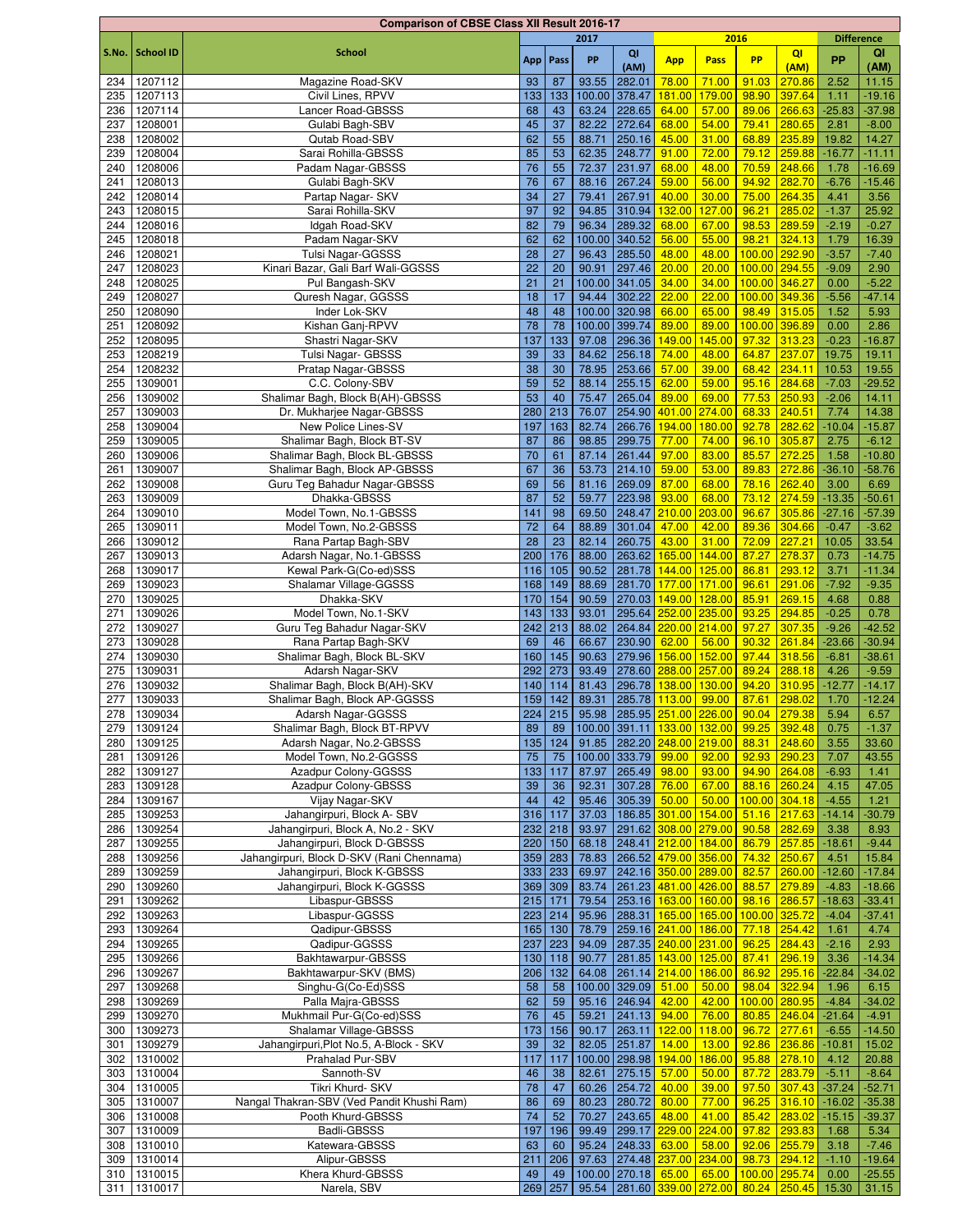|       |                  | <b>Comparison of CBSE Class XII Result 2016-17</b> |     |          |       |               |                                   |               |               |                |                   |          |
|-------|------------------|----------------------------------------------------|-----|----------|-------|---------------|-----------------------------------|---------------|---------------|----------------|-------------------|----------|
|       |                  |                                                    |     |          | 2017  |               |                                   | 2016          |               |                | <b>Difference</b> |          |
| S.No. | <b>School ID</b> | <b>School</b>                                      |     | App Pass | PP    | QI            | <b>App</b>                        | Pass          | <b>PP</b>     | QI             | <b>PP</b>         | QI       |
|       |                  |                                                    |     |          |       | (AM)          |                                   |               |               | (AM)           |                   | (AM)     |
| 312   | 1310019          | Bawana-GBSSS                                       | 221 | 171      | 77.38 | 265.58        | 194.00                            | 175.00        | 90.21         | 278.95         | $-12.83$          | $-13.38$ |
| 313   | 1310022          | Bhorgarh-G(Co-ed)SSS                               | 93  | 79       | 84.95 | 271.72        | 96.00                             | 58.00         | 60.42         | 228.74         | 24.53             | 42.98    |
| 314   | 1310025          | Shahabad Dairy- GGSSS                              | 241 | 153      | 63.49 |               | 239.36 205.00                     | 192.00        | 93.66         | 280.92         | $-30.17$          | $-41.57$ |
| 315   | 1310026          | Harewali-G(Co-ed)SSS                               | 35  | 34       | 97.14 | 297.06        | 39.00                             | 38.00         | 97.44         | 298.64         | $-0.29$           | $-1.58$  |
| 316   | 1310030          | Holambi Kalan-G(CO-ED)SSS                          | 65  | 61       | 93.85 | 261.40        | 69.00                             | 67.00         | 97.10         | 306.39         | $-3.26$           | $-44.99$ |
| 317   | 1310031          | Alipur-SKV                                         | 202 | 191      | 94.55 | 288.94        | 188.00                            | 186.00        | 98.94         | 299.08         | $-4.38$           | $-10.14$ |
| 318   | 1310032          | Prahalad Pur-SKV                                   | 151 | 151      |       |               | 100.00 324.16 164.00 156.00       |               | 95.12         | 305.77         | 4.88              | 18.39    |
| 319   | 1310033          | Dariyapur Kalan-SKV (Updesh Kaur)                  | 131 | 117      | 89.31 |               | 284.01 110.00 106.00              |               | 96.36         | 303.71         | $-7.05$           | $-19.70$ |
|       |                  |                                                    |     |          |       | 296.37        |                                   |               |               |                |                   |          |
| 320   | 1310034          | Badli-SKV                                          | 236 | 232      | 98.31 |               | 257.00 251.00                     |               | 97.67         | 317.07         | 0.64              | $-20.70$ |
| 321   | 1310036          | Narela, No.1-SKV                                   | 399 | 323      | 80.95 |               | 282.36 365.00 301.00              |               | 82.47         | 297.80         | $-1.51$           | $-15.44$ |
| 322   | 1310039          | Khera Kalan-SKV (Baba Nane Nath)                   | 58  | 58       |       | 100.00 312.22 | 76.00                             | 76.00         | 100.00 333.53 |                | 0.00              | $-21.30$ |
| 323   | 1310041          | Khera Khurd-SKV                                    | 48  | 48       |       | 100.00 333.60 | 49.00                             | 49.00         | 100.00 337.71 |                | 0.00              | $-4.11$  |
| 324   | 1310042          | Bawana-SKV (Ravi Shankar)                          | 186 | 186      |       | 100.00 312.25 |                                   | 148.00 148.00 | 100.00 340.05 |                | 0.00              | $-27.80$ |
| 325   | 1310043          | Pooth Khurd-SKV (Raja RamMohan Roy)                | 52  | 52       |       | 100.00 305.19 | 62.00                             | 62.00         | 100.00 329.19 |                | 0.00              | $-24.00$ |
| 326   | 1310045          | Samaipur-GGSSS                                     | 260 | 243      | 93.46 |               | 293.58 260.00 250.00              |               | 96.15         | 303.77         | $-2.69$           | $-10.19$ |
| 327   | 1310049          | Bankner-GGSSS                                      | 121 | 94       | 77.69 |               | 259.24 127.00 125.00              |               | 98.43         | 306.85         | $-20.74$          | $-47.61$ |
| 328   | 1310157          | Siraspur-GGSSS                                     | 132 | 131      | 99.24 |               | 296.55 120.00 118.00              |               | 98.33         | 304.60         | 0.91              | $-8.06$  |
| 329   | 1310161          | Barwala-G(Co-ed)SSS                                | 36  | 33       | 91.67 | 278.72        | 37.00                             | 35.00         | 94.60         | 295.68         | $-2.93$           | $-16.95$ |
| 330   | 1310164          | Narela, Pocket 5 & 6-GGSSS                         | 59  | 59       |       | 100.00 274.27 | 64.00                             | 64.00         | 100.00        | 300.78         | 0.00              | $-26.51$ |
| 331   | 1310166          | Narela-GBSSS (Mussadi Lal)                         | 153 | 148      | 96.73 | 288.94        | 149.00 146.00                     |               | 97.99         | 321.00         | $-1.26$           | $-32.06$ |
| 332   | 1310168          | Bankner-SBV                                        | 188 | 166      | 88.30 |               | 267.16 175.00 175.00              |               | 100.00        | 283.06         | $-11.70$          | $-15.90$ |
|       |                  |                                                    | 114 | 96       | 84.21 | 290.07        | 138.00 134.00                     |               |               | 283.70         |                   |          |
| 333   | 1310169          | Holambi Kalan, B-Block GGSSS                       |     |          |       |               |                                   |               | 97.10         |                | $-12.89$          | 6.37     |
| 334   | 1310170          | Narela, No.2-SKV                                   | 299 | 286      | 95.65 |               | 302.23 380.00 366.00              |               | 96.32         | 300.13         | $-0.66$           | 2.11     |
| 335   | 1310395          | Shahabad Dairy-GBSSS                               | 151 | 134      | 88.74 |               | 274.76 210.00 182.00              |               | 86.67         | 272.82         | 2.08              | 1.94     |
| 336   | 1310399          | HOLAMBI KALAN, METRO VIHAR, A-BLK G(CO-ED)SSS      | 135 | 121      | 89.63 |               | 248.72 132.00 98.00               |               | 74.24         | 228.90         | 15.39             | 19.82    |
| 337   | 1310400          | GHOGA G(CO-ED)SSS                                  | 23  | 21       | 91.30 | 300.91        | 31.00                             | 31.00         | 100.00        | 286.77         | $-8.70$           | 14.14    |
| 338   | 1310408          | Narela Sector B-4, SV-1310408                      | 68  | 55       | 80.88 | 245.63        |                                   |               |               |                | 80.88             | 245.63   |
| 339   | 1310409          | Narela, A-10 Pocket-5, RPVV                        | 55  | 55       |       |               | 100.00 402.95 121.00 120.00       |               | 99.17         | 343.61         | 0.83              | 59.33    |
| 340   | 1310410          | Narela, Sect. A-6, Pocket-2- GGSSS                 | 132 | 106      | 80.30 | 252.09        | 130.00 129.00                     |               | 99.23         | 291.65         | $-18.93$          | $-39.56$ |
| 341   | 1310411          | Shahbad Daulatpur- GGSSS                           | 60  | 58       | 96.67 | 294.43        | 39.00                             | 39.00         | 100.00 288.23 |                | $-3.33$           | 6.20     |
| 342   | 1310414          | Bawana J. J. Colony No.1 GGSSS                     | 157 | 152      | 96.82 | 297.81        | 172.00 153.00                     |               | 88.95         | 279.79         | 7.86              | 18.02    |
| 343   | 1310415          | Bawana J. J. Colony No.2 GBSSS                     | 184 | 105      | 57.07 | 220.66        | 149.00                            | 139.00        | 93.29         | 273.03         | $-36.22$          | $-52.37$ |
| 344   | 1310420          | Siraspur-GBSSS                                     | 63  | 59       | 93.65 | 282.81        | 46.00                             | 40.00         | 86.96         | 253.37         | 6.69              | 29.44    |
| 345   | 1310429          | Holambi Kalan, B-Block GBSSS                       | 125 | 104      | 83.20 | 256.98        | 127.00                            | 115.00        | 90.55         | 264.80         | $-7.35$           | $-7.82$  |
| 346   | 1310430          | Narela, Sect. A-6, Pkt-2 - GBSSS                   | 110 | 78       | 70.91 | 239.81        | 108.00                            | 94.00         | 87.04         | 259.15         | $-16.13$          | $-19.34$ |
| 347   | 1310431          | Shahbad Daulatpur- GBSSS                           | 54  | 52       | 96.30 | 290.02        | 52.00                             | 50.00         | 96.15         | 315.33         | 0.14              | $-25.31$ |
|       |                  |                                                    |     |          |       |               |                                   |               |               |                |                   |          |
| 348   | 1310458          | Tikri Khurd- SBV                                   | 69  | 25       | 36.23 | 225.64        | 67.00                             | 57.00         | 85.08         | 259.91         | $-48.84$          | $-34.27$ |
| 349   | 1411001          | Anandwas-SBV                                       | 133 | 128      | 96.24 | 289.74        | 161.00                            | 157.00        | 97.52         | 297.69         | $-1.28$           | $-7.94$  |
| 350   | 1411002          | Shakurpur, No.1-SBV                                | 105 | 97       | 92.38 | 281.02        | 97.00                             | 97.00         | 100.00 319.13 |                | $-7.62$           | $-38.12$ |
| 351   | 1411003          | Ashok Vihar, Phase I, Block H-SBV                  | 68  | 49       | 72.06 | 268.13        | 85.00                             | 63.00         | 74.12         | 242.12         | $-2.06$           | 26.01    |
| 352   | 1411005          | Kailash Enclave-SV                                 | 120 | 111      | 92.50 | 295.79        | 145.00                            | 136.00        | 93.79         | 301.43         | $-1.29$           | $-5.64$  |
| 353   | 1411007          | Pitampura, Block ZP- Sarvodaya Co-ed SSS           | 99  | 96       | 96.97 |               | 297.85 128.00 116.00              |               | 90.63         | 292.59         | 6.35              | 5.25     |
| 354   | 1411008          | Pitampura, Block FU-SV                             | 174 | 145      | 83.33 |               | 273.43 208.00                     | 184.00        | 88.46         | 278.56         | $-5.13$           | $-5.13$  |
| 355   | 1411009          | Keshavpuram, No.1-GBSSS                            | 49  | 44       | 89.80 | 282.25        | 64.00                             | 26.00         |               | 40.63 218.94   | 49.17             | 63.31    |
|       | 356 1411010      | Keshavpuram, No.2-GBSSS                            | 67  | 53       | 79.10 |               | 266.85 60.00 52.00                |               |               | 86.67 289.67   | $-7.56$           | $-22.82$ |
| 357   | 1411011          | Shakurpur, No.2-GBSSS                              | 67  | 66       | 98.51 | 303.22        | 83.00                             | 78.00         | 93.98         | 285.24         | 4.53              | 17.98    |
| 358   | 1411012          | Tri Nagar, Narang Colony-GBSSS                     | 63  | 57       | 90.48 | 252.16        | 63.00                             | 50.00         | 79.37         | 258.57         | 11.11             | $-6.41$  |
| 359   | 1411014          | Ashok Vihar, Block D-GBSSS                         | 56  | 47       | 83.93 | 282.71        | 95.00                             | 62.00         | 65.26         | 255.56         | 18.67             | 27.16    |
|       | 360 1411015      | Ashok Vihar, Phase II-GBSSS                        | 95  | 65       | 68.42 | 260.07        | 94.00                             | 85.00         |               | $90.43$ 290.15 | $-22.01$          | $-30.08$ |
| 361   | 1411016          | Rani Bagh-GBSSS                                    | 57  | 49       | 85.97 | 277.02        | 60.00                             | 56.00         | 93.33         | 268.17         | $-7.37$           | 8.85     |
| 362   | 1411017          | Pitampura, Block SU-GBSSS                          | 117 | 112      | 95.73 | 301.97        | 84.00                             | 84.00         | 100.00 332.58 |                | $-4.27$           | $-30.62$ |
|       | 1411018          | Rampura- GBSSS                                     | 14  | 14       |       | 100.00 259.93 | 7.00                              | 7.00          | 100.00 287.00 |                | 0.00              | $-27.07$ |
| 363   | 1411019          | <b>Bharat Nagar-GBSSS</b>                          | 23  | 17       | 73.91 | 247.61        | 25.00                             | 25.00         | 100.00        | 322.24         | $-26.09$          | $-74.63$ |
| 364   |                  |                                                    |     |          |       |               |                                   |               |               |                |                   |          |
| 365   | 1411021          | Keshavpuram, Block A-SKV                           | 56  | 54       | 96.43 | 279.61        | 72.00                             | 62.00         | 86.11         | 284.21         | 10.32             | $-4.60$  |
| 366   | 1411022          | Wazirpur, J.J. Colony-GBSSS                        | 106 | 94       | 88.68 | 276.80        | 67.00                             | 42.00         | 62.69         | 229.88         | 25.99             | 46.92    |
| 367   | 1411026          | Ashok Vihar, Phase I, Block H-SKV                  | 138 | 126      | 91.30 | 297.59        | 159.00                            | 139.00        | 87.42         | 294.25         | 3.88              | 3.35     |
| 368   | 1411027          | Ashok Vihar, Phase II-SKV                          | 136 | 128      | 94.12 | 291.08        | 149.00                            | 147.00        | 98.66         | 314.90         | $-4.54$           | $-23.82$ |
| 369   | 1411028          | Keshavpuram, No.1-SKV                              | 64  | 62       | 96.88 | 308.31        | 54.00                             | 54.00         | 100.00        | 332.04         | $-3.13$           | $-23.72$ |
| 370   | 1411029          | Keshavpuram, No.2-SKV                              | 87  | 80       | 91.95 | 310.31        | 76.00                             | 69.00         | 90.79         | 320.74         | 1.16              | $-10.43$ |
| 371   | 1411030          | Shakurpur, No.2-SKV                                | 91  | 85       | 93.41 | 299.70        | 95.00                             | 95.00         | 100.00 320.46 |                | $-6.59$           | $-20.76$ |
| 372   | 1411031          | <b>Bharat Nagar-SKV</b>                            | 77  | 73       | 94.81 | 281.20        | 71.00                             | 67.00         | 94.37         | 286.01         | 0.44              | $-4.82$  |
| 373   | 1411032          | Rampura-SKV                                        | 43  | 42       | 97.67 | 306.65        | 66.00                             | 59.00         | 89.39         | 285.39         | 8.28              | 21.26    |
| 374   | 1411034          | Wazirpur, J.J. Colony-SKV                          | 106 | 104      | 98.11 | 291.60        | 145.00                            | 142.00        | 97.93         | 302.11         | 0.18              | $-10.51$ |
| 375   | 1411035          | Wazirpur Village-SV                                | 41  | 40       | 97.56 | 292.32        | 41.00                             | 41.00         | 100.00 323.71 |                | $-2.44$           | $-31.39$ |
| 376   | 1411037          | Tri Nagar, Narang Colony-GGSSS                     | 58  | 49       | 84.48 | 278.38        | 36.00                             | 35.00         | 97.22         | 319.67         | $-12.74$          | $-41.29$ |
| 377   | 1411038          | Anandwas-GGSSS                                     | 84  | 70       | 83.33 | 299.10        | 86.00                             | 84.00         | 97.67         | 329.07         | $-14.34$          | $-29.98$ |
| 378   | 1411040          | Ashok Vihar, Block D-GGSSS                         | 55  | 54       | 98.18 | 277.47        | 51.00                             | 49.00         | 96.08         | 316.00         | 2.10              | $-38.53$ |
| 379   | 1411041          | Pitampura, Block SU-GGSSS                          | 118 | 117      | 99.15 | 304.09        | 63.00                             | 59.00         | 93.65         | 287.48         | 5.50              | 16.61    |
| 380   | 1411042          | Saraswati Vihar, Block A-GGSSS                     | 102 | 96       | 94.12 | 305.79        | 133.00                            | 128.00        | 96.24         | 321.41         | $-2.12$           | $-15.62$ |
| 381   | 1411043          | Rani Bagh-GGSSS                                    | 142 | 133      | 93.66 | 290.11        | 126.00                            | 118.00        | 93.65         | 299.79         | 0.01              | $-9.67$  |
|       | 1411046          |                                                    |     | 96       | 90.57 | 281.47        | 64.00                             |               |               |                |                   |          |
| 382   |                  | Anandwas- GGSSS                                    | 106 | 122      |       |               |                                   | 64.00         | 100.00 345.47 | 301.10         | $-9.43$           | $-64.00$ |
| 383   | 1411123          | Saraswati Vihar, Block C-SV                        | 133 |          | 91.73 | 304.81        | 125.00 122.00                     |               | 97.60         |                | $-5.87$           | 3.71     |
| 384   | 1411124          | Sharda Niketan-SV                                  | 62  | 61       | 98.39 | 301.97        | 64.00                             | 64.00         | 100.00 331.77 |                | $-1.61$           | $-29.80$ |
| 385   | 1411125          | Shakurpur, No.1-GGSSS                              | 111 | 109      | 98.20 |               | 327.33 145.00 138.00              |               | 95.17         | 297.50         | 3.03              | 29.83    |
| 386   | 1411178          | Sainik Vihar-G(Co-ed)SSS                           | 27  | 21       | 77.78 | 261.00        | 30.00                             | 27.00         | 90.00         | 308.40         | $-12.22$          | $-47.40$ |
| 387   | 1412001          | Sultanpuri, Block-C, Sarvodaya Sr. Sec. Vidyalaya  | 288 | 244      | 84.72 |               | 255.31 295.00 137.00              |               | 46.44         | 211.27         | 38.28             | 44.04    |
| 388   | 1412002          | Mangolpuri, Block K-SBV                            | 236 | 183      | 77.54 |               | 286.65 278.00 240.00              |               |               | 86.33 289.53   | $-8.79$           | $-2.87$  |
| 389   | 1412005          | Sultanpuri, Block C- SBV                           | 184 | 93       | 50.54 |               | 214.76 204.00 196.00 96.08 264.52 |               |               |                | $-45.54$          | $-49.75$ |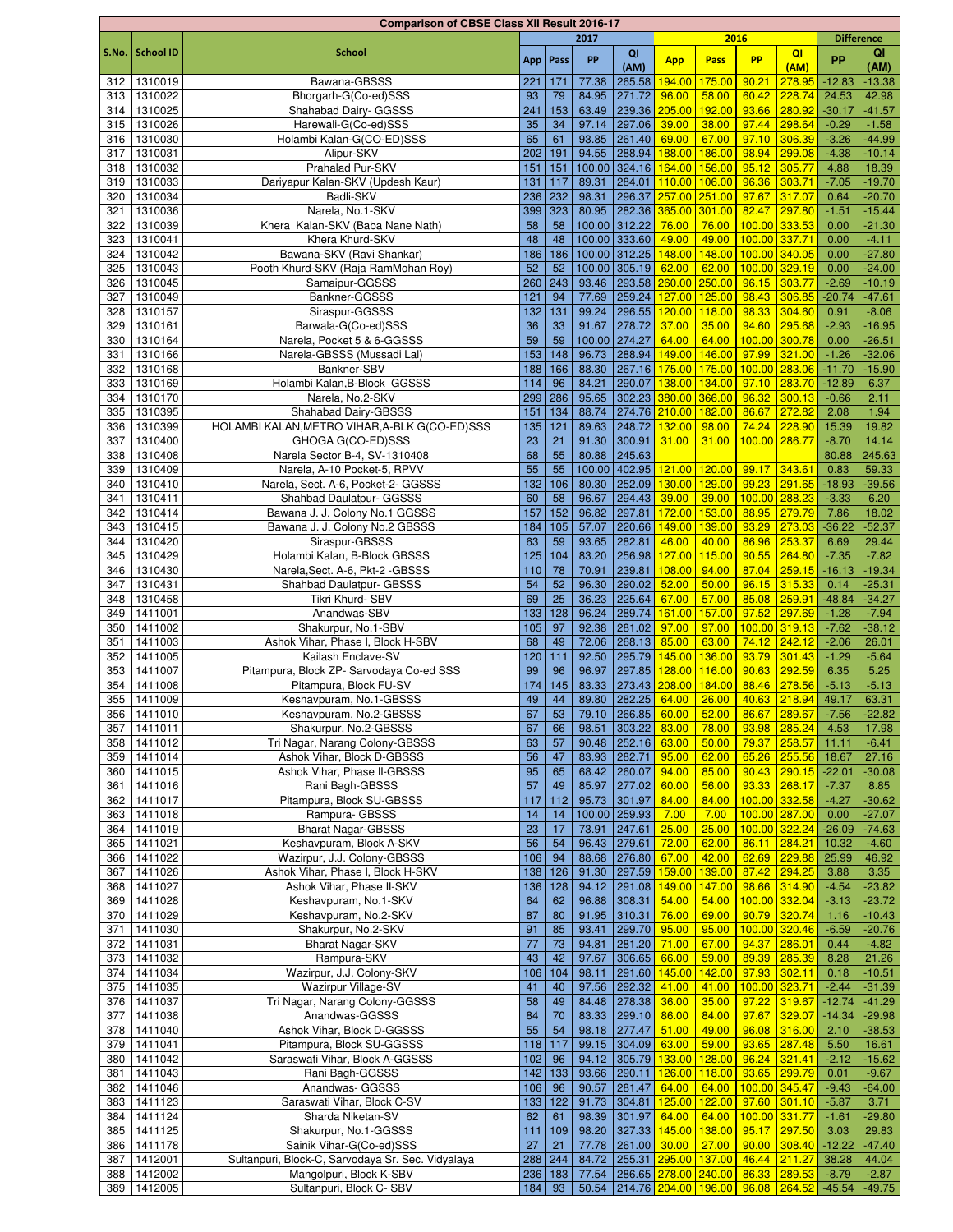|              |                  | <b>Comparison of CBSE Class XII Result 2016-17</b>                          |     |           |       |                  |                                                        |        |                        |                           |                   |          |
|--------------|------------------|-----------------------------------------------------------------------------|-----|-----------|-------|------------------|--------------------------------------------------------|--------|------------------------|---------------------------|-------------------|----------|
|              |                  |                                                                             |     |           | 2017  |                  |                                                        | 2016   |                        |                           | <b>Difference</b> |          |
| S.No.        | <b>School ID</b> | <b>School</b>                                                               |     | App Pass  | PP    | QI               | <b>App</b>                                             | Pass   | <b>PP</b>              | QI                        | <b>PP</b>         | QI       |
|              |                  |                                                                             |     |           |       | (AM)             |                                                        |        |                        | (AM)                      |                   | (AM)     |
| 390          | 1412006          | Sultanpuri, Block BC-GBSSS                                                  | 81  | 49        | 60.49 | 207.54           | 81.00                                                  | 41.00  | 50.62                  | 215.82                    | 9.88              | $-8.27$  |
| 391          | 1412007          | Pooth Kalan-SBV                                                             | 220 | 173       | 78.64 | 265.02           | 349.00                                                 | 312.00 | 89.40                  | 277.84                    | $-10.76$          | $-12.82$ |
| 392          | 1412008          | Sultanpuri, Block H- SBV                                                    | 123 | 111       | 90.24 | 250.76           | 180.00                                                 | 159.00 | 88.33                  | 260.36                    | 1.91              | $-9.60$  |
| 393          | 1412009          | Mangolpuri, Block U-GBSSS                                                   | 151 | 126       | 83.44 |                  | 255.64 152.00 135.00                                   |        | 88.82                  | 264.20                    | $-5.37$           | $-8.56$  |
| 394          | 1412011          | Mangolpuri, Block R-SBV                                                     | 189 | 165       | 87.30 | 264.37           | 151.00 148.00                                          |        | 98.01                  | 290.09                    | $-10.71$          | $-25.72$ |
| 395          | 1412013          | Mangolpuri, Plot II, Kamdhenu- SBV                                          | 77  | 69        | 89.61 | 261.36           | 97.00                                                  | 70.00  | 72.17                  | 243.90                    | 17.45             | 17.47    |
| 396          | 1412014          | Mangolpuri, Block O- SBV                                                    | 85  | 74        | 87.06 | 271.14           | 74.00                                                  | 74.00  | 100.00                 | 291.60                    | $-12.94$          | $-20.45$ |
| 397          | 1412018          | Mangolpuri, Block Y- SBV                                                    | 17  | 13        | 76.47 | 245.29           | 33.00                                                  | 32.00  | 96.97                  | 283.03                    | $-20.50$          | $-37.74$ |
| 398          | 1412019          | Sultanpuri, P-Block - GGSSS                                                 | 58  | 44        | 75.86 | 239.48           | 77.00                                                  | 48.00  | 62.34                  | 233.97                    | 13.52             | 5.51     |
| 399          | 1412022          | Mangolpuri, Block-C, S(Co-ed)Sr. Sec. Vidyalaya                             | 233 | 189       | 81.12 |                  | 256.03 241.00 234.00                                   |        | 97.10                  | 280.77                    | $-15.98$          | $-24.75$ |
| 400          | 1412024          | Mangolpuri, Block H-SKV                                                     | 209 | 180       | 86.12 |                  | 263.44 225.00 215.00                                   |        | 95.56                  | 285.98                    | $-9.43$           | $-22.54$ |
| 401          | 1412025          | Mangolpuri, Block D-SKV (Kamdhenu)                                          | 227 | 223       | 98.24 |                  | 320.33 217.00 202.00                                   |        | 93.09                  | 294.21                    | 5.15              | 26.11    |
| 402          | 1412026          | Sultanpuri, Block C-SKV                                                     | 197 | 182       | 92.39 |                  | 292.27 293.00 265.00                                   |        | 90.44                  | 287.53                    | 1.94              | 4.74     |
| 403          | 1412027          | Pooth Kalan-SKV                                                             | 336 | 319       | 94.94 |                  | 280.38 350.00 337.00                                   |        | 96.29                  | 294.92                    | $-1.35$           | $-14.54$ |
| 404          | 1412029          | Sultanpuri, Block H-SKV                                                     | 264 | 259       | 98.11 |                  | 297.03 227.00 218.00                                   |        | 96.04                  | 320.94                    | 2.07              | $-23.91$ |
| 405          | 1412030          | Mangolpuri, Block U-SKV                                                     | 207 | 198       | 95.65 |                  | 289.31 201.00 188.00                                   |        | 93.53                  | 275.81                    | 2.12              | 13.50    |
| 406          | 1412031          | Mangolpuri, Block O-SKV                                                     | 227 | 210       | 92.51 |                  | 279.23 243.00 236.00                                   |        | 97.12                  | 299.60                    | $-4.61$           | $-20.37$ |
| 407          | 1412033          | Mangolpur Kalan-G(co-ed)sss                                                 | 90  | 84        | 93.33 |                  | 258.51 149.00 124.00                                   |        | 83.22                  | 245.52                    | 10.11             | 12.99    |
| 408          | 1412035          | Sultanpuri, Block BC-GGSSS                                                  | 85  | 61        | 71.77 |                  | 250.69 216.00                                          | 156.00 | 72.22                  | 246.07                    | $-0.46$           | 4.62     |
| 409          | 1412079          | Mangolpur Khrud- GBSSS                                                      | 111 | 89        | 80.18 | 250.84           | 95.00                                                  | 95.00  | 100.00                 | 300.87                    | $-19.82$          | $-50.04$ |
| 410          | 1412080          | Mangolpuri, Block Q-SKV                                                     | 202 | 183       | 90.59 | 279.98           | 186.00                                                 | 170.00 | 91.40                  | 281.04                    | $-0.80$           | $-1.06$  |
| 411          | 1412082          | Mangolpuri, Block-K-2,SV                                                    | 188 | 141       | 75.00 | 233.22           | 145.00 135.00                                          |        | 93.10                  | 286.22                    | $-18.10$          | $-53.00$ |
| 412          | 1412083          | Sultanpuri, F-Block, GBSSS                                                  | 61  | 39        | 63.93 | 210.97           | 49.00                                                  | 27.00  | 55.10                  | 222.86                    | 8.83              | $-11.89$ |
| 413          | 1412084          | Pooth Kalan, Rohini Extn., Sector 20- SKV                                   | 236 | 201       | 85.17 | 259.96           | 171.00                                                 | 153.00 | 89.47                  | 276.07                    | $-4.31$           | $-16.11$ |
| 414          | 1412085          | Sultanpuri, D-Block, GBSSS                                                  | 63  | 37        | 58.73 | 216.24           | 94.00                                                  | 65.00  | 69.15                  | 224.12                    | $-10.42$          | $-7.88$  |
| 415          | 1412086          | Sultanpuri, E-Block, GBSSS                                                  | 42  | 30        | 71.43 | 246.26           | 76.00                                                  | 49.00  | 64.47                  | 217.17                    | 6.96              | 29.09    |
| 416          | 1412087          | Sultanpuri, A-Block- SBV                                                    | 73  | 46        | 63.01 | 237.89           | 72.00                                                  | 35.00  | 48.61                  | 194.11                    | 14.40             | 43.78    |
| 417          | 1412088          | Sultanpuri, D-Block, GGSSS                                                  | 87  | 84        | 96.55 | 300.87           | 48.00                                                  | 42.00  | 87.50                  | 250.02                    | 9.05              | 50.85    |
| 418          | 1412089          | Sultanpuri, Block F-GGSSS                                                   | 106 | 103       | 97.17 | 285.02           | 127.00                                                 | 108.00 | 85.04                  | 268.22                    | 12.13             | 16.80    |
| 419          | 1412090          | Mangolpuri, Block P- SBV                                                    | 72  | 49        | 68.06 | 234.85           | 97.00                                                  | 67.00  | 69.07                  | 234.98                    | $-1.02$           | $-0.13$  |
| 420          | 1412091          | Mubarkpur Dabas, No.1-GBSSS                                                 | 137 | 112       | 81.75 | 259.60           | 137.00                                                 | 90.00  | 65.69                  | 246.04                    | 16.06             | 13.56    |
| 421          | 1412092          | Nithari Village-SBV                                                         | 342 | 202       | 59.06 | 238.72           | 329.00                                                 | 298.00 | 90.58                  | 268.94                    | $-31.51$          | $-30.22$ |
| 422          | 1412093          | Nithari-SKV                                                                 | 366 | 348       | 95.08 |                  | 293.61 556.00 533.00                                   |        | 95.86                  | 310.76                    | $-0.78$           | $-17.15$ |
| 423          | 1412095          | Rani Khera-S(Co-ed)V                                                        | 140 | 110       | 78.57 | 272.91           | 106.00 100.00                                          |        | 94.34                  | 280.94                    | $-15.77$          | $-8.03$  |
| 424          | 1412130          | Mongolpuri, Block D GBSSS                                                   | 128 | 112       | 87.50 |                  | 260.86 132.00 129.00                                   |        | 97.73                  | 284.05                    | $-10.23$          | $-23.19$ |
| 425          | 1412131          | Nithari-GGSSS                                                               | 393 | 366       | 93.13 |                  | 283.23 473.00 387.00                                   |        | 81.82                  | 273.17                    | 11.31             | 10.06    |
| 426          | 1412132          | Nithari-GBSSS                                                               | 333 | 294       | 88.29 |                  | 281.81 362.00 317.00                                   |        | 87.57                  | 279.51                    | 0.72              | 2.29     |
| 427          | 1412133          | Mubarikpur Dabas-GGSSS                                                      | 225 | 196       | 87.11 |                  | 288.49 258.00 212.00                                   |        | 82.17                  | 261.95                    | 4.94              | 26.54    |
| 428          | 1412248          | Pooth Kalan, Rohini Extn., Sector 20- SBV                                   | 121 | 103       | 85.12 |                  | 261.59 120.00 101.00                                   |        | 84.17                  | 269.77                    | 0.96              | $-8.18$  |
| 429          | 1412253          | Mubarakpur Dabas, No-2, GGSSS-1412253                                       | 123 | 98        | 79.68 | 259.24           |                                                        |        |                        |                           | 79.68             | 259.24   |
| 430          | 1412254          | Mubarkpur Dabas, No.2-GBSSS                                                 | 73  | 54        | 73.97 | 261.33           | 25.00                                                  | 14.00  | 56.00                  | 215.48                    | 17.97             | 45.85    |
| 431          | 1412288          | Sultanpuri, P-Block - GBSSS                                                 | 109 | 61        | 55.96 | 213.36           | 96.00                                                  | 92.00  | 95.83                  | 267.76                    | $-39.87$          | $-54.40$ |
| 432          | 1413001          | Chandpur Majra-SV                                                           | 29  | 23        | 79.31 | 263.72           | 39.00                                                  | 27.00  | 69.23                  | 247.23                    | 10.08             | 16.49    |
| 433          | 1413002          | Rohini, Sector 3-SV                                                         | 289 | 267       | 92.39 |                  | 296.32 313.00 271.00                                   |        | 86.58                  | 297.17                    | 5.81              | $-0.85$  |
|              | 434 1413003      | Ghevra-SV                                                                   | 63  | 59        |       |                  | 93.65 270.29 65.00 57.00                               |        | 87.69 252.66           |                           | 5.96              | 17.62    |
|              | 1413004          | Rohini, Sector 6-SV                                                         | 261 | 218       | 83.53 |                  | 279.33 301.00 266.00                                   |        | 88.37                  | 293.01                    | $-4.85$           | $-13.67$ |
| 435          | 1413006          | Rohini, Sector 2 - G(Co-ed) S V                                             | 311 | 284       | 91.32 |                  | 280.31 318.00 285.00                                   |        |                        |                           |                   | 2.55     |
| 436  <br>437 | 1413009          |                                                                             |     | 27        |       | 317.31           | 30.00                                                  | 30.00  | 89.62<br>100.00 323.37 | 277.76                    | 1.69              |          |
|              | 438 1413010      | Nizam Pur-G(Co-Ed)SSS<br>Rohini, Sector 9-SV (shaheed capt. Sanjeev Dahiya) | 29  |           | 93.10 |                  |                                                        |        |                        |                           | $-6.90$           | $-6.06$  |
|              |                  |                                                                             | 223 | 209       | 93.72 |                  | 313.30 223.00 217.00                                   |        | 97.31                  | 314.42<br>244.62          | $-3.59$           | $-1.12$  |
| 439          | 1413011          | Rohini, Avantika, Sector 1, No.1-GBSSS                                      | 108 | 82        | 75.93 |                  | 266.89 225.00 158.00                                   |        | 70.22                  |                           | 5.70              | 22.27    |
|              | 440 1413013      | Rithala-GBSSS                                                               | 179 | 160       | 89.39 |                  | 270.80 233.00 130.00                                   |        | 55.79                  | 240.04                    | 33.59             | 30.76    |
| 441          | 1413016          | Parshant Vihar-GBSSS                                                        | 177 | 150       | 84.75 |                  | 274.68 153.00 130.00                                   |        | 84.97                  | 287.75                    | $-0.22$           | $-13.07$ |
| 442          | 1413019          | Rohini, Avantika, Sector 1, No.2- GBSSS                                     | 74  | 72        | 97.30 |                  | 288.43 <mark>110.00 61.00</mark>                       |        | 55.46                  | 250.08                    | 41.84             | 38.35    |
| 443          | 1413023          | Rohini, Sector 11-G(Co-ed)SSS                                               | 101 | 98        | 97.03 |                  | 295.38 132.00 129.00                                   |        | 97.73                  | 297.70                    | $-0.70$           | $-2.32$  |
|              | 444 1413025      | Kanjhawala-SKV                                                              | 89  | 83        | 93.26 |                  | 328.29 133.00 126.00                                   |        | 94.74                  | 305.11                    | $-1.48$           | 23.18    |
|              | 445 1413026      | Rithala-SKV                                                                 | 299 | 295       | 98.66 |                  | 303.55 318.00 316.00                                   |        | 99.37                  | 318.78                    | $-0.71$           | $-15.23$ |
| 446 I        | 1413027          | Sarvodaya Co-ed V Sec. 8 Rohini                                             | 182 | 180       | 98.90 |                  | 340.20 145.00 145.00                                   |        | 100.00 347.16          |                           | $-1.10$           | $-6.96$  |
| 447          | 1413028          | Qutabgarh-SKV                                                               | 121 | 120       | 99.17 | 338.10           | 82.00                                                  | 82.00  | 100.00                 | 348.99                    | $-0.83$           | $-10.89$ |
| 448          | 1413030          | Rohini, Avantika, Sector 1-SKV                                              |     | 194 191   | 98.45 |                  | 309.46 276.00 273.00                                   |        | 98.91                  | 316.00                    | $-0.46$           | $-6.54$  |
| 449          | 1413067          | Prashant Vihar-SKV                                                          | 107 | 107       |       | 100.00 330.17    | 91.00                                                  | 88.00  | 96.70                  | 340.07                    | 3.30              | $-9.90$  |
| 450          | 1413069          | Rohini, Avantika, Sector 1-GGSSS                                            |     | 149 147   | 98.66 | 290.70           | 95.00                                                  | 88.00  | 92.63                  | 275.45                    | 6.03              | 15.25    |
| 451          | 1413070          | Rohini, Sector 16, Pocket A-SKV                                             | 123 | 119       | 96.75 | 304.28 79.00     |                                                        | 78.00  | 98.73                  | 334.87                    | $-1.99$           | $-30.60$ |
| 452          | 1413071          | Rohini, Sector 15-G(Co-ed)SSS                                               |     | $219$ 183 | 83.56 |                  | 276.79 172.00 150.00                                   |        | 87.21                  | 295.41                    | $-3.65$           | $-18.62$ |
| 453          | 1413074          | Rohini, Sector 7-SV                                                         |     | $242$ 231 | 95.46 |                  | 294.24 207.00 187.00                                   |        | 90.34                  | 283.42                    | 5.12              | 10.82    |
| 454          | 1413076          | Rohini, Sector 11-RPVV                                                      | 121 | 121       |       |                  | 100.00 386.54 131.00 131.00                            |        | 100.00                 | 414.63                    | 0.00              | $-28.10$ |
| 455          | 1413077          | Begumpur-GBSSS                                                              | 123 | 111       | 90.24 |                  | 271.27 157.00 81.00                                    |        | 51.59                  | 217.48                    | 38.65             | 53.78    |
|              | 456 1413078      | Karala-SKV                                                                  | 146 |           |       |                  | 146   100.00   344.08 <mark>  183.00   182.00  </mark> |        | 99.45                  | 330.34                    | 0.55              | 13.73    |
|              | 457 1413079      | Karala-GBSSS                                                                | 104 | 98        | 94.23 |                  | 286.75 119.00 101.00                                   |        | 84.87                  | 261.34                    | 9.36              | 25.41    |
| 458          | 1413181          | Jaunti-SV                                                                   | 54  | 53        | 98.15 | 287.50           | 52.00                                                  | 52.00  | 100.00                 | 303.17                    | $-1.85$           | $-15.67$ |
| 459          | 1413266          | Sawada(Ghevra) Colony, A-Block- SKV                                         | 54  | 45        | 83.33 | 268.65           | 59.00                                                  | 53.00  | 89.83                  | 275.12                    | $-6.50$           | $-6.47$  |
| 460          | 1413267          | Sawada(Ghevra) Colony H-Block- SV                                           | 35  | 34        | 97.14 | 290.29           | 44.00                                                  | 33.00  | 75.00                  | 243.36                    | 22.14             | 46.92    |
| 461          | 1413268          | Begampur, GGSSS                                                             | 288 | 270       | 93.75 |                  | 296.94 252.00 221.00                                   |        | 87.70                  | 286.78                    | 6.05              | 10.17    |
| 462          | 1413284          | Rohini, Sector 16, Pocket A-GBSSS                                           | 100 | 97        | 97.00 |                  | 291.40 112.00 108.00                                   |        | 96.43                  | 285.90                    | 0.57              | 5.50     |
| 463 l        | 1413323          | Sawada(Ghevra) Colony, B-Block-SBV                                          | 57  | 47        | 82.46 | 262.53           | 84.00                                                  | 53.00  |                        | 63.10 228.68              | 19.36             | 33.85    |
|              | 464 1514003      | Khyala, J.J. Colony, No.1-GBSSS                                             | 62  | 62        |       | 100.00 319.24    | 43.00                                                  | 42.00  | 97.67                  | 331.19                    | 2.33              | $-11.94$ |
|              | 465 1514004      | Khyala, No.2-GBSSS                                                          | 62  | 53        | 85.48 | 292.19 55.00     |                                                        | 26.00  | 47.27                  | 283.06                    | 38.21             | 9.14     |
|              | 466 1514005      | Tilak Nagar, No.1-SBV                                                       | 65  | 57        | 87.69 | $ 275.99 $ 96.00 |                                                        | 70.00  |                        | <mark>72.92 272.99</mark> | 14.78             | 3.00     |
|              | 467 1514006      | Tilak Nagar, No.2-SBV                                                       | 115 | 108       | 93.91 |                  | 300.56 147.00 108.00 73.47                             |        |                        | 267.91                    | 20.44             | 32.65    |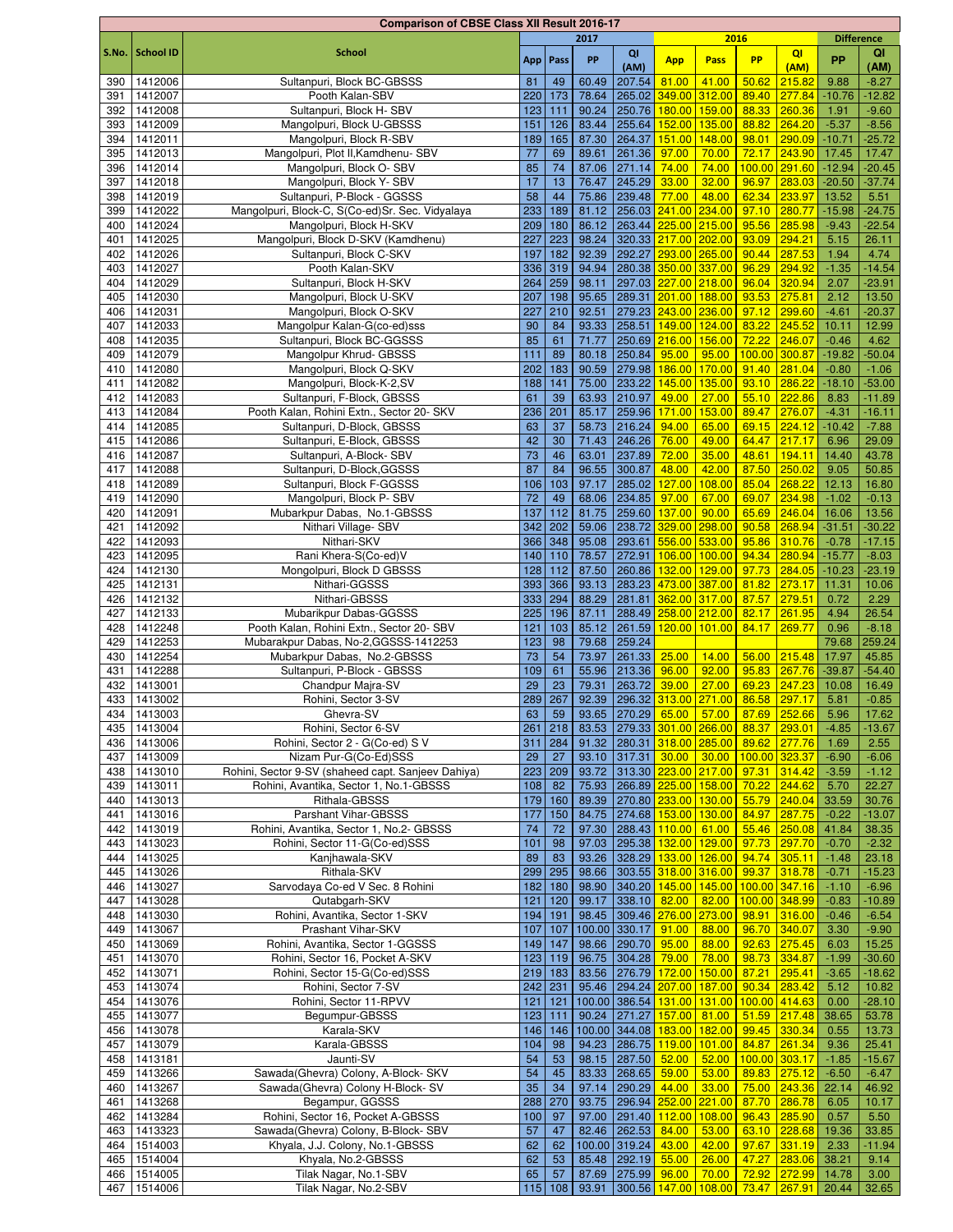|            |                    | <b>Comparison of CBSE Class XII Result 2016-17</b>       |           |                 |                |                                       |                 |                             |                               |                        |                    |                      |
|------------|--------------------|----------------------------------------------------------|-----------|-----------------|----------------|---------------------------------------|-----------------|-----------------------------|-------------------------------|------------------------|--------------------|----------------------|
|            |                    |                                                          |           |                 | 2017           |                                       |                 | 2016                        |                               |                        | <b>Difference</b>  |                      |
| S.No.      | <b>School ID</b>   | <b>School</b>                                            |           | App   Pass      | PP             | QI                                    | <b>App</b>      | Pass                        | <b>PP</b>                     | QI                     | <b>PP</b>          | QI                   |
|            |                    |                                                          |           |                 |                | (AM)                                  |                 |                             |                               | (AM)                   |                    | (AM)                 |
| 468        | 1514008            | Janakpuri, Block B, No.2-SBV (Shaheed Capt. Anuj Nayyar) | 106       | 97              | 91.51          | 322.43                                | 113.00          | 100.00                      | 88.50                         | 306.41                 | 3.01               | 16.02                |
| 469        | 1514011            | Chand Nagar, No.1-SKV                                    | 240       | 205             | 85.42          | 281.22                                | 203.00          | 190.00                      | 93.60                         | 289.67                 | $-8.18$            | $-8.45$              |
| 470        | 1514012            | Khyala, No.1-GGSSS                                       | 140       | 137             | 97.86          | 293.33                                | 132.00          | 128.00                      | 96.97                         | 294.25                 | 0.89               | $-0.92$              |
| 471        | 1514013            | Khyala, No.2-SKV                                         | 100       | 94              | 94.00          | 290.18                                | 109.00          | 105.00                      | 96.33                         | 283.83                 | $-2.33$            | 6.35                 |
| 472        | 1514014            | Tilak Nagar, No.1-GGSSS                                  | 158       | 148             | 93.67          | 313.89                                | 151.00          | 143.00                      | 94.70                         | 306.66                 | $-1.03$            | 7.23                 |
| 473        | 1514016            | Tilak Nagar, No.3-SKV                                    | 150       | 135             | 90.00          | 302.20                                | 156.00          | 127.00                      | 81.41                         | 271.18                 | 8.59               | 31.02                |
| 474        | 1514017            | Vikas Puri, Distt. Centre-SKV                            | 126       | 126             | 100.00         | 320.93                                | 128.00          | 120.00                      | 93.75 313.35                  |                        | 6.25               | 7.58                 |
| 475        | 1514018            | Ashok Nagar-GGSSS                                        | 92        | 80              | 86.96          | 285.60<br>332.96                      | 95.00           | 91.00                       | 95.79                         | 314.39                 | $-8.83$            | $-28.79$             |
| 476        | 1514019<br>1514021 | Janakpuri, Block B SKV<br>Hari Nagar, Clock Tower- SKV   | 114<br>79 | 109             | 95.61<br>92.41 | 314.52                                | 117.00          | 116.00<br>61.00             | 99.15 336.42<br>69.32 276.51  |                        | $-3.53$<br>23.09   | $-3.46$<br>38.01     |
| 477<br>478 | 1514022            | Hari Nagar, Block-L S(Co-ed)V                            | 146       | 73<br>138       | 94.52          | 285.04                                | 88.00<br>125.00 | 118.00                      | 94.40 310.60                  |                        | 0.12               | $-25.56$             |
| 479        | 1514023            | Hari Nagar, Block BE-RPVV                                | 89        | 88              | 98.88          | 361.94                                | 95.00           | 94.00                       | 98.95 366.60                  |                        | $-0.07$            | $-4.66$              |
| 480        | 1514110            | Chand Nagar-SBV                                          | 119       | 96              | 80.67          | 241.69                                | 79.00           | 53.00                       | 67.09 224.85                  |                        | 13.58              | 16.84                |
| 481        | 1514112            | Hari Nagar, Clock Tower, Site-2-GBSSS                    | 85        | 80              | 94.12          | 297.05                                | 88.00           | 59.00                       |                               | 67.05 272.76           | 27.07              | 24.29                |
| 482        | 1515001            | Jaidev Park-SV                                           | 156       | 144             | 92.31          | 307.05                                | 169.00          | 139.00                      | 82.25                         | 302.28                 | 10.06              | 4.77                 |
| 483        | 1515002            | Ashok Nagar-SBV                                          | 101       | 86              | 85.15          | 289.72                                | 77.00           | 76.00                       | 98.70                         | 329.44                 | $-13.55$           | $-39.72$             |
| 484        | 1515003            | Subhash Nagar-SBV                                        | 71        | 65              | 91.55          | 290.42                                | 97.00           | 59.00                       | 60.83                         | 250.73                 | 30.72              | 39.69                |
| 485        | 1515004            | East Punjabi Bagh-SV                                     | 94        | 89              | 94.68          | 284.77                                | 76.00           | 76.00                       | 100.00 290.37                 |                        | $-5.32$            | $-5.60$              |
| 486        | 1515005            | Rajouri Garden Main-GBSSS                                | 61        | 57              | 93.44          | 299.13                                | 67.00           | 65.00                       | 97.02                         | 328.58                 | $-3.57$            | $-29.45$             |
| 487        | 1515006            | Rajouri Garden Extn.-GBSSS                               | 121       | 111             | 91.74          | 288.64                                | 166.00          | 146.00                      | 87.95                         | 263.66                 | 3.78               | 24.98                |
| 488        | 1515007            | Madipur, No.1-SBV                                        | 45        | 45              |                | 100.00 314.82                         | 62.00           | 62.00                       | 100.00                        | 334.36                 | 0.00               | $-19.53$             |
| 489        | 1515010            | Punjabi Bagh, No.1-GBSSS                                 | 105       | 89              | 84.76          | 283.38                                | 112.00          | 86.00                       |                               | 76.79 265.75           | 7.98               | 17.63                |
| 490        | 1515018            | Rajouri Garden Extn., GBSSS                              | 23        | 22              | 95.65          | 273.26                                | 11.00           | 11.00                       | 100.00 289.73                 |                        | $-4.35$            | $-16.47$             |
| 491        | 1515019            | Raghubir Nagar, J.J. Colony- G(Co-ed)SSS                 | 19        | 19              |                | 100.00 266.00                         |                 |                             |                               |                        | 100.00             | 266.00               |
| 492        | 1515021            | Rajouri Garden Extn.-SKV                                 | 164       | 156             | 95.12          | 295.22 209.00                         |                 | 189.00                      | 90.43                         | 291.01                 | 4.69               | 4.21                 |
| 493        | 1515022            | Rajouri Garden Main-SKV                                  | 113       | 111             | 98.23          | 316.02                                | 65.00           | 64.00                       | 98.46                         | 327.43                 | $-0.23$            | $-11.41$             |
| 494        | 1515023            | Punjabi Bagh, No.2-SKV                                   | 81        | 77              | 95.06          | 320.80                                | 105.00          | 99.00                       | 94.29                         | 322.61                 | 0.78               | $-1.81$              |
| 495        | 1515024            | Madipur, No.2-SKV                                        | 62        | 60              | 96.77          | 318.77                                | 101.00          | 98.00                       | 97.03                         | 293.36                 | $-0.26$            | 25.42                |
| 496        | 1515025            | Tagore Garden, No.2-SKV                                  | 93        | 92              | 98.93          | 312.98                                | 91.00           | 90.00                       | 98.90                         | 311.69                 | 0.02               | 1.29                 |
| 497        | 1515026            | Tagore Garden, No.1-GGSSS                                | 131       | 128             | 97.71          | 312.40                                | 115.00          | 113.00                      | 98.26                         | 306.73                 | $-0.55$            | 5.67                 |
| 498<br>499 | 1515028<br>1515029 | Madipur, No.1-GGSSS<br>Subhash Nagar, No.1-GGSSS         | 73<br>94  | 73<br>86        | 91.49          | 100.00 292.97<br>284.89               | 115.00<br>84.00 | 110.00<br>76.00             | 95.65<br>90.48                | 303.19<br>290.30       | 4.35<br>1.01       | $-10.22$<br>$-5.40$  |
| 500        | 1515139            | Tagore Garden-GBSSS                                      | 89        | 87              | 97.75          | 300.27                                | 75.00           | 75.00                       | 100.00                        | 310.69                 | $-2.25$            | $-10.42$             |
| 501        | 1516002            | Ramesh Nagar-SBV                                         | 202       | 159             | 78.71          | 259.35                                | 236.00          | 188.00                      | 79.66                         | 267.59                 | $-0.95$            | $-8.24$              |
| 502        | 1516003            | Mansarovar Garden-SV                                     | 111       | 110             | 99.10          | 320.46                                | 82.00           | 81.00                       | 98.78 323.81                  |                        | 0.32               | $-3.35$              |
| 503        | 1516010            | Moti Nagar SBV                                           | 138       | 113             | 81.88          | 264.20                                | 203.00          | 188.00                      | 92.61                         | 287.92                 | $-10.73$           | $-23.72$             |
| 504        | 1516011            | Shadi Khampur-GBSSS                                      | 66        | 32              | 48.49          | 220.79                                | 63.00           | 55.00                       | 87.30 241.29                  |                        | $-38.82$           | $-20.50$             |
| 505        | 1516013            | Prem Nagar-GBSSS                                         | 44        | 31              | 70.46          | 261.86                                | 81.00           | 43.00                       |                               | 53.09 237.74           | 17.37              | 24.12                |
| 506        | 1516018            | Moti Nagar SKV                                           | 131       | 128             | 97.71          | 319.70                                | 117.00          | 117.00                      | 100.00 324.73                 |                        | $-2.29$            | $-5.03$              |
| 507        | 1516019            | Basai Darapur-SKV                                        | 40        | 39              | 97.50          | 293.95                                | 33.00           | 32.00                       | 96.97                         | 296.70                 | 0.53               | $-2.75$              |
| 508        | 1516021            | Ranjit Nagar-SKV                                         | 59        | 59              |                | 100.00 285.00                         | 48.00           | 44.00                       | 91.67                         | 293.60                 | 8.33               | $-8.60$              |
| 509        | 1516022            | Shadi Khampur-SKV                                        | 41        | 41              |                | 100.00 315.15                         | 39.00           | 38.00                       | 97.44 343.54                  |                        | 2.56               | $-28.39$             |
| 510        | 1516025            | Kirti Nagar-GGSSS                                        | 74        | 73              | 98.65          | 299.19                                | 118.00          | 117.00                      | 99.15 317.23                  |                        | $-0.50$            | $-18.04$             |
| 511        | 1516027            | Ramesh Nagar-SKV                                         | 98        | 93              | 94.90          | 317.96                                | 155.00          | 151.00                      | 97.42 317.40                  |                        | $-2.52$            | 0.56                 |
|            | 512 1516030        | Prem Nagar-GGSSS                                         | 86        | 85              |                | 98.84 296.86 91.00 90.00              |                 |                             | 98.90 302.42                  |                        | $-0.06$            | $-5.56$              |
| 513        | 1516068            | Karampura, Industrial Area-G(Co-ed)SSS                   | 36        | 36              |                | 100.00 260.39                         | 40.00           | 38.00                       | $95.00$ 285.63                |                        | 5.00               | $-25.24$             |
| 514        | 1516104            | Karampura, Block H- G(Co-ed) Sarvodaya Vidyalaya         | 101       | 87<br>$218$ 181 | 86.14<br>83.03 | 283.83 108.00<br>267.02 254.00 244.00 |                 | 107.00                      | 99.07                         | 302.54<br>96.06 290.78 | $-12.94$           | $-18.71$<br>$-23.76$ |
| 515<br>516 | 1516140<br>1516141 | West Patel Nagar-GBSSS<br>West Patel Nagar-GGSSS         |           | $116$ 114       | 98.28          | 305.54 120.00 117.00                  |                 |                             | 97.50 303.53                  |                        | $-13.04$<br>0.78   | 2.02                 |
| 517        | 1516142            | West Patel Nagar-SKV                                     | 176       | 170             | 96.59          | 291.52 176.00                         |                 | 165.00                      | 93.75 285.50                  |                        | 2.84               | 6.02                 |
| 518        | 1516143            | West Patel Nagar-SBV                                     | 155       | 92              | 59.36          | 242.08                                | 92.00           | 83.00                       | 90.22 295.20                  |                        | $-30.86$           | $-53.11$             |
| 519        | 1617001            | Tikri Kalan- GBSSS                                       | 115       | 95              | 82.61          | 277.30 101.00                         |                 | 64.00                       | 63.37                         | 235.53                 | 19.24              | 41.78                |
| 520        | 1617002            | Nangloi-SBV                                              | 274       | 262             | 95.62          | 297.75 396.00 331.00                  |                 |                             | 83.59 272.70                  |                        | 12.03              | 25.05                |
| 521        | 1617003            | Paschim Vihar, A 2-SV(Co-ed)                             | 147       | 116             | 78.91          | 247.79 192.00 150.00                  |                 |                             | 78.13 250.44                  |                        | 0.79               | $-2.65$              |
| 522        | 1617004            | Nangloi, Kavita Colony-G(Co-ed)SSS                       | 139       | 135             | 97.12          | 297.29 143.00 141.00                  |                 |                             |                               | 98.60 298.64           | $-1.48$            | $-1.35$              |
| 523        | 1617005            | Ranhaula-SKV                                             | 166       | 163             | 98.19          | 297.73 214.00 210.00                  |                 |                             | 98.13 302.79                  |                        | 0.06               | $-5.06$              |
| 524        | 1617006            | Hiran Kudna-SV(Co-ed)                                    | 30        | 29              | 96.67          | 262.33                                | 53.00           | 26.00                       | 49.06 220.32                  |                        | 47.61              | 42.01                |
| 525        | 1617007            | New Multan Nagar-SV(Co-ed)                               | 189       | 181             | 95.77          | 303.29                                | 168.00          | 151.00                      | 89.88                         | 292.89                 | 5.89               | 10.39                |
| 526        | 1617008            | Paschim Vihar, B 4-SV(Co-ed)                             |           | $176$ 161       | 91.48          | 302.71                                | 181.00 178.00   |                             | 98.34                         | 311.32                 | $-6.87$            | $-8.61$              |
| 527        | 1617009            | Paschim Vihar, A 6-RPVV                                  | 113       | 113             |                | 100.00 390.75 128.00                  |                 | 127.00                      | 99.22                         | 398.13                 | 0.78               | $-7.38$              |
| 528        | 1617010            | Nangloi-SKV                                              |           | $320$ 318       | 99.38          | 320.98 341.00 340.00                  |                 |                             | 99.71                         | 332.55                 | $-0.33$            | $-11.56$             |
| 529        | 1617011            | Paschim Vihar, B 3-SKV                                   |           | 208 199         | 95.67          | 322.33 196.00                         |                 | 191.00                      | 97.45 316.88                  |                        | $-1.78$            | 5.45                 |
| 530<br>531 | 1617012<br>1617013 | Tikri Kalan-SKV<br>Nangloi, Sultanpuri Road-SKV          | 88<br>235 | 87<br>226       | 98.86<br>96.17 | 327.66<br>311.29 284.00 265.00        | 70.00           | 69.00                       | 98.57 306.24                  | 93.31 308.74           | 0.29<br>2.86       | 21.42<br>2.56        |
| 532        | 1617014            | Mundka Village-SKV                                       | 249       | 245             | 98.39          | 298.11 257.00 247.00                  |                 |                             | 96.11                         | 302.07                 | 2.29               | $-3.95$              |
| 533        | 1617015            | Amalwas, Jawalapuri-GBSSS                                | 90        | 89              | 98.89          | 301.54 33.00 129.00                   |                 |                             | 96.99 279.93                  |                        | 1.90               | 21.62                |
| 534        | 1617017            | Nangloi, Sultanpuri Road-GBSSS                           | 138       | 122             | 88.41          | 277.39 136.00                         |                 | 86.00                       |                               | 63.24 230.48           | 25.17              | 46.91                |
| 535        | 1617018            | Mundka Village-GBSSS                                     | 101       | 91              | 90.10          | 288.29                                | 76.00           | 68.00                       | 89.47 313.97                  |                        | 0.63               | $-25.69$             |
| 536        | 1617021            | Nangloi-GGSSS                                            | 142       | 141             | 99.30          | 324.47                                | 125.00          | 125.00                      | 100.00 312.80                 |                        | $-0.70$            | 11.67                |
| 537        | 1617024            | Nangloi, Phase II-GBSSS                                  | 127       | 106             | 83.47          | 254.50                                | 111.00          | 98.00                       | 88.29 282.48                  |                        | $-4.82$            | $-27.98$             |
| 538        | 1617025            | Nangloi, Phase I-GBSSS                                   | 46        | 38              | 82.61          | 274.26                                | 65.00           | 53.00                       | 81.54 279.19                  |                        | 1.07               | $-4.92$              |
| 539        | 1617026            | Nilothi-SKV                                              | 103       | 103             |                | 100.00 336.73                         | 81.00           | 81.00                       | 100.00 303.07                 |                        | 0.00               | 33.65                |
| 540        | 1617027            | Punjabi Basti-G(Co-ed)SSS                                | 75        | 68              | 90.67          | 297.41                                | 47.00           | 40.00                       | 85.11 278.77                  |                        | 5.56               | 18.65                |
| 541        | 1617028            | Peera Garhi Village- SKV                                 | 64        | 62              | 96.88          | 300.70 230.00 214.00                  |                 |                             | $93.04$ 289.44                |                        | 3.83               | 11.26                |
| 542        | 1617029            | Bakkarwala-G(Co-ed)SSS                                   | 149       | 145             | 97.32          | 277.26 160.00 159.00                  |                 |                             | 99.38 301.23                  |                        | $-2.06$            | $-23.96$             |
| 543        | 1617030<br>1617032 | Baprola-G(Co-ed)SSS                                      | 475       | 450             |                | 94.74 293.05 394.00 381.00            |                 | 98.93 315.93 124.00 124.00  | 96.70 307.90<br>100.00 325.76 |                        | $-1.96$<br>$-1.08$ | $-14.85$<br>$-9.83$  |
| 544<br>545 | 1617033            | Paschim Vihar, A 6-G(Co-ed)SSS<br>Ambika Vihar-GGSSS     | 93<br>138 | 92<br>138       |                |                                       |                 | 100.00 302.79 144.00 128.00 | 88.89 291.22                  |                        | 11.11              | 11.58                |
|            |                    |                                                          |           |                 |                |                                       |                 |                             |                               |                        |                    |                      |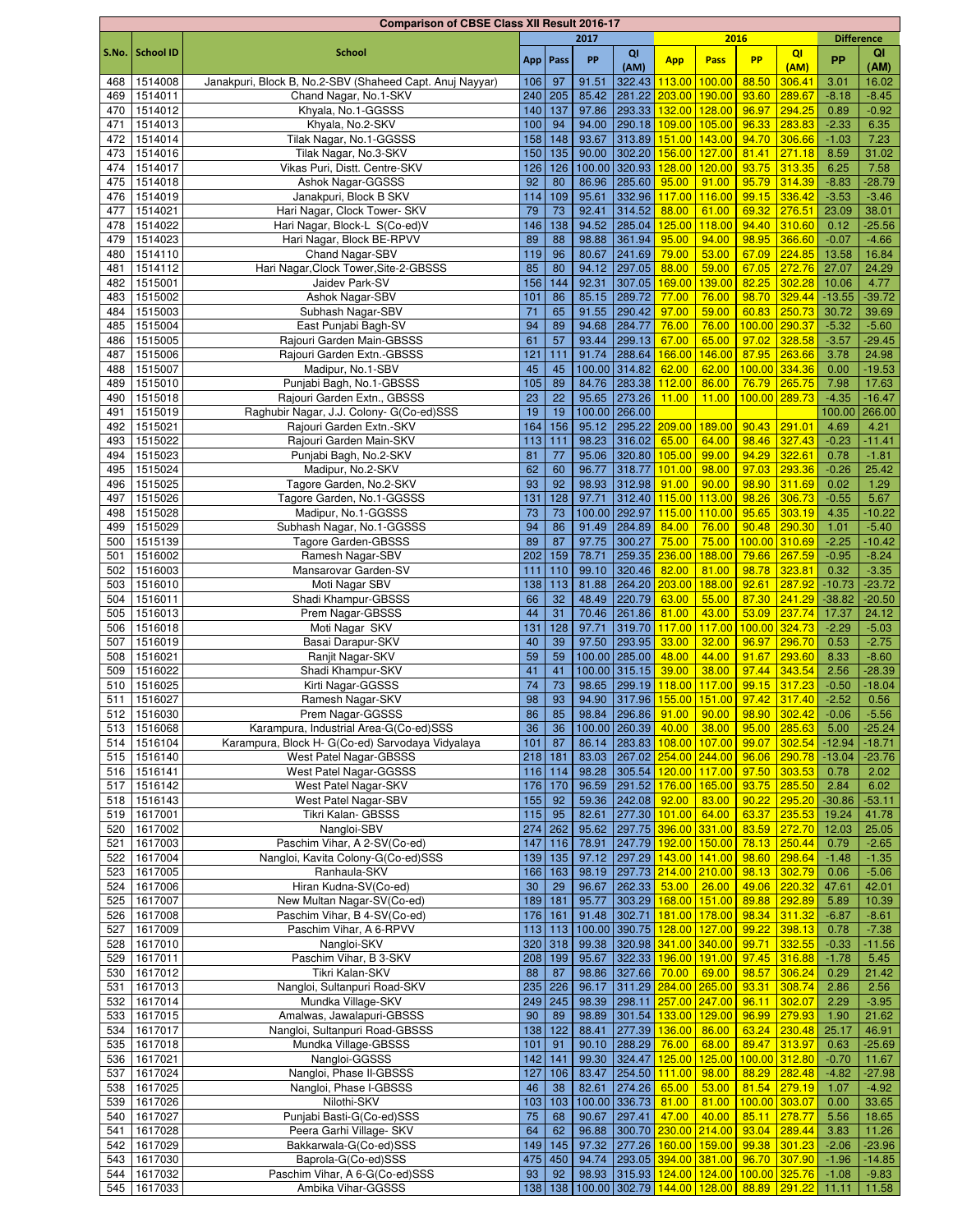|            |                        | <b>Comparison of CBSE Class XII Result 2016-17</b>      |           |            |       |                                                       |                      |        |               |              |                   |                  |
|------------|------------------------|---------------------------------------------------------|-----------|------------|-------|-------------------------------------------------------|----------------------|--------|---------------|--------------|-------------------|------------------|
|            |                        |                                                         |           |            | 2017  |                                                       |                      | 2016   |               |              | <b>Difference</b> |                  |
| S.No.      | <b>School ID</b>       | <b>School</b>                                           |           | App   Pass | PP    | QI                                                    | <b>App</b>           | Pass   | <b>PP</b>     | QI           | <b>PP</b>         | QI               |
|            |                        |                                                         |           |            |       | (AM)                                                  |                      |        |               | (AM)         |                   | (AM)             |
| 546        | 1617035                | Nangloi, J.J. Colony-GGSSS                              | 294       | 288        | 97.96 | 305.91                                                | 357.00 342.00        |        | 95.80         | 297.76       | 2.16              | 8.15             |
| 547        | 1617036                | Amalwas, Jawalapuri-SKV                                 | 254       | 246        | 96.85 | 300.89                                                | 310.00 295.00        |        | 95.16         | 293.41       | 1.69              | 7.48             |
| 548        | 1617037                | Nangloi, J.J. Colony-GBSSS                              | 227       | 217        | 95.60 | 296.47                                                | 258.00 212.00        |        | 82.17         | 262.99       | 13.42             | 33.48            |
| 549        | 1617137                | Paschim Vihar, B 3-G(Co-ed)SSS                          | 122       | 111        | 90.98 | 264.24                                                | 113.00               | 88.00  | 77.88         | 250.05       | 13.11             | 14.19            |
| 550        | 1617219                | Nilothi-SBV                                             | 83        | 82         | 98.80 | 292.63                                                | 97.00                | 83.00  | 85.57         | 299.08       | 13.23             | $-6.45$          |
| 551        | 1617222                | Govt. Sarvodaya Kanya Vidyalaya, Shiv Ram Park, Nangloi | 38        | 35         | 92.11 | 295.71                                                |                      |        |               |              | 92.11             | 295.71           |
| 552        | 1617223                | Govt. Sarvodaya Bal Vidyalaya, Nihal Vihar, Nangloi     | 41        | 37         | 90.24 | 302.61                                                |                      |        |               |              | 90.24             | 302.61           |
| 553        | 1617227                | Ranhaula- SBV                                           | 134       | 126        | 94.03 | 318.72                                                | 151.00 132.00        |        | 87.42         | 306.27       | 6.61              | 12.46            |
| 554        | 1617254                | Peera Garhi Village- SBV                                | 213       | 192        | 90.14 | 291.19                                                |                      |        |               |              | 90.14             | 291.19           |
| 555        | 1618001                | Matiala-SBV                                             | 129       | 124        | 96.12 | 301.55 126.00 121.00                                  |                      |        | 96.03         | 302.81       | 0.09              | $-1.26$          |
| 556        | 1618002                | Vikas Puri, Block A-SBV                                 | 218       | 208        | 95.41 | 307.07 253.00 225.00                                  |                      |        | 88.93         | 289.72       | 6.48              | 17.35            |
| 557        | 1618003                | Janakpuri, Possangipur B1-SV(Co-ed)                     | 183       | 176        | 96.18 | 295.76 168.00                                         |                      | 155.00 | 92.26 299.93  |              | 3.91              | $-4.17$          |
| 558        | 1618004                | Uttam Nagar, No.2-GBSSS                                 | 65        | 64         | 98.46 | 336.72                                                | 89.00                | 87.00  | 97.75 306.66  |              | 0.71              | 30.06            |
| 559        | 1618005                | Janakpuri, Block C, No.2-SBV                            | 89        | 73         | 82.02 | 271.93 122.00                                         |                      | 94.00  | 77.05 253.81  |              | 4.97              | 18.12            |
| 560        | 1618006                | Janakpuri, Block C, No.1-GBSSS                          | 124       | 116        | 93.55 | 293.96 172.00                                         |                      | 151.00 | 87.79         | 286.82       | 5.76              | 7.14             |
| 561        | 1618008                | Uttam Nagar-SBV                                         | 78        | 75         | 96.15 | 288.67 108.00 101.00                                  |                      |        | 93.52         | 285.63       | 2.63              | 3.04             |
| 562        | 1618009                | Kakrola-SBV                                             | 158       | 141        | 89.24 | 285.94 233.00 160.00                                  |                      |        | 68.67         | 242.82       | 20.57             | 43.12            |
| 563        | 1618010                | Vikas Puri, Block G-GBSSS                               | 117       | 110        | 94.02 | 306.18 138.00 109.00                                  |                      |        | 78.99         | 267.03       | 15.03             | 39.15            |
| 564        | 1618015                | Vikas Puri, KG-I/II-GBSSS                               | 26        | 22         | 84.62 | 259.50                                                | 16.00                | 16.00  | 100.00        | 284.06       | $-15.39$          | $-24.56$         |
| 565        | 1618017                | Janakpuri - SKV No.1, C-Block                           | 118       | 117        | 99.15 | 325.47                                                | 202.00               | 183.00 | 90.59         | 315.88       | 8.56              | 9.59             |
| 566        | 1618018                | Janakpuri, Block A-SKV                                  | 190       | 185        | 97.37 | 334.03                                                | 188.00               | 184.00 | 97.87         | 333.47       | $-0.50$           | 0.56             |
| 567        | 1618019                | Vikas Puri, Block G-SKV                                 | 157       | 137        | 87.26 | 288.27                                                | 158.00               | 145.00 | 91.77         | 279.37       | $-4.51$           | 8.90             |
| 568        | 1618020                | Kakrola-SKV                                             | 335       | 317        | 94.63 | 289.50 331.00 312.00                                  |                      |        | 94.26         | 306.20       | 0.37              | $-16.69$         |
| 569        | 1618021                | Uttam Nagar, No.2-GGSSS                                 | 128       | 126        | 98.44 | 308.80 134.00 132.00                                  |                      |        | 98.51         | 317.79       | $-0.07$           | $-8.99$          |
| 570        | 1618022                | Janakpuri C-Block, SKV No.2                             | 161       | 154        | 95.65 | 276.20 188.00                                         |                      | 170.00 | 90.43         | 284.64       | 5.23              | $-8.44$          |
| 571        | 1618057                | Uttam Nagar-SKV                                         | 206       | 179        | 86.89 | 286.61                                                | 233.00               | 184.00 | 78.97         | 265.88       | 7.92              | 20.72            |
| 572        | 1618058                | Hastsal-GBSSS                                           | 231       | 224        | 96.97 |                                                       | 307.24 270.00 214.00 |        | 79.26         | 284.26       | 17.71             | 22.98            |
| 573        | 1618059                | Bindapur-GBSSS                                          | 109       | 109        |       | 100.00 305.06 141.00 133.00                           |                      |        | 94.33         | 275.69       | 5.67              | 29.37            |
| 574        | 1618060                | Bindapur-GGSSS                                          | 234       | 215        | 91.88 | 282.50 296.00 263.00                                  |                      |        | 88.85         | 276.10       | 3.03              | 6.40             |
| 575        | 1618061                | <b>HASTSAL-SKV</b>                                      | 362       | 353        | 97.51 | 289.93 361.00 334.00                                  |                      |        | 92.52         | 282.05       | 4.99              | 7.88             |
| 576        | 1618062                | Vikas Puri, Block A-SKV                                 | 315       | 313        | 99.37 | 324.17 286.00 282.00                                  |                      |        | 98.60         | 320.16       | 0.76              | 4.00             |
| 577        | 1618063                | Mohan Garden-SKV                                        | 344       | 337        | 97.97 | 312.66 396.00 387.00                                  |                      |        | 97.73         | 294.07       | 0.24              | 18.60            |
| 578        | 1618064                | Janakpuri, Block A, No.2-GGSSS                          | 177       | 176        | 99.44 | 313.86 217.00 212.00                                  |                      |        | 97.70         | 300.02       | 1.74              | 13.84            |
| 579        | 1618065                | Janakpuri, Block A-GBSSS                                | 94        | 92         | 97.87 | 319.34 109.00 109.00                                  |                      |        | 100.00 315.14 |              | $-2.13$           | 4.20             |
| 580        | 1618070                | Matiala-SKV                                             | 230       | 227        | 98.70 | 302.18 230.00 224.00                                  |                      |        | 97.39         | 294.34       | 1.30              | 7.84             |
| 581        | 1618072                | Mohan Garden-GBSSS No.1                                 | 220       | 202        | 91.82 | 274.32 259.00 229.00                                  |                      |        | 88.42         | 268.30       | 3.40              | 6.03             |
| 582        | 1618191                | Bindapur-G(co-ed)SSS                                    | 331       | 305        | 92.15 | 269.12 228.00 201.00                                  |                      |        | 88.16         | 278.56       | 3.99              | $-9.44$          |
| 583        | 1618193                | Shiv Vihar- GGSSS                                       | 128       | 127        | 99.22 | 303.65                                                |                      |        |               |              | 99.22             | 303.65           |
| 584        | 1618264                | Mohan Garden-GGSSS                                      | 169       | 168        | 99.41 | 330.49 233.00 189.00                                  |                      |        | 81.12         | 280.56       | 18.29             | 49.92            |
|            | 1618277                | Mohan Garden-GBSSS No.2                                 |           |            | 93.67 |                                                       | 305.38 128.00        | 106.00 | 82.81         | 279.94       | 10.86             | 25.44            |
| 585<br>586 | 1618278                | <b>HASTSAL- GGSSS</b>                                   | 79<br>221 | 74<br>200  | 90.50 |                                                       | 284.24 327.00 301.00 |        | 92.05         | 292.02       | $-1.55$           | $-7.77$          |
| 587        | 1618281                | Hastsal, Janta Flats- SBV                               | 143       | 141        | 98.60 | 287.07                                                | 152.00 116.00        |        | 76.32         | 270.39       | 22.29             | 16.68            |
|            | 1719001                | R.K. Puram, Sector 12-SV (Jose Marti)                   | 102       | 92         | 90.20 |                                                       |                      |        | 99.19 310.44  |              | $-9.00$           | $-20.51$         |
| 588<br>589 | 1719002                | Sarojini Nagar, No.1-SBV (Ganesh Shankar Vidyarthi)     | 103       | 102        | 99.03 | 289.92<br>330.96 107.00 107.00                        | 124.00 123.00        |        | 100.00 340.94 |              | $-0.97$           | $-9.97$          |
|            |                        |                                                         | 57        | 50         |       |                                                       |                      |        |               |              | $-5.79$           |                  |
|            | 590 1719005<br>1719006 | Sarojini Nagar, No.3-GBSSS                              |           |            |       | 87.72 279.14 77.00 72.00 93.51 274.53<br>86.09 282.35 |                      |        | 100.00 322.01 |              |                   | 4.61<br>$-39.66$ |
| 591        |                        | Sarojini Nagar, No.4-GBSSS                              | 115       | 99         |       |                                                       | 88.00                | 88.00  |               |              | $-13.91$          |                  |
| 592        | 1719010                | Moti Bagh I-GBSSS                                       | 81        | 65         | 80.25 | 266.04 107.00                                         |                      | 87.00  | 81.31 270.12  |              | $-1.06$           | $-4.08$          |
| 593        | 1719013                | R.K. Puram, Sector 2-Sarvodaya Co-ed Vidyalaya          | 51        | 37         | 72.55 | 263.41                                                | 69.00                | 61.00  | 88.41         | 289.06       | $-15.86$          | $-25.65$         |
|            | 594 1719022            | R.K. Puram, Sector 7, No.3-SV                           | 113       | 107        |       | 94.69 285.50 137.00                                   |                      | 128.00 | 93.43 281.57  |              | 1.26              | 3.94             |
| 595        | 1719027                | Sarojini Nagar, No.3-GGSSS                              | 77        | 74         | 96.10 | $304.23$ 108.00                                       |                      | 106.00 | 98.15 303.47  |              | $-2.04$           | 0.76             |
|            | 596 1719029            | Sarojini Nagar, No.1-SKV                                | 94        | 89         |       | 94.68 312.92                                          | 88.00                | 87.00  | 98.86 326.25  |              | $-4.18$           | $-13.34$         |
| 597        | 1719030                | R.K. Puram, Sector 4- GGSSS                             | 19        | 19         |       | 100.00 343.32                                         |                      |        |               |              | 100.00            | 343.32           |
| 598        | 1719069                | R.K. Puram, Sector 2, No.1-SV                           | 101       | 95         | 94.06 | 289.40                                                | 155.00               | 140.00 | 90.32         | 283.56       | 3.74              | 5.84             |
| 599        | 1719070                | R.K.Puram, Sector-6, Govt. S.(Co-ed) SSS                | 130       | 125        | 96.15 | 294.86 180.00                                         |                      | 179.00 | 99.44 305.87  |              | $-3.29$           | $-11.01$         |
|            | 600 1719073            | Moti Bagh I-SKV                                         | 85        | 84         |       | 98.82 312.55                                          | 66.00                | 66.00  | 100.00 314.29 |              | $-1.18$           | $-1.74$          |
|            | 601 1719101            | Laxmi Bai Nagar(Co-Ed)-SSS                              | 70        | 68         |       | 97.14 264.04                                          | 87.00                | 79.00  | 90.81         | 281.08       | 6.34              | $-17.04$         |
| 602        | 1719102                | Netaji Nagar(Co-Ed)-SV                                  | 40        | 37         | 92.50 | 297.38                                                | 56.00                | 56.00  | 100.00 294.79 |              | $-7.50$           | 2.59             |
| 603        | 1719103                | R. K. Puram, Sec-3-GBSSS                                | 70        | 49         | 70.00 | 253.37                                                | 93.00                | 78.00  | 83.87         | 273.03       | $-13.87$          | $-19.66$         |
| 604        | 1719104                | R. K. Puram, Sec-5(Co-Ed)-GSSS                          | 157       | 144        | 91.72 | 281.58 215.00                                         |                      | 191.00 | 88.84         | 284.09       | 2.88              | $-2.51$          |
| 605        | 1719105                | Moti Bagh-II, Nanakpura-(Co-Ed)SV                       | 59        | 55         | 93.22 | 277.73                                                | 62.00                | 59.00  | 95.16 283.65  |              | $-1.94$           | $-5.92$          |
| 606        | 1719106                | Safdarjung Enclave-Sarvodaya(Co-Ed)SSS                  | 56        | 55         | 98.21 | 289.46                                                | 44.00                | 43.00  | 97.73 288.93  |              | 0.49              | 0.53             |
| 607        | 1719125                | Munirka, Sarvodaya(Co-ed) SSS                           | 39        | 39         |       | 100.00 303.74                                         | 45.00                | 43.00  | 95.56 285.07  |              | 4.44              | 18.68            |
|            | 608 1719130            | R.K. Puram, Sector-13 G(Co-ed)SV                        | 42        | 39         |       | 92.86 283.88                                          | 49.00                | 46.00  | 93.88 309.59  |              | $-1.02$           | $-25.71$         |
|            | 609 1720001            | Delhi Cantt.-SBV                                        | 78        | 75         |       | 96.15 291.37                                          | 83.00                | 76.00  | 91.57 298.48  |              | 4.59              | $-7.11$          |
| 610        | 1720002                | Naraina, Ist Shift-SBV                                  | 169       | 120        | 71.01 | 245.34                                                | 156.00               | 114.00 | 73.08 259.80  |              | $-2.07$           | $-14.46$         |
| 611        | 1720003                | Mehram Nagar-S(Co-ed)V                                  | 31        | 31         |       | 100.00 312.84                                         | 31.00                | 30.00  | 96.77         | 284.42       | 3.23              | 28.42            |
|            | 612 1720008            | Janak Puri, Block D, No.2-GBSSS-1720008                 | 40        | 40         |       | 100.00 303.08                                         | 6.00                 | 4.00   | 66.67         | 260.67       | 33.33             | 42.41            |
|            | 613 1720010            | Naraina, 2nd Shift-GBSSS                                | 38        | $33\,$     |       | 86.84 262.03                                          | 18.00                | 16.00  |               | 88.89 276.06 | $-2.05$           | $-14.03$         |
| 614        | 1720014                | Janak Puri, Block D, No.1-SKV                           | 139       | 137        | 98.56 | 317.66                                                | 167.00               | 161.00 | 96.41         | 304.45       | 2.15              | 13.21            |
| 615        | 1720015                | Inderpuri, Budh Nagar, F- Block- SKV                    | 56        | 56         |       | 100.00 369.59                                         | 36.00                | 35.00  | 97.22         | 324.86       | 2.78              | 44.73            |
| 616        | 1720017                | Pusa, IARI-SKV                                          | 106       | 104        | 98.11 | 307.40                                                | 82.00                | 78.00  | 95.12         | 279.72       | 2.99              | 27.68            |
| 617        | 1720018                | Delhi Cantt.-SKV                                        | 35        | $33\,$     | 94.29 | 319.74                                                | 87.00                | 75.00  | 86.21         | 297.71       | 8.08              | 22.03            |
|            | 618 1720021            | Janak Puri, Block D, No.2-GGSSS                         | $73\,$    | 67         | 91.78 | 276.58                                                | 84.00                | 75.00  | 89.29 274.55  |              | 2.50              | 2.03             |
| 619        | 1720022                | Naraina-SKV                                             | 189       | 185        |       | 97.88 300.65 209.00                                   |                      | 185.00 | 88.52 275.38  |              | 9.37              | 25.26            |
|            | 620 1720023            | GBSSS, F Block, Budh Nagar, InderPuri                   | 42        | 40         |       | 95.24 292.95                                          | 26.00                | 22.00  | 84.62 275.23  |              | 10.62             | 17.72            |
|            | 621 1720024            | Vasant Vihar, SV                                        | 243       | 168        |       | 69.14 236.92 163.00                                   |                      | 116.00 | 71.17 248.56  |              | $-2.03$           | $-11.64$         |
|            | 622 1720026            | VASANT KUNJ- GGSSS                                      | 85        | 85         |       | 100.00 296.82                                         | $59.00$ 58.00        |        |               | 98.31 277.12 | 1.69              | 19.71            |
|            | 623 1720027            | Janak Puri, Block D-SBV                                 | 96        | 90         |       | 93.75 302.48 139.00 135.00 97.12 306.72               |                      |        |               |              | $-3.37$           | $-4.24$          |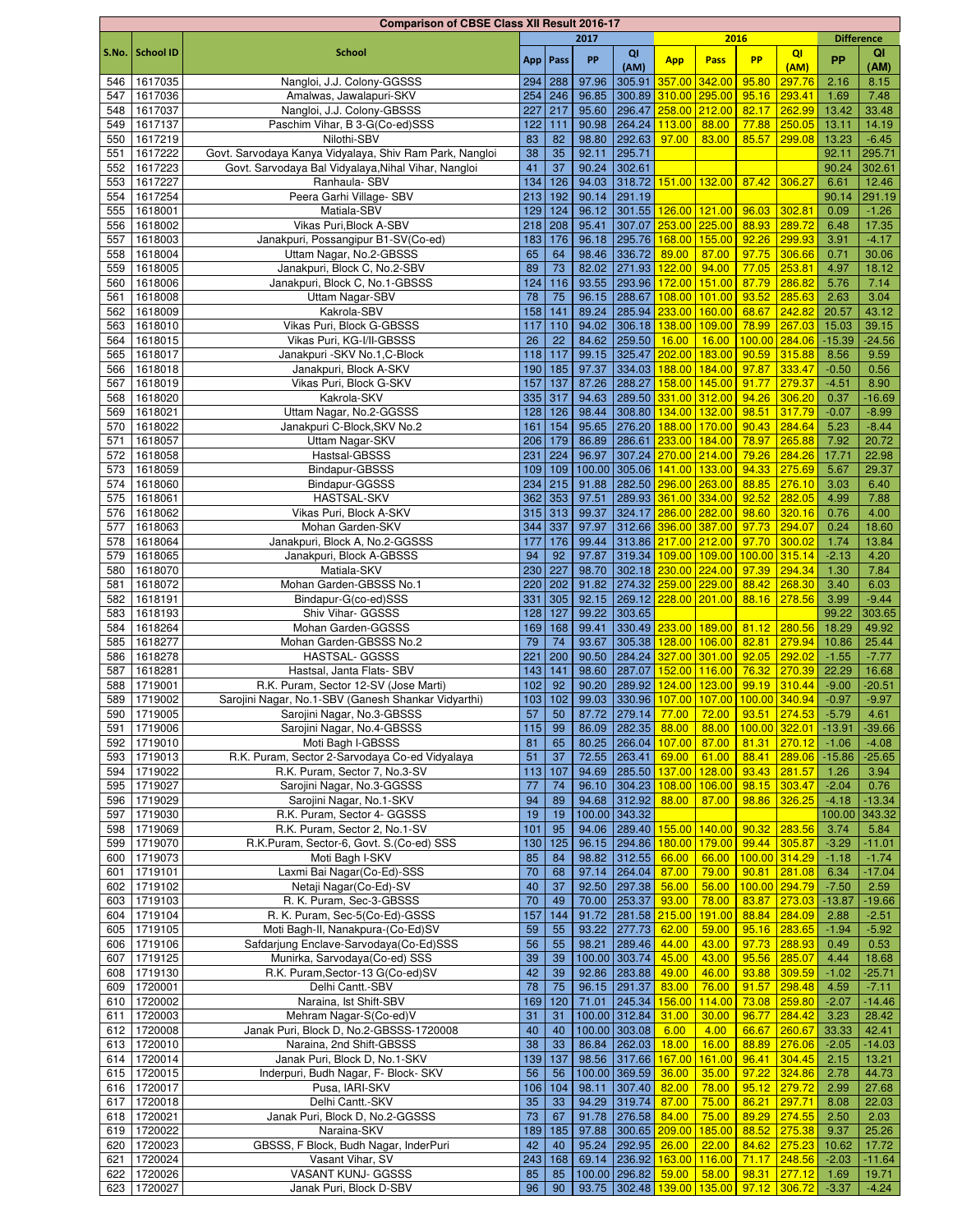|       |                  | <b>Comparison of CBSE Class XII Result 2016-17</b>            |     |            |        |               |                                        |        |               |               |                   |          |
|-------|------------------|---------------------------------------------------------------|-----|------------|--------|---------------|----------------------------------------|--------|---------------|---------------|-------------------|----------|
|       |                  |                                                               |     |            | 2017   |               |                                        | 2016   |               |               | <b>Difference</b> |          |
| S.No. | <b>School ID</b> | <b>School</b>                                                 |     | App   Pass | PP     | QI            | <b>App</b>                             | Pass   | <b>PP</b>     | QI            | <b>PP</b>         | QI       |
|       |                  |                                                               |     |            |        | (AM)          |                                        |        |               | (AM)          |                   | (AM)     |
| 624   | 1720028          | Rajokari-GBSSS                                                | 63  | 58         | 92.06  | 294.71        | 65.00                                  | 43.00  | 66.15         | 243.37        | 25.91             | 51.35    |
| 625   | 1720029          | Mahipal Pur-GBSSS                                             | 83  | 83         |        | 100.00 299.65 | 139.00                                 | 128.00 | 92.09         | 286.42        | 7.91              | 13.23    |
| 626   | 1720030          | Rajokari-SKV                                                  | 93  | 93         |        | 100.00 332.60 | 64.00                                  | 64.00  | 100.00        | 328.84        | 0.00              | 3.76     |
| 627   | 1720031          | Vasant Kunj, B1-RPVV                                          | 106 | 106        |        | 100.00 354.10 | 104.00 104.00                          |        | 100.00        | 363.35        | 0.00              | $-9.24$  |
| 628   | 1720032          | Mahipal Pur- Amar Shaheed Major Sehrawat SKV                  | 217 | 209        | 96.31  |               | 316.08 262.00                          | 229.00 | 87.41         | 299.15        | 8.91              | 16.94    |
| 629   | 1720033          | Ghitorni-SKV                                                  | 114 | 114        |        | 100.00 313.24 | 127.00                                 | 120.00 | 94.49         | 310.24        | 5.51              | 3.00     |
| 630   | 1720034          | Ghitorni-GBSSS                                                | 37  | 36         | 97.30  | 276.78        | 37.00                                  | 34.00  | 91.89         | 270.49        | 5.41              | 6.30     |
| 631   | 1720121          | Inder Puri, Shahid Captain Amit Verma Govt. Sarvodaya (Co-ed) | 110 | 106        | 96.36  | 293.35        | 186.00                                 | 156.00 | 83.87         | 265.03        | 12.49             | 28.31    |
|       |                  | Vidyalaya                                                     |     |            |        |               |                                        |        |               |               |                   |          |
| 632   | 1720173          | <b>VASANT KUNJ- GBSSS</b>                                     | 42  | 42         |        | 100.00 314.62 | 44.00                                  | 44.00  | 100.00        | 330.43        | 0.00              | $-15.81$ |
| 633   | 1720181          | Vasant Kunj, D-Block- RPVV                                    | 30  | 30         |        | 100.00 322.67 | 54.00                                  | 51.00  | 94.44         | 299.67        | 5.56              | 23.00    |
| 634   | 1821001          | Palam Enclave, No.2-SBV                                       | 114 | 98         | 85.97  | 299.47        | 127.00                                 | 108.00 | 85.04         | 305.40        | 0.93              | $-5.93$  |
| 635   | 1821003          | Palam Village, Raj Nagar Extn., Part 2-GBSSS                  | 56  | 55         | 98.21  |               | 324.13 118.00 111.00                   |        | 94.07         | 283.00        | 4.15              | 41.13    |
| 636   | 1821004          | Palam Village, No.1- SBV                                      | 103 | 99         | 96.12  | 303.67        | 144.00 140.00                          |        | 97.22         | 302.31        | $-1.10$           | 1.36     |
| 637   | 1821005          | Samalka, No.1- GBSSS                                          | 60  | 60         |        | 100.00 299.23 | 51.00                                  | 49.00  | 96.08         | 310.67        | 3.92              | $-11.43$ |
| 638   | 1821006          | Sagarpur, No.1-GBSSS                                          | 122 | 117        | 95.90  |               | 303.64 166.00 160.00                   |        | 96.39         | 305.52        | $-0.48$           | $-1.88$  |
| 639   | 1821007          | Sagarpur, No.2-GBSSS                                          | 142 | 132        | 92.96  | 277.88        | 129.00 114.00                          |        | 88.37         | 275.17        | 4.59              | 2.71     |
| 640   | 1821010          | Palam Enclave, No.3-GBSSS                                     | 101 | 99         | 98.02  |               | 304.41 103.00 99.00                    |        | 96.12         | 286.17        | 1.90              | 18.24    |
| 641   | 1821014          | Palam Village, Raj Nagar, Part 1-GBSSS                        | 68  | 67         | 98.53  | 288.41        | 96.00                                  | 79.00  | 82.29         | 263.89        | 16.24             | 24.53    |
| 642   | 1821015          | Palam Village, No.2-SKV                                       | 141 | 132        | 93.62  |               | 280.26 161.00 140.00                   |        | 86.96         | 282.41        | 6.66              | $-2.15$  |
| 643   | 1821016          | Sagarpur, No.1-SKV                                            | 247 | 239        | 96.76  |               | 314.69 210.00 203.00                   |        | 96.67         | 306.61        | 0.09              | 8.09     |
| 644   | 1821017          | Sagarpur, No.2-SKV                                            | 222 | 220        | 99.10  |               | 304.96 272.00 256.00                   |        | 94.12         | 288.10        | 4.98              | 16.85    |
|       | 1821018          |                                                               | 199 |            |        |               | 100.00 326.90 217.00 211.00            |        | 97.24         | 309.42        | 2.77              | 17.48    |
| 645   |                  | Palam Enclave, No.1-SKV                                       |     | 199        |        |               |                                        |        |               |               |                   |          |
| 646   | 1821020          | Raj Nagar-II SKV                                              | 174 | 174        |        |               | 100.00 322.14 120.00 120.00            |        | 100.00        | 322.55        | 0.00              | $-0.41$  |
| 647   | 1821022          | Samalka-SKV                                                   | 251 | 250        | 99.60  |               | 317.87 219.00 211.00                   |        | 96.35         | 290.90        | 3.26              | 26.97    |
| 648   | 1821024          | Palam Enclave, No.3-GGSSS                                     | 109 | 106        | 97.25  |               | 323.39 215.00 212.00                   |        | 98.61         | 312.28        | $-1.36$           | 11.11    |
| 649   | 1821025          | Vijay Enclave-SKV                                             | 139 | 139        |        |               | 100.00 304.59 154.00 144.00            |        | 93.51         | 292.23        | 6.49              | 12.36    |
| 650   | 1821026          | Chhawla-SKV                                                   | 133 | 133        |        |               | 100.00 349.14 129.00 127.00            |        | 98.45         | 329.86        | 1.55              | 19.28    |
| 651   | 1821027          | Raj Nagar-I SKV                                               | 111 | 108        | 97.30  |               | 302.19 110.00 106.00                   |        | 96.36         | 298.73        | 0.93              | 3.46     |
| 652   | 1821028          | Vijay Enclave-SBV                                             | 74  | 66         | 89.19  | 293.61        | 188.00 172.00                          |        | 91.49         | 308.64        | $-2.30$           | $-15.03$ |
| 653   | 1821029          | Dwarka, Sector II-G(Co-ed)SSS                                 | 208 | 206        | 99.04  | 314.21        | 181.00 181.00                          |        | 100.00        | 336.99        | $-0.96$           | $-22.78$ |
| 654   | 1821030          | Dwarka, Sector-I, Pkt-7-SKV                                   | 87  | 87         |        |               | 100.00 306.94 127.00 114.00            |        | 89.76         | 271.91        | 10.24             | 35.04    |
| 655   | 1821031          | Dwarka, Sector-VI, G(Co-ed)SSS                                | 144 | 142        | 98.61  |               | 306.56 205.00 203.00                   |        | 99.02         | 310.18        | $-0.41$           | $-3.62$  |
| 656   | 1821032          | Bijwasan(Bharthal)SBV                                         | 115 | 113        | 98.26  | 303.93        | 92.00                                  | 92.00  | 100.00 319.82 |               | $-1.74$           | $-15.89$ |
| 657   | 1821033          | Shahabad Mohammadpur- SKV                                     | 35  | 34         | 97.14  | 336.83        | 58.00                                  | 58.00  | 100.00        | 332.64        | $-2.86$           | 4.19     |
| 658   | 1821034          | Kangan Heri-G(Co-ed)SSS                                       | 20  | 20         | 100.00 | 275.70        | 26.00                                  | 26.00  | 100.00        | 324.23        | 0.00              | $-48.53$ |
| 659   | 1821035          | Bijwasan, Bharthal Road, GGSSS                                | 164 | 154        | 93.90  | 319.60 202.00 |                                        | 168.00 | 83.17         | 293.17        | 10.73             | 26.43    |
| 660   | 1821036          | Chhawla-GBSSS                                                 | 36  | 29         | 80.56  | 248.64        | 39.00                                  | 30.00  | 76.92         | 273.33        | 3.63              | $-24.69$ |
| 661   | 1821037          | Pochanpur-G(Co-ed)SSS                                         | 86  | 85         | 98.84  | 312.44        | 96.00                                  | 95.00  | 98.96         | 313.89        | $-0.12$           | $-1.44$  |
| 662   | 1821039          | Bamnoli, Dhulsiras -G(Co-ed) Sr.Sec.School                    | 36  | 36         | 100.00 | 334.28        | 50.00                                  | 50.00  | 100.00        | 301.52        | 0.00              | 32.76    |
| 663   | 1821041          | Shahabad Mohammadpur- SBV                                     | 43  | 41         | 95.35  | 296.61        | 54.00                                  | 46.00  | 85.19         | 259.26        | 10.16             | 37.35    |
| 664   | 1821137          | Dwarka Sector-10, RPVV                                        | 103 | 103        | 100.00 | 415.51        | 99.00                                  | 99.00  | 100.00        | 414.78        | 0.00              | 0.73     |
| 665   | 1821203          | Dwarka, Sector III(Ist Site)-GGSSS                            | 113 | 113        |        | 100.00 314.26 | 111.00                                 | 109.00 | 98.20         | 311.59        | 1.80              | 2.67     |
| 666   | 1821204          | Dwarka Sector-22, G(Co-ed)SSS                                 | 89  | 79         | 88.76  | 326.72        | 79.00                                  | 78.00  | 98.73         | 333.54        | $-9.97$           | $-6.82$  |
| 667   | 1821206          | Dwarka Sector-6, Govt. (Co-ed) SSS (Site-I)                   |     | $253$ 233  |        |               | 92.10 296.76 322.00 309.00 95.96       |        |               | 293.15        | $-3.87$           | 3.61     |
| 668   | 1821234          | Dwarka, Sector-I, Pkt-7- SBV                                  | 99  | 98         | 98.99  | 312.22        | 78.00                                  | 77.00  |               | 98.72 324.81  | 0.27              | $-12.59$ |
| 669   | 1821237          | Dwarka, Sector III(Ist Site)-GBSSS                            | 53  | 52         | 98.11  | 321.17        | 36.00                                  | 35.00  | 97.22         | 291.83        | 0.89              | 29.34    |
| 670 l | 1821244          | Samalka, No.2- GBSSS                                          | 49  | 48         | 97.96  | 302.80        | 77.00                                  | 74.00  | 96.10         | 287.49        | 1.86              | 15.30    |
| 671   | 1822002          | Najafgarh-S(Co-ed)V                                           | 84  | 84         |        | 100.00 374.62 | 71.00                                  | 71.00  |               |               | 0.00              | $-21.92$ |
|       |                  |                                                               |     |            |        | 354.34        |                                        |        | 100.00        | 396.54        |                   |          |
| 672   | 1822003          | Surhera-SV                                                    | 116 | 115        | 99.14  |               | 117.00                                 | 117.00 | 100.00 350.97 |               | $-0.86$           | 3.37     |
| 673   | 1822004          | Mundela Kalan-Govt.(Co-ed)SSS                                 | 25  | 25         |        | 100.00 325.84 | 38.00                                  | 38.00  | 100.00 316.87 |               | 0.00              | 8.97     |
| 674   | 1822005          | Pandwala Kalan-SV                                             | 36  | 27         | 75.00  | 288.69        | 16.00                                  | 16.00  | 100.00 321.94 |               | $-25.00$          | $-33.24$ |
| 675   | 1822006          | Daulat Pur-SV                                                 | 26  | 25         | 96.15  | 270.23        | 30.00                                  | 30.00  | 100.00 306.30 |               | $-3.85$           | $-36.07$ |
| 676   | 1822007          | Shikar Pur-SV                                                 | 23  | 22         | 95.65  | 304.96        | 21.00                                  | 19.00  | 90.48         | 307.10        | 5.18              | $-2.14$  |
| 677   | 1822009          | Najafgarh, No.2-GBSSS                                         | 163 | 132        | 80.98  |               | 262.47 216.00 179.00                   |        | 82.87         | 270.44        | $-1.89$           | $-7.97$  |
| 678   | 1822010          | Ghumanhera-GBSSS                                              | 18  | 17         | 94.44  | 300.28        | 21.00                                  | 18.00  | 85.71         | 301.76        | 8.73              | $-1.48$  |
| 679   | 1822012          | Kair-GBSSS                                                    | 17  | 17         |        | 100.00 296.29 | 16.00                                  | 16.00  | 100.00 297.69 |               | 0.00              | $-1.39$  |
| 680   | 1822013          | Ujwa-GBSSS                                                    | 16  | 16         |        | 100.00 292.13 | 18.00                                  | 14.00  | 77.78         | 310.00        | 22.22             | $-17.88$ |
| 681   | 1822014          | Dhansa-GBSSS                                                  | 15  | 14         | 93.33  | 310.27        | 15.00                                  | 15.00  |               | 100.00 287.60 | $-6.67$           | 22.67    |
| 682   | 1822015          | Dichaon Kalan-GBSSS                                           | 28  | 23         | 82.14  | 252.71        | 40.00                                  | 39.00  | 97.50         | 309.60        | $-15.36$          | $-56.89$ |
| 683 I | 1822024          | Rawta-G(Co-ed)SSS                                             | 29  | 26         | 89.66  | 302.31        | 24.00                                  | 22.00  | 91.67         | 286.29        | $-2.01$           | 16.02    |
| 684   | 1822025          | Jhatikara-G(Co-ed)SSS                                         | 15  | 15         |        | 100.00 298.00 | 22.00                                  | 22.00  | 100.00        | 301.27        | 0.00              | $-3.27$  |
| 685   | 1822027          | Paprawat-GGSSS                                                | 45  | 42         | 93.33  | 333.04        | 54.00                                  | 54.00  | 100.00 337.00 |               | $-6.67$           | $-3.96$  |
| 686   | 1822028          | Goela Khurd-GGSSS                                             | 90  | 90         |        | 100.00 326.77 | 130.00 129.00                          |        | 99.23         | 334.99        | 0.77              | $-8.22$  |
| 687   | 1822031          | Khera Dabar-G(Co-ed)SSS                                       | 25  | 25         |        | 100.00 331.24 | 29.00                                  | 29.00  | 100.00 365.21 |               | 0.00              | $-33.97$ |
| 688   | 1822033          | Kazipur-G(Co-ed)SSS                                           | 33  | 32         | 96.97  | 307.33        | 47.00                                  | 45.00  | 95.75         | 289.70        | 1.22              | 17.63    |
| 689   | 1822039          | Dhansa-SKV                                                    | 35  | 35         |        | 100.00 342.11 | 27.00                                  | 27.00  | 100.00 360.07 |               | 0.00              | $-17.96$ |
| 690 l | 1822040          | Kair-SKV                                                      | 10  | 10         |        | 100.00 347.80 | 24.00                                  | 24.00  | 100.00 341.00 |               | 0.00              | 6.80     |
| 691   | 1822044          | Najafgarh, No.1-GGSSS                                         | 341 | 320        | 93.84  | 308.77        | 299.00 267.00                          |        | 89.30         | 312.95        | 4.54              | $-4.17$  |
| 692   | 1822047          | Najafgarh, No.2-GGSSS                                         | 195 | 188        | 96.41  |               | 318.30 <mark>253.00 244.00</mark>      |        | 96.44         | 332.81        | $-0.03$           | $-14.50$ |
| 693   | 1822048          | Ujwa-GGSSS                                                    | 24  | 24         |        | 100.00 387.96 | 31.00                                  | 30.00  | 96.77         | 356.32        | 3.23              | 31.64    |
| 694   | 1822050          | Dichaon Kalan-GGSSS                                           | 37  | 37         |        | 100.00 367.00 | 32.00                                  | 32.00  | 100.00 330.53 |               | 0.00              | 36.47    |
|       |                  | Ghumanhera-GGSSS                                              |     |            |        |               |                                        |        |               |               |                   |          |
| 695   | 1822051          |                                                               | 37  | 36         | 97.30  | 336.68        | 25.00                                  | 25.00  | 100.00 342.08 |               | $-2.70$           | $-5.40$  |
| 696   | 1822055          | Jaffarpur Kalan-S(Co-ed)V                                     | 87  | 84         | 96.55  |               | 331.56 109.00                          | 107.00 | 98.17         | 332.67        | $-1.61$           | $-1.11$  |
| 697   | 1822056          | Khaira-GGSSS                                                  | 60  | 60         |        | 100.00 342.75 | 94.00                                  | 93.00  | 98.94         | 358.72        | 1.06              | $-15.97$ |
| 698   | 1822057          | Najafgarh, No.3-GBSSS                                         | 175 | 171        | 97.71  |               | 309.48 198.00 195.00                   |        | 98.49         | 313.51        | $-0.77$           | $-4.03$  |
| 699   | 1822058          | Pandawala Khurd-GGSSS                                         | 34  | 29         | 85.29  | 340.71 37.00  |                                        | 37.00  |               | 100.00 381.46 | $-14.71$          | $-40.75$ |
| 700   | 1822059          | Malikpur-G(Co-ed)SSS                                          | 32  | 31         |        |               | 96.88 315.84 40.00 40.00 100.00 332.23 |        |               |               | $-3.13$           | $-16.38$ |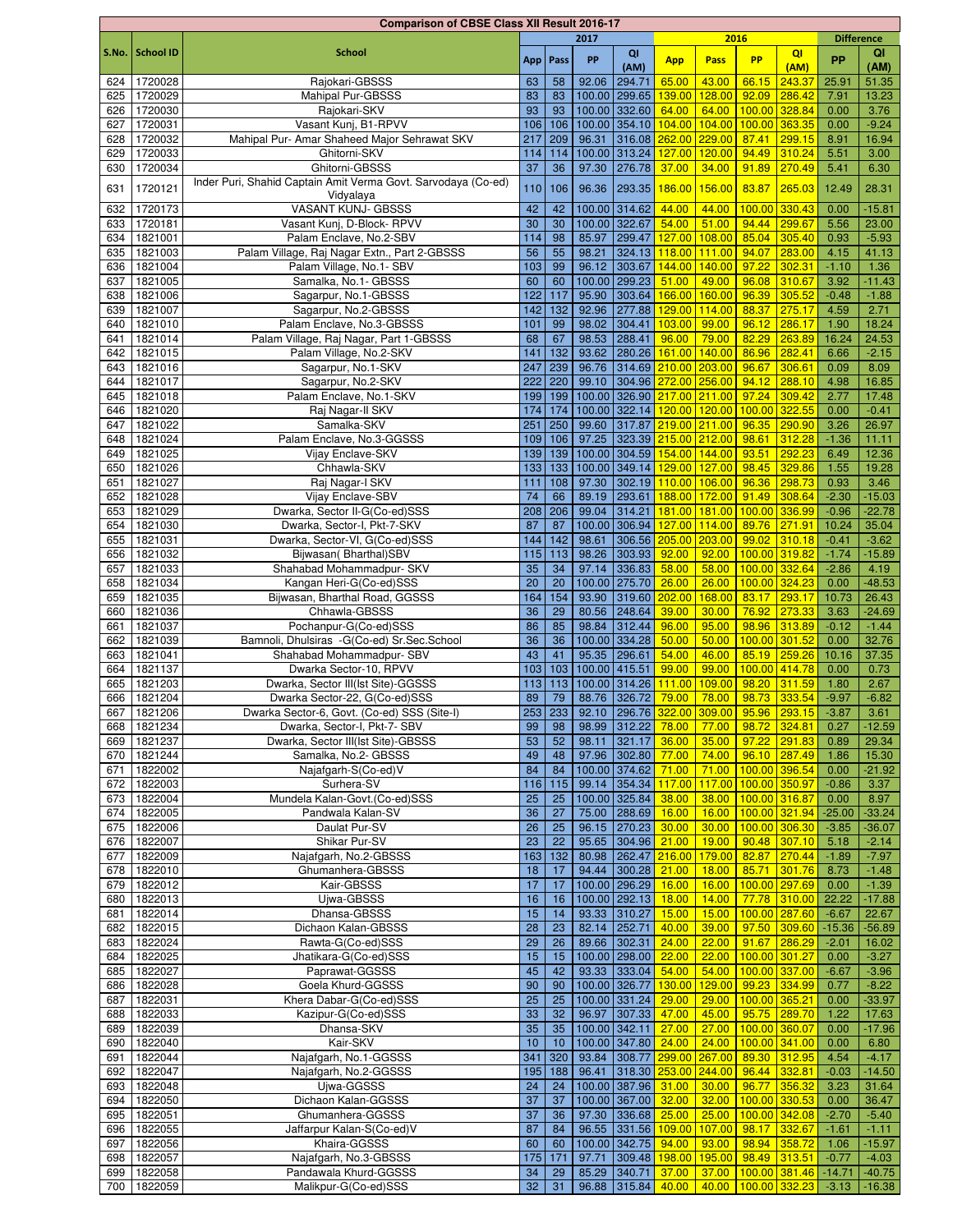|       |                  | <b>Comparison of CBSE Class XII Result 2016-17</b>     |     |            |        |                            |               |        |               |                |                   |          |
|-------|------------------|--------------------------------------------------------|-----|------------|--------|----------------------------|---------------|--------|---------------|----------------|-------------------|----------|
|       |                  |                                                        |     |            | 2017   |                            |               |        | 2016          |                | <b>Difference</b> |          |
| S.No. | <b>School ID</b> | <b>School</b>                                          |     | App   Pass | PP     | QI                         | <b>App</b>    | Pass   | <b>PP</b>     | QI             | <b>PP</b>         | QI       |
|       |                  |                                                        |     |            |        | (AM)                       |               |        |               | (AM)           |                   | (AM)     |
| 701   | 1822060          | Najafgarh, No.3-GGSSS                                  | 175 | 171        | 97.71  | 322.53                     | 252.00        | 252.00 | 100.00        | 334.69         | $-2.29$           | $-12.16$ |
| 702   | 1822061          | Najafgarh, Dharampura-SKV                              | 118 | 116        | 98.31  | 342.47                     | 193.00        | 191.00 | 98.96         | 331.83         | $-0.66$           | 10.64    |
| 703   | 1822063          | Najafgarh, No.1-GBSSS                                  | 128 | 97         | 75.78  | 301.66                     | 124.00        | 123.00 | 99.19         | 341.16         | $-23.41$          | $-39.51$ |
| 704   | 1822064          | Khaira-GBSSS                                           | 27  | 27         |        | 100.00 353.85              | 36.00         | 36.00  | 100.00 332.61 |                | 0.00              | 21.24    |
| 705   | 1822065          | Najafgarh, Jharoda Kalan-GBSSS                         | 94  | 87         | 92.55  | 268.12                     | 125.00        | 122.00 |               | 97.60 275.48   | $-5.05$           | $-7.36$  |
| 706   | 1822066          | Najafgarh, Jharoda Kalan-GGSSS                         | 79  | 79         |        | 100.00 375.96              | 73.00         | 73.00  | 100.00        | 359.86         | 0.00              | 16.10    |
| 707   | 1822176          | Deendar Pur-Sarvodaya Kanya Vidalaya                   | 93  | 92         | 98.93  | 322.44                     | 99.00         | 99.00  | 100.00        | 334.19         | $-1.08$           | $-11.75$ |
| 708   | 1822177          | Najafgarh Stadium-GGSSS                                | 93  | 91         | 97.85  | 325.46                     | 111.00        | 111.00 | 100.00        | 332.55         | $-2.15$           | $-7.09$  |
| 709   | 1822178          | Mitraon-G(Co-ed)SSS                                    | 41  | 38         | 92.68  | 293.42                     | 38.00         | 38.00  | 100.00 305.68 |                | $-7.32$           | $-12.27$ |
| 710   | 1822247          | Deendar Pur - SBV                                      | 68  | 67         | 98.53  | 278.37                     | 73.00         | 73.00  |               | 100.00 306.66  | $-1.47$           | $-28.29$ |
| 711   | 1822249          | Najafgarh-GBSSS(Stadium)                               | 90  | 88         | 97.78  | 314.47                     | 103.00        | 102.00 | 99.03         | 329.76         | $-1.25$           | $-15.29$ |
| 712   | 1822257          | Goela Khurd-GBSSS                                      | 118 | 115        | 97.46  | 291.01                     | 106.00        | 105.00 |               | 99.06 318.55   | $-1.60$           | $-27.54$ |
| 713   | 1822258          | Najafgarh, Dharampura-GBSSS                            | 164 | 160        | 97.56  | 302.46                     | 155.00        | 155.00 | 100.00 325.77 |                | $-2.44$           | $-23.31$ |
| 714   | 1822263          | Paprawat- GBSSS                                        | 42  | 35         | 83.33  | 282.41                     | 88.00         | 86.00  |               | 97.73 294.51   | $-14.39$          | $-12.11$ |
| 715   | 1923003          | Jonapur- Baba Neem Karoli, SKV                         | 64  | 63         | 98.44  | 309.58                     | 60.00         | 60.00  | 100.00        | 303.62         | $-1.56$           | 5.96     |
| 716   | 1923004          | Mehrauli Qutab, Sarvodaya Bal Sr. Sec. Vidyalaya       | 41  | 37         | 90.24  | 249.00                     | 87.00         | 72.00  | 82.76         | 229.61         | 7.49              | 19.39    |
| 717   | 1923005          | Dr. Ambedkar Nagar, Sector IV, No.1- SBV (Yogi Arvind) | 282 | 234        | 82.98  | 259.99                     | 228.00        | 217.00 |               | 95.18 273.81   | $-12.20$          | $-13.83$ |
| 718   | 1923008          | Dr. Ambedkar Nagar, Sector IV, No.1-GBSSS              | 208 | 174        | 83.65  | 263.40                     | 206.00        | 142.00 | 68.93         | 255.78         | 14.72             | 7.62     |
| 719   | 1923009          | Dr. Ambedkar Nagar, Sector IV, No.2-GBSSS              | 78  | 57         | 73.08  | 245.60                     | 152.00        | 95.00  | 62.50         | 233.67         | 10.58             | 11.93    |
| 720   | 1923010          | Malviya Nagar-GBSSS                                    | 52  | 51         | 98.08  | 285.81                     | 72.00         | 69.00  | 95.83         | 248.78         | 2.24              | 37.03    |
| 721   | 1923011          | Dr. Ambedkar Nagar, Sector V-GBSSS (Shaheed Anushuya   | 170 | 119        | 70.00  | 254.28                     | 159.00        | 152.00 | 95.60         | 290.72         | $-25.60$          | $-36.44$ |
|       |                  | Prasad)                                                |     |            |        |                            |               |        |               |                |                   |          |
| 722   | 1923012          | Chirag Delhi-GBSSS                                     | 67  | 61         | 91.05  | 256.45                     | 59.00         | 59.00  |               | 100.00 270.71  | $-8.96$           | $-14.26$ |
| 723   | 1923013          | Begumpur-GBSSS                                         | 67  | 55         | 82.09  | 270.67                     | 60.00         | 59.00  | 98.33         | 290.17         | $-16.24$          | $-19.49$ |
| 724   | 1923014          | Fatehpur Beri- SBV                                     | 134 | 117        | 87.31  | 274.16                     | 86.00         | 77.00  | 89.54         | 272.59         | $-2.22$           | 1.56     |
| 725   | 1923015          | Mehrauli, No.2-GBSSS                                   | 157 | 117        | 74.52  | 244.27                     | 125.00        | 107.00 | 85.60         | 279.39         | $-11.08$          | $-35.12$ |
| 726   | 1923017          | Dr. Ambedkar Nagar, Sector-1, Tigri- GBSSS             | 92  | 81         | 88.04  | 257.59                     | 58.00         | 53.00  | 91.38         | 274.81         | $-3.34$           | $-17.22$ |
| 727   | 1923018          | Deoli-GBSSS                                            | 240 | 208        | 86.67  | 260.24                     | 197.00        | 189.00 | 95.94         | 265.44         | $-9.27$           | $-5.20$  |
| 728   | 1923020          | Khanpur, No.1-GBSSS                                    | 90  | 77         | 85.56  | 256.69                     | 112.00        | 106.00 | 94.64         | 280.95         | $-9.09$           | $-24.26$ |
| 729   | 1923021          | Hauz Rani-GBSSS                                        | 61  | 57         | 93.44  | 276.84                     | 40.00         | 37.00  | 92.50         | 261.58         | 0.94              | 15.26    |
| 730   | 1923023          | Dera- GGSSS                                            | 35  | 35         | 100.00 | 307.00                     | 28.00         | 28.00  | 100.00        | 306.04         | 0.00              | 0.96     |
| 731   | 1923026          | Bhatti Mines-G(Co-ed)SSS                               | 89  | 85         | 95.51  | 291.75                     | 77.00         | 77.00  | 100.00        | 333.07         | $-4.49$           | $-41.31$ |
| 732   | 1923027          | Sangam Vihar-GBSSS                                     | 154 | 153        | 99.35  | 304.05                     | 324.00        | 281.00 | 86.73         | 267.57         | 12.62             | 36.48    |
| 733   | 1923036          | Ishani Govt. Sarvodaya Kanya Vidyalaya G-BLOCK SAKET   | 229 | 222        | 96.94  | 307.70                     | 206.00        | 203.00 | 98.54         | 312.22         | $-1.60$           | $-4.52$  |
| 734   | 1923037          | Chirag Delhi-SKV                                       | 105 | 105        |        | 100.00 298.47              | 112.00        | 111.00 | 99.11         | 308.09         | 0.89              | $-9.62$  |
| 735   | 1923038          | Mehrauli Ramanujan-SKV                                 | 179 | 172        | 96.09  | 307.42                     | 243.00        | 239.00 | 98.35         | 304.90         | $-2.27$           | 2.52     |
| 736   | 1923041          | Hauz Rani-Sr.Sec.SKV (Raja RamMohan Roy)               | 66  | 66         |        | 100.00 356.92              | 96.00         | 93.00  | 96.88         | 303.98         | 3.13              | 52.95    |
| 737   | 1923042          | Deoli-SKV (Bachhan Prasad)                             | 382 | 368        | 96.34  | 301.57                     | 401.00        | 372.00 | 92.77         | 296.45         | 3.57              | 5.12     |
| 738   | 1923044          | Dr. Ambedkar Nagar, Sector IV, No.1-GGSSS              | 227 | 218        | 96.04  | 292.15 165.00              |               | 159.00 | 96.36         | 303.20         | $-0.33$           | $-11.05$ |
| 739   | 1923045          | Dr. Ambedkar Nagar, Sector IV, No.2-GGSSS              | 139 | 129        | 92.81  | 269.58 236.00              |               | 220.00 | 93.22         | 274.75         | $-0.41$           | $-5.18$  |
| 740   | 1923046          | Malviya Nagar-SKV                                      | 120 | 114        | 95.00  | 290.90                     | 146.00        | 127.00 | 86.99         | 284.41         | 8.01              | 6.49     |
| 741   | 1923047          | Dr. Ambedkar Nagar, Sector V-GGSSS                     | 218 | 216        | 99.08  | 297.94                     | 196.00        | 181.00 | 92.35         | 272.46         | 6.74              | 25.47    |
| 742   | 1923048          | Chattarpur-GGSSS                                       | 312 | 300        | 96.15  | 290.89                     | 308.00        | 289.00 | 93.83         | 284.73         | 2.32              | 6.16     |
| 743   | 1923050          | Dr. Ambedkar Nagar, Sector V, No.2-GGSSS               | 107 | 105        | 98.13  | 287.99                     | 134.00 123.00 |        |               | 91.79 264.83   | 6.34              | 23.16    |
| 744   | 1923052          | Sangam Vihar-GGSSS                                     | 312 | 307        |        | 98.40 296.22 607.00 603.00 |               |        |               | 99.34 313.75   | $-0.94$           | $-17.53$ |
| 745   | 1923055          | Pushp Vihar, M.B.Road-GGSSS                            | 167 | 156        |        | 93.41 298.38 190.00 176.00 |               |        |               | 92.63 295.67   | 0.78              | 2.71     |
| 746   | 1923056          | Saket, Block J-SBV (Vir Chander Singh Garhwal)         | 217 | 160        | 73.73  | 261.53 283.00 250.00       |               |        |               | 88.34 274.10   | $-14.61$          | $-12.57$ |
| 747   | 1923057          | Begumpur, MMTC/STC Colony-SKV                          | 84  | 83         | 98.81  | 286.45 144.00 127.00       |               |        |               | 88.19 266.31   | 10.62             | 20.15    |
| 748   | 1923058          | Pushp Vihar, M.B.Road-GBSSS                            | 134 | 110        | 82.09  | 266.99 119.00              |               | 103.00 | 86.56         | 267.13         | $-4.47$           | $-0.14$  |
| 749   | 1923059          | Fatehpur Beri-SKV (Priya Darshani)                     | 210 | 195        | 92.86  | 273.58 196.00              |               | 184.00 | 93.88         | 298.76         | $-1.02$           | $-25.18$ |
| 750   | 1923060          | Dr. Ambedkar Nagar, Sector IV, No.3-GGSSS              | 192 | 182        | 94.79  | 292.59 171.00 155.00       |               |        | 90.64         | 284.78         | 4.15              | 7.81     |
| 751   | 1923061          | Sultanpur-SKV                                          | 51  | 50         | 98.04  | 339.80                     | 70.00         | 70.00  | 100.00 315.30 |                | $-1.96$           | 24.50    |
| 752   | 1923063          | AYA NAGAR-SKV                                          | 98  | 98         |        | 100.00 321.17 117.00       |               | 116.00 |               | 99.15 320.80   | 0.86              | 0.38     |
| 753   | 1923064          | Mandi Village - GGSSS                                  | 49  | 48         | 97.96  | 291.20                     | 49.00         | 37.00  |               | 75.51 259.25   | 22.45             | 31.96    |
| 754   | 1923065          | Dr. Ambedkar Nagar, Sector IV, No.3-GBSSS              | 95  | 83         | 87.37  | 262.35 119.00              |               | 103.00 |               | 86.56 258.94   | 0.81              | 3.41     |
| 755   | 1923066          | Dr. Ambedkar Nagar, Sector V, No.3-GBSSS               | 68  | 44         | 64.71  | 247.06 102.00              |               | 61.00  |               | 59.80 225.05   | 4.90              | 22.01    |
| 756   | 1923068          | Saket, Block G-GBSSS                                   | 112 | 103        | 91.96  | 280.59 110.00 109.00       |               |        |               | 99.09 305.66   | $-7.13$           | $-25.08$ |
| 757   | 1923071          | Pushp Vihar, M.B.Road-SKV                              | 129 | 124        | 96.12  | 300.68 120.00 117.00       |               |        |               | $97.50$ 300.88 | $-1.38$           | $-0.19$  |
| 758   | 1923074          | Saket, Block J-GBSSS                                   | 67  | 63         | 94.03  | 285.24 152.00 128.00       |               |        | 84.21         | 272.41         | 9.82              | 12.83    |
| 759   | 1923079          | Mehrauli, No.2- SKV                                    | 60  | 57         | 95.00  | 276.25                     |               |        |               |                | 95.00             | 276.25   |
| 760   | 1923080          | Dr. Ambedkar Nagar, Tigri- GGSSS                       | 115 | 114        | 99.13  | 320.42                     | 71.00         | 71.00  | 100.00 313.92 |                | $-0.87$           | 6.50     |
| 761   | 1923081          | Chattarpur, Acharya Tulsi SBV                          | 117 | 117        |        | 100.00 315.66              | 197.00        | 194.00 |               | 98.48 282.95   | 1.52              | 32.71    |
| 762   | 1923351          | Dr. Ambedkar Nagar, Sector-V(Dashinpuri Extension)-SV  | 223 | 211        | 94.62  | 298.61                     | 177.00        | 174.00 |               | 98.31 318.47   | $-3.69$           | $-19.86$ |
| 763   | 1923354          | GBSSS, AYA NAGAR                                       | 35  | 33         | 94.29  | 323.37                     | 70.00         | 52.00  |               | 74.29 288.06   | 20.00             | 35.31    |
| 764   | 1923355          | Sultanpur-GBSSS                                        | 62  | 61         | 98.39  | 283.81                     | 34.00         | 34.00  | 100.00 277.65 |                | $-1.61$           | 6.16     |
| 765   | 1923358          | Mandi Village- GBSSS                                   | 18  | 18         |        | 100.00 300.72              | 13.00         | 13.00  |               | 100.00 316.39  | 0.00              | $-15.66$ |
| 766   | 1923359          | Jonapur - SBV                                          | 59  | 58         | 98.31  | 285.48                     | 107.00        | 101.00 |               | 94.39 267.83   | 3.91              | 17.64    |
| 767   | 1923360          | Dera- GBSSS                                            | 17  | 17         |        | 100.00 295.47              | 44.00         | 31.00  |               | 70.46 239.16   | 29.55             | 56.31    |
| 768   | 1924001          | Sriniwaspuri-SBV (Govind Ballabh Pant)                 | 233 | 142        |        | 60.94 215.75 258.00        |               | 114.00 |               | 44.19 208.98   | 16.76             | 6.77     |
| 769   | 1924003          | Ali Ganj-SV                                            | 77  | 71         | 92.21  | 280.62                     | 51.00         | 51.00  |               | 100.00 320.82  | $-7.79$           | $-40.20$ |
| 770   | 1924004          | Jangpura-GBSSS                                         | 57  | 28         | 49.12  | 216.63                     | 38.00         | 28.00  |               | 73.68 258.82   | $-24.56$          | $-42.18$ |
| 771   | 1924005          | Hari Nagar Ashram-GBSSS                                | 50  | 38         | 76.00  | 245.70                     | 73.00         | 41.00  |               | 56.16 208.95   | 19.84             | 36.76    |
| 772   | 1924006          | Kidwai Nagar, No.1-GBSSS                               | 47  | 38         | 80.85  | 262.79                     | 53.00         | 44.00  | 83.02         | 250.66         | $-2.17$           | 12.13    |
| 773   | 1924009          | Sadiq Nagar-SBV                                        | 108 | 90         | 83.33  | 269.97                     | 94.00         | 63.00  | 67.02         | 246.66         | 16.31             | 23.31    |
| 774   | 1924014          | Defence Colony, Varun Marg-GBSSS                       | 80  | 62         | 77.50  | 249.21                     | 67.00         | 45.00  |               | 67.16 250.67   | 10.34             | $-1.46$  |
| 775   | 1924023          | GEORGI STOIKOV RAKOVSKI SARVODAYA KANYA VIDYALAYA      | 50  | 49         | 98.00  | 299.48                     | 64.00         | 57.00  | 89.06 276.31  |                | 8.94              | 23.17    |
|       |                  | C-BLOCK DEFENCE COLONY                                 |     |            |        |                            |               |        |               |                |                   |          |
| 776   | 1924024          | Kidwai Nagar, No.1-SKV (Rani Durgawati)                | 31  | 30         | 96.77  | 306.65                     | 42.00         | 41.00  | 97.62 304.60  |                | $-0.84$           | 2.05     |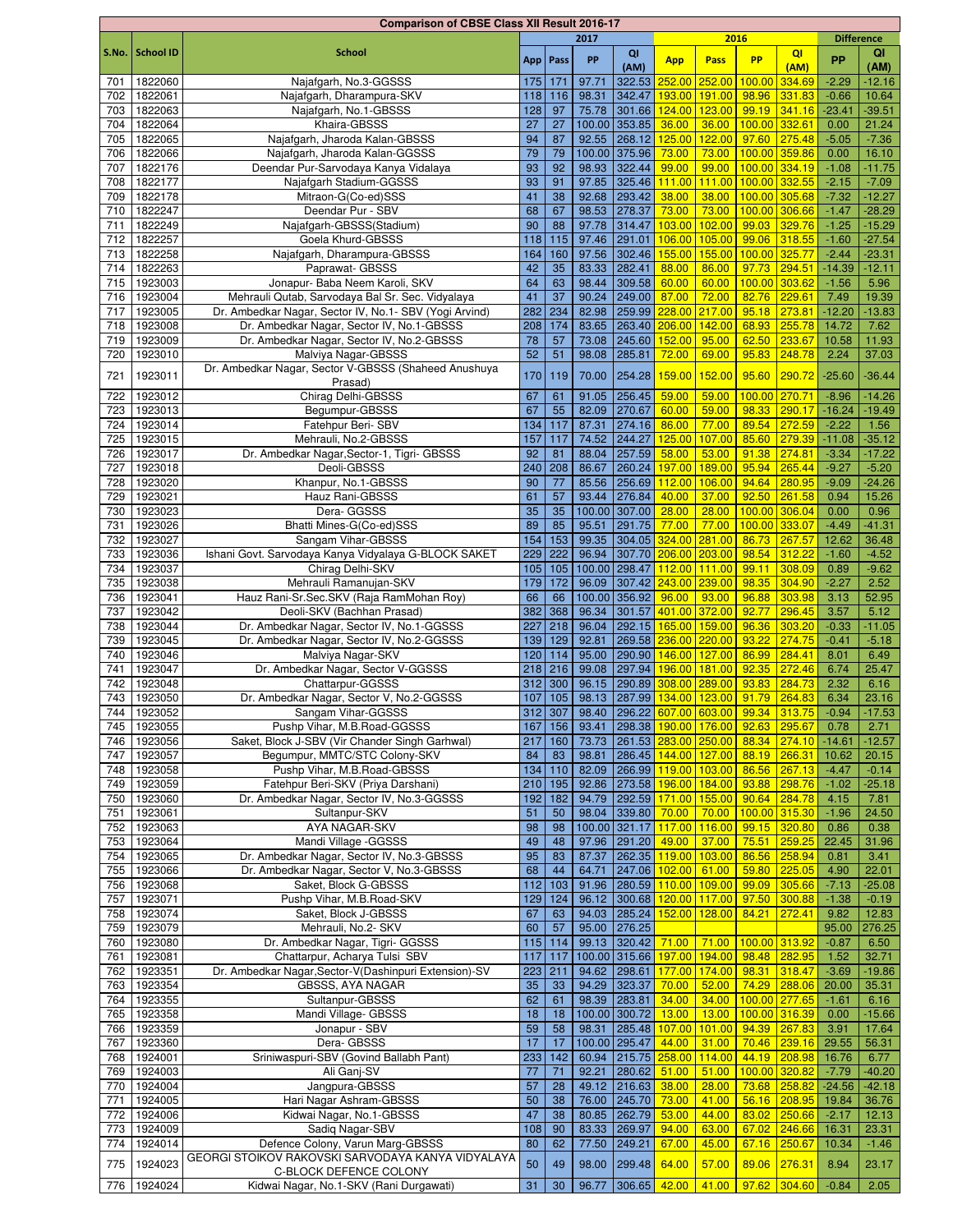|            |                    | <b>Comparison of CBSE Class XII Result 2016-17</b>           |           |           |        |                                   |                      |                                         |                        |                  |                   |                |
|------------|--------------------|--------------------------------------------------------------|-----------|-----------|--------|-----------------------------------|----------------------|-----------------------------------------|------------------------|------------------|-------------------|----------------|
|            |                    |                                                              |           |           | 2017   |                                   |                      | 2016                                    |                        |                  | <b>Difference</b> |                |
| S.No.      | <b>School ID</b>   | <b>School</b>                                                |           | App Pass  | PP     | QI                                | <b>App</b>           | Pass                                    | <b>PP</b>              | QI               | <b>PP</b>         | QI             |
|            |                    |                                                              |           |           | 96.21  | (AM)<br>302.56                    | 125.00               | 125.00                                  |                        | (AM)             | $-3.79$           | (AM)           |
| 777        | 1924025<br>1924027 | Defence Colony, Block A- SN SKV<br>East of Kailash, No.2-SKV | 132<br>67 | 127<br>67 |        | 100.00 319.52                     | 108.00               | 105.00                                  | 100.00<br>97.22        | 321.12<br>304.53 | 2.78              | $-18.56$       |
| 778<br>779 | 1924030            | Kidwai Nagar, No.2-GGSSS                                     | 55        | 49        | 89.09  | 290.42                            | 69.00                | 54.00                                   | 78.26                  | 261.84           | 10.83             | 14.99<br>28.58 |
| 780        | 1924031            | Sriniwaspuri-GGSSS                                           | 144       | 134       | 93.06  | 290.40                            | 116.00 110.00        |                                         | 94.83                  | 292.85           | $-1.77$           | $-2.45$        |
| 781        | 1924032            | East of Kailash, No.1-GGSSS                                  | 110       | 110       | 100.00 | 317.86 130.00 128.00              |                      |                                         | 98.46                  | 298.45           | 1.54              | 19.40          |
| 782        | 1924033            | Andrews Ganj- SKV                                            | 112       | 107       | 95.54  |                                   | 296.54 136.00        | 131.00                                  | 96.32                  | 294.52           | $-0.79$           | 2.01           |
| 783        | 1924037            | Jungpura-SKV (Kamla Nehru)                                   | 57        | 49        | 85.97  | 264.98                            | 139.00               | 81.00                                   | 58.27                  | 244.30           | 27.69             | 20.68          |
| 784        | 1924038            | Lodhi Road, Tyagraj Nagar-RPVV                               | 87        | 86        | 98.85  | 331.93                            | 74.00                | 72.00                                   | 97.30                  | 330.28           | 1.55              | 1.65           |
| 785        | 1924039            | <b>INA Colony-SV</b>                                         | 50        | 41        | 82.00  | 266.04                            | 49.00                | 46.00                                   | 93.88                  | 271.06           | $-11.88$          | $-5.02$        |
| 786        | 1924041            | Nehru Nagar-G(Co-ed)SSS                                      | 56        | 52        | 92.86  | 275.39                            | 61.00                | 57.00                                   | 93.44                  | 298.16           | $-0.59$           | $-22.77$       |
| 787        | 1924043            | Hari Nagar Ashram-SKV                                        | 91        | 86        | 94.51  |                                   | 286.18 141.00 114.00 |                                         | 80.85                  | 273.07           | 13.65             | 13.11          |
| 788        | 1925002            | Noor Nagar-SBV                                               | 138       | 96        | 69.57  |                                   | 249.15 100.00        | 87.00                                   | 87.00                  | 275.30           | $-17.44$          | $-26.15$       |
| 789        | 1925003            | Chirag Enclave-SBV (Kautilya)                                | 196       | 181       | 92.35  |                                   | 301.00 237.00 180.00 |                                         | 75.95                  | 271.25           | 16.40             | 29.76          |
| 790        | 1925005            | New Friends Colony-GBSSS (Chander Shekhar Azad)              | 87        | 82        | 94.25  |                                   | 275.78 104.00        | 88.00                                   | 84.62                  | 280.39           | 9.64              | $-4.60$        |
| 791        | 1925006            | Madanpur Khadar- SBV (Rama Krishna)                          | 348       | 125       | 35.92  |                                   | 180.03 572.00 292.00 |                                         | 51.05                  | 211.98           | $-15.13$          | $-31.95$       |
| 792        | 1925007            | Tuglakabad Extn.-SBV (Sardar Vallabhbhai Patel)              | 169       | 154       | 91.12  |                                   | 276.76 299.00 232.00 |                                         | 77.59                  | 252.04           | 13.53             | 24.72          |
| 793        | 1925009            | Molar Band, No.1- SBV                                        | 510       | 432       | 84.71  |                                   | 258.36 689.00 444.00 |                                         | 64.44                  | 236.04           | 20.27             | 22.32          |
| 794        | 1925011            | Kalkaji, No.2-GBSSS                                          | 198       | 136       | 68.69  |                                   | 242.34 271.00 243.00 |                                         | 89.67                  | 281.13           | $-20.98$          | $-38.79$       |
| 795        | 1925012            | Kalkaji, Block G-GBSSS                                       | 121       | 97        | 80.17  | 241.79                            | 72.00                | 71.00                                   | 98.61                  | 288.63           | $-18.45$          | $-46.84$       |
| 796        | 1925014            | <b>Tuglakabad Village-GBSSS</b>                              | 109       | 73        | 66.97  | 233.03                            | 123.00 106.00        |                                         | 86.18                  | 253.27           | $-19.21$          | $-20.24$       |
| 797        | 1925015            | Badarpur, No.1-GBSSS                                         | 268       | 212       | 79.10  |                                   | 262.15 240.00 220.00 |                                         | 91.67                  | 287.78           | $-12.56$          | $-25.63$       |
| 798        | 1925016            | Kalkaji, DDA Flats, Phase II-GBSSS                           | 135       | 118       | 87.41  | 265.04                            | 152.00 127.00        |                                         | 83.55                  | 262.00           | 3.85              | 3.04           |
| 799        | 1925017            | Tuglakabad, Railway Colony- SBV                              | 228       | 188       | 82.46  |                                   | 245.66 225.00 191.00 |                                         | 84.89                  | 261.52           | $-2.43$           | $-15.86$       |
| 800        | 1925020            | Tuglakabad Extn., No.2-GBSSS                                 | 86        | 72        | 83.72  | 260.67                            | 93.00                | 42.00                                   | 45.16                  | 222.82           | 38.56             | 37.86          |
| 801        | 1925027            | Tekhand - GGSSS                                              | 157       | 97        | 61.78  | 236.85                            | 70.00                | 61.00                                   | 87.14                  | 281.17           | $-25.36$          | $-44.32$       |
| 802        | 1925029            | Kalkaji, No.1-SKV (Veer Savarkar)                            | 219       | 209       | 95.43  | 297.41                            | 224.00 215.00        |                                         | 95.98                  | 310.43           | $-0.55$           | $-13.02$       |
| 803        | 1925031            | Tuglakabad, Railway Colony-SKV (Rani Jhansi)                 | 264       | 260       | 98.49  |                                   | 312.52 320.00 303.00 |                                         | 94.69                  | 297.81           | 3.80              | 14.71          |
| 804        | 1925032            | Green Park Extn.-SKV (Gargi)                                 | 108       | 102       | 94.44  |                                   | 285.23 144.00 139.00 |                                         | 96.53                  | 288.83           | $-2.08$           | $-3.60$        |
| 805        | 1925033            | New Friends Colony-SKV                                       | 89        | 88        | 98.88  |                                   | 313.94 122.00 122.00 |                                         | 100.00                 | 326.34           | $-1.12$           | $-12.39$       |
| 806        | 1925035            | Noor Nagar-SKV                                               | 272       | 252       | 92.65  |                                   | 296.27 309.00 294.00 |                                         | 95.15                  | 298.01           | $-2.50$           | $-1.74$        |
| 807        | 1925037            | Molar Band- SKV                                              | 515       | 489       | 94.95  |                                   | 310.65 416.00 401.00 |                                         | 96.39                  | 299.75           | $-1.44$           | 10.90          |
| 808        | 1925038            | Kalkaji, No.2-SKV                                            | 164       | 162       | 98.78  |                                   | 300.57 191.00 190.00 |                                         | 99.48                  | 323.38           | $-0.70$           | $-22.80$       |
| 809        | 1925039            | Kalkaji, No.3-GGSSS                                          | 161       | 156       | 96.89  | 280.11                            | 129.00 127.00        |                                         | 98.45                  | 293.54           | $-1.56$           | $-13.43$       |
| 810        | 1925040            | Tuglakabad Village-SKV                                       | 179       | 152       | 84.92  |                                   | 266.48 162.00 151.00 |                                         | 93.21                  | 289.56           | $-8.29$           | $-23.08$       |
| 811        | 1925041            | Kalkaji, DDA Flats, Phase II-GGSSS                           | 240       | 199       | 82.92  |                                   | 261.42 218.00 158.00 |                                         | 72.48                  | 263.69           | 10.44             | $-2.27$        |
| 812        | 1925042            | Badarpur, No.1-GGSSS                                         | 230       | 221       | 96.09  |                                   | 306.76 318.00 285.00 |                                         | 89.62                  | 272.29           | 6.46              | 34.47          |
| 813        | 1925046            | Tuglakabad, Railway Colony, No.2-GGSSS                       | 266       | 263       | 98.87  |                                   | 298.11 296.00 294.00 |                                         | 99.32                  | 295.44           | $-0.45$           | 2.67           |
| 814        | 1925049            | Joga Bai-GGSSS                                               | 117       | 115       | 98.29  | 322.28                            | 197.00 176.00        |                                         | 89.34                  | 290.92           | 8.95              | 31.36          |
| 815        | 1925051            | Badarpur, No.2-GBSSS                                         | 272       | 229       | 84.19  |                                   | 267.17 295.00 242.00 |                                         | 82.03                  | 266.03           | 2.16              | 1.15           |
| 816        | 1925052            | Joga Bai-GBSSS                                               | 42        | 38        | 90.48  | 262.07                            | 89.00                | 56.00                                   | 62.92                  | 226.65           | 27.56             | 35.42          |
| 817        | 1925053            | Molar Band, No.2- GGSSS                                      | 271       | 264       | 97.42  |                                   | 304.11 351.00 341.00 |                                         | 97.15                  | 316.46           | 0.27              | $-12.34$       |
| 818        | 1925054            | Badarpur, No.2-GGSSS                                         | 200       | 200       |        | 100.00 318.42 236.00 226.00       |                      |                                         | 95.76                  | 306.33           | 4.24              | 12.09          |
| 819        | 1925055            | Chitranjan Park-GBSSS                                        | 154       | 113       | 73.38  | 238.03                            | 139.00 123.00        |                                         | 88.49                  | 266.26           | $-15.11$          | $-28.23$       |
| 820        | 1925056            | Tughlakabad Extn.-SBV                                        | 170       | 152       | 89.41  | 265.55 <mark>155.00 149.00</mark> |                      |                                         | 96.13                  | 272.85           | $-6.72$           | $-7.30$        |
| 821        | 1925057            | Molar Band, No.2-GBSSS                                       |           | $312$ 141 |        |                                   |                      | 45.19 205.74 355.00 133.00 37.47 194.09 |                        |                  | 7.73              | 11.65          |
| 822        | 1925058            | Tughlakabad, Railway Colony, No.2-GBSSS                      | 154       | 122       | 79.22  | 243.84 165.00 133.00              |                      |                                         | 80.61                  | 253.91           | $-1.38$           | $-10.07$       |
| 823        | 1925059            | Lajpat Nagar, Ring Road-SBV (Shaheed Hemu Kalani)            | 151       | 140       | 92.72  | 288.80 138.00 121.00              |                      |                                         | 87.68                  | 296.74           | 5.03              | $-7.94$        |
| 824        | 1925060            | Chitranjan Park-SKV (Shyama Prasad Mukherjee)                | 98        | 97        | 98.98  | 310.39 108.00 108.00              |                      |                                         | 100.00 328.01          |                  | $-1.02$           | $-17.62$       |
| 825        | 1925061            | Tughlakabad Extn., No.1-SKV (Aruna Asif Ali)                 | 392       | 345       | 88.01  |                                   |                      | 273.89 355.00 323.00                    | 90.99                  | 277.81           | $-2.98$           | $-3.92$        |
| 826        | 1925062            | Madanpur Khadar- SKV                                         |           | 360 341   | 94.72  | 301.30 581.00 557.00              |                      |                                         | 95.87                  | 294.78           | $-1.15$           | 6.53           |
| 827        | 1925246            | Masjid Moth-Sarvodaya(Co-ed) V                               | 44        | 44        |        | 100.00 292.21                     | $56.00$ 50.00        |                                         | 89.29                  | 283.77           | 10.71             | 8.44           |
| 828        | 1925247            | Badarpur, No.3-GBSSS                                         | 186       | 144       | 77.42  |                                   | 256.77 347.00 227.00 |                                         | 65.42                  | 244.16           | 12.00             | 12.61          |
| 829        | 1925248            | Badarpur, No.3-GGSSS                                         | 240       | 234       | 97.50  | 306.20 457.00 443.00              |                      |                                         | 96.94                  | 297.47           | 0.56              | 8.73           |
| 830        | 1925249            | Tughlakabad Extn.-GBSSS No.3                                 | 183       | 114       | 62.30  | 221.30 214.00 185.00              |                      |                                         | 86.45                  | 268.52           | $-24.15$          | $-47.23$       |
| 831        | 1925250            | Tughlakabad Extn.-GGSSS No.2                                 | 241       | 229       | 95.02  | 276.12 368.00 266.00              |                      |                                         | 72.28                  | 243.41           | 22.74             | 32.72          |
| 832        | 1925333            | Shahpur Jat-S(Co-Ed)V                                        | 31        | 31        |        | 100.00 328.81                     | 25.00                | 25.00                                   | 100.00                 | 301.36           | 0.00              | 27.45          |
| 833        | 1925334            | Lajpat Nagar-RPVV                                            | 79        | 79<br>128 | 81.01  | 100.00 383.68                     | 92.00                | 92.00                                   | 100.00                 | 365.75           | 0.00              | 17.93          |
| 834        | 1925335<br>1925341 | Lajpat Nagar G(CO.ED)S.S.S                                   | 158       | 119       | 99.17  | 270.75 191.00<br>297.29           | 96.00                | 170.00<br>96.00                         | 89.01<br>100.00 281.24 | 283.70           | $-7.99$           | $-12.95$       |
| 835<br>836 | 1925342            | HARKESH NAGAR GGSSS<br>HARKESH NAGAR GBSSS                   | 120       | 62        | 91.18  | 277.21                            | 108.00               | 65.00                                   | 60.19                  | 238.91           | $-0.83$<br>30.99  | 16.05<br>38.30 |
| 837        | 1925345            | Jasola Village, GGSSS                                        | 68<br>150 | 149       | 99.33  | 306.27                            | 106.00 106.00        |                                         | 100.00 326.42          |                  | $-0.67$           | $-20.15$       |
| 838        | 1925353            | Jasola Village, GBSSS                                        | 58        | 53        | 91.38  | 274.31                            | 37.00                | 27.00                                   | 72.97                  | 241.49           | 18.41             | 32.82          |
| 839        | 1925356            | Tekhand - GBSSS                                              | 113       | 44        | 38.94  | 189.83                            | 29.00                | 19.00                                   | 65.52                  | 260.21           | $-26.58$          | $-70.38$       |
| 840        | 1925359            | Badarpur, Tajpur Pahari - GGSSS                              | 47        | 47        |        | 100.00 323.09                     | 53.00                | 53.00                                   | 100.00 293.57          |                  | 0.00              | 29.52          |
| 841        | 1925360            | Badarpur, Tajpur Pahari - GBSSS                              | 23        | 14        | 60.87  | 224.83                            | 13.00                | 13.00                                   | 100.00                 | 287.85           | $-39.13$          | $-63.02$       |
| 842        | 1925399            | Molar Band, No.3- GBSSS                                      | 303       | 204       | 67.33  | 244.37 372.00 195.00              |                      |                                         | 52.42                  | 216.54           | 14.91             | 27.84          |
| 843        | 1925400            | Molar Band, No.4- GGSSS                                      | 421       | 397       | 94.30  | 295.49 402.00 385.00              |                      |                                         | 95.77                  | 287.26           | $-1.47$           | 8.23           |
| 844        | 1925401            | Molar Band, No.1- GGSSS                                      | 395       | 354       | 89.62  | 268.49 499.00 408.00              |                      |                                         | 81.76 276.59           |                  | 7.86              | $-8.10$        |
| 845        | 1925402            | Molar Band, No.2- SBV                                        | 156       | 94        | 60.26  | 232.53                            |                      |                                         |                        |                  | 60.26             | 232.53         |
| 846        | 1925403            | Madanpur Khadar- GBSSS                                       | 76        | 39        | 51.32  | 213.61                            |                      |                                         |                        |                  | 51.32             | 213.61         |
| 847        | 1925404            | Madanpur Khadar- GGSSS                                       | 229       | 209       | 91.27  | 285.07                            |                      |                                         |                        |                  | 91.27             | 285.07         |
| 848        | 2026001            | President Estate-SV (Dr. Rajinder Prasad)                    | 151       | 130       | 86.09  |                                   | 294.83 143.00 133.00 |                                         | 93.01                  | 296.02           | $-6.91$           | $-1.19$        |
|            | 849 2026002        | Kitchner Road-SV                                             | 99        | 82        | 82.83  | 250.35                            | 86.00                | 83.00                                   | 96.51                  | 264.07           | $-13.68$          | $-13.72$       |
| 850        | 2026003            | Pandara Road-GBSSS                                           | 44        | 26        | 59.09  | 246.57                            | 47.00                | 42.00                                   | 89.36                  | 273.02           | $-30.27$          | $-26.45$       |
| 851        | 2026004            | Pandara Road-SKV                                             | 32        | 32        |        | 100.00 336.44                     | 29.00                | 29.00                                   | 100.00 340.17          |                  | 0.00              | $-3.73$        |
| 852        | 2026005            | Jor Bagh-SV                                                  | 159       | 141       | 88.68  | 275.22                            | 149.00 127.00        |                                         | 85.24                  | 282.38           | 3.44              | $-7.16$        |
|            | 853 2127001        | Rouse Avenue-SBV                                             | 107       | 85        | 79.44  | 278.98 106.00 98.00               |                      |                                         |                        | 92.45 285.53     | $-13.01$          | $-6.55$        |
|            | 854 2127002        | Jama Masjid, No.1 (Urdu Medium)-SBV                          | 28        | 27        | 96.43  | 258.61 33.00 29.00                |                      |                                         |                        | 87.88 276.06     | 8.55              | $-17.45$       |